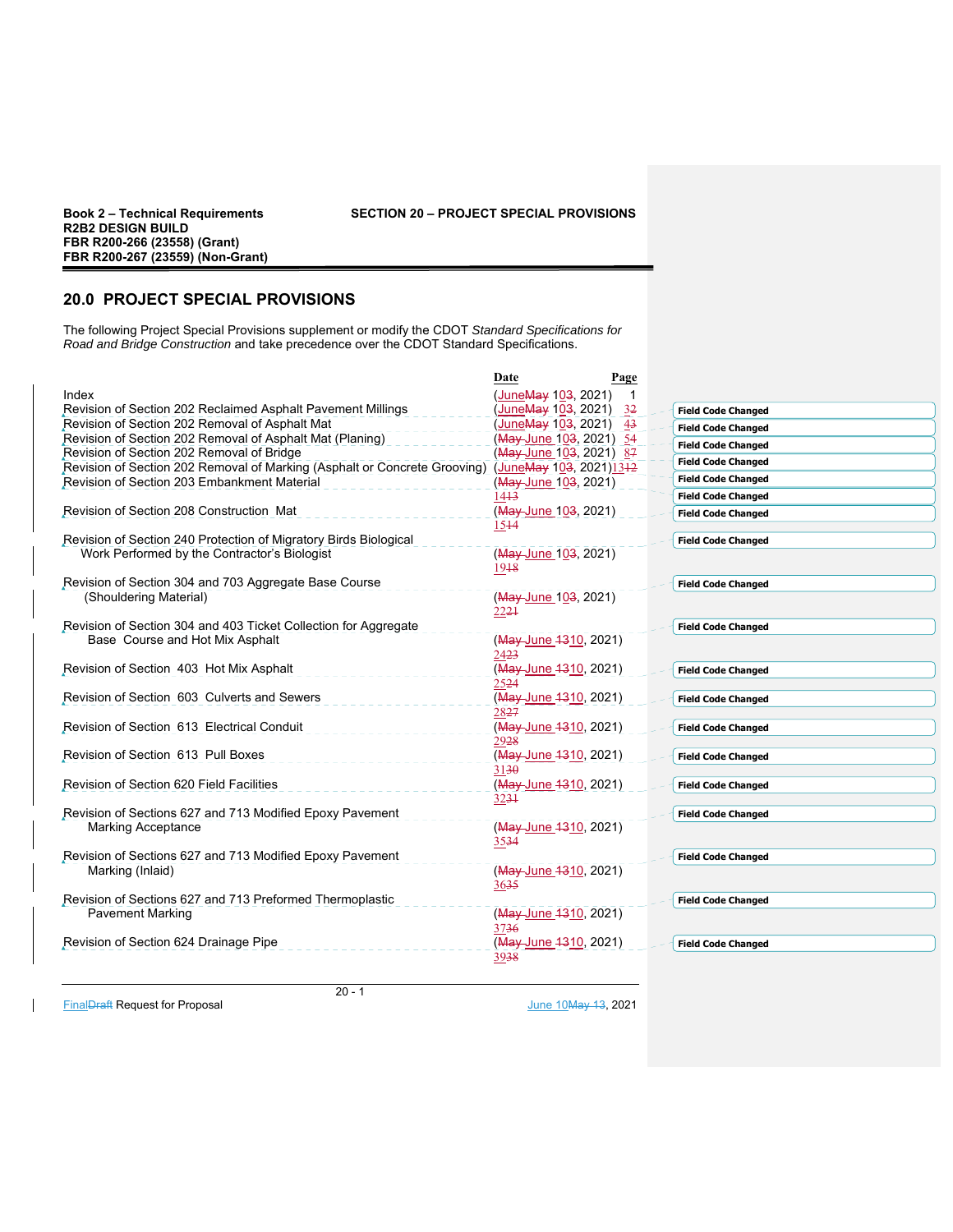## **SECTION 20 – PROJECT SPECIAL PROVISIONS**

| FBR R200-267 (23559) (NON-Grant)                      |                                                    |  |
|-------------------------------------------------------|----------------------------------------------------|--|
| Revision of Section 630 Impact Attenuator (Temporary) | (May June 1310, 2021)<br><b>Field Code Changed</b> |  |
|                                                       | 4039                                               |  |
| Revision of Section 630 Portable Message Sign Panel   | (May June 1310, 2021)<br><b>Field Code Changed</b> |  |
|                                                       | 4140                                               |  |
| Revision of Section 630 Traffic Signal (Temporary)    | (May June 1310, 2021)<br><b>Field Code Changed</b> |  |
|                                                       | 434 <del>2</del>                                   |  |
| Revision of Section 630 Night Work Lighting           | (May June 1310, 2021)<br><b>Field Code Changed</b> |  |
|                                                       | 4544                                               |  |

 $\mathsf{l}$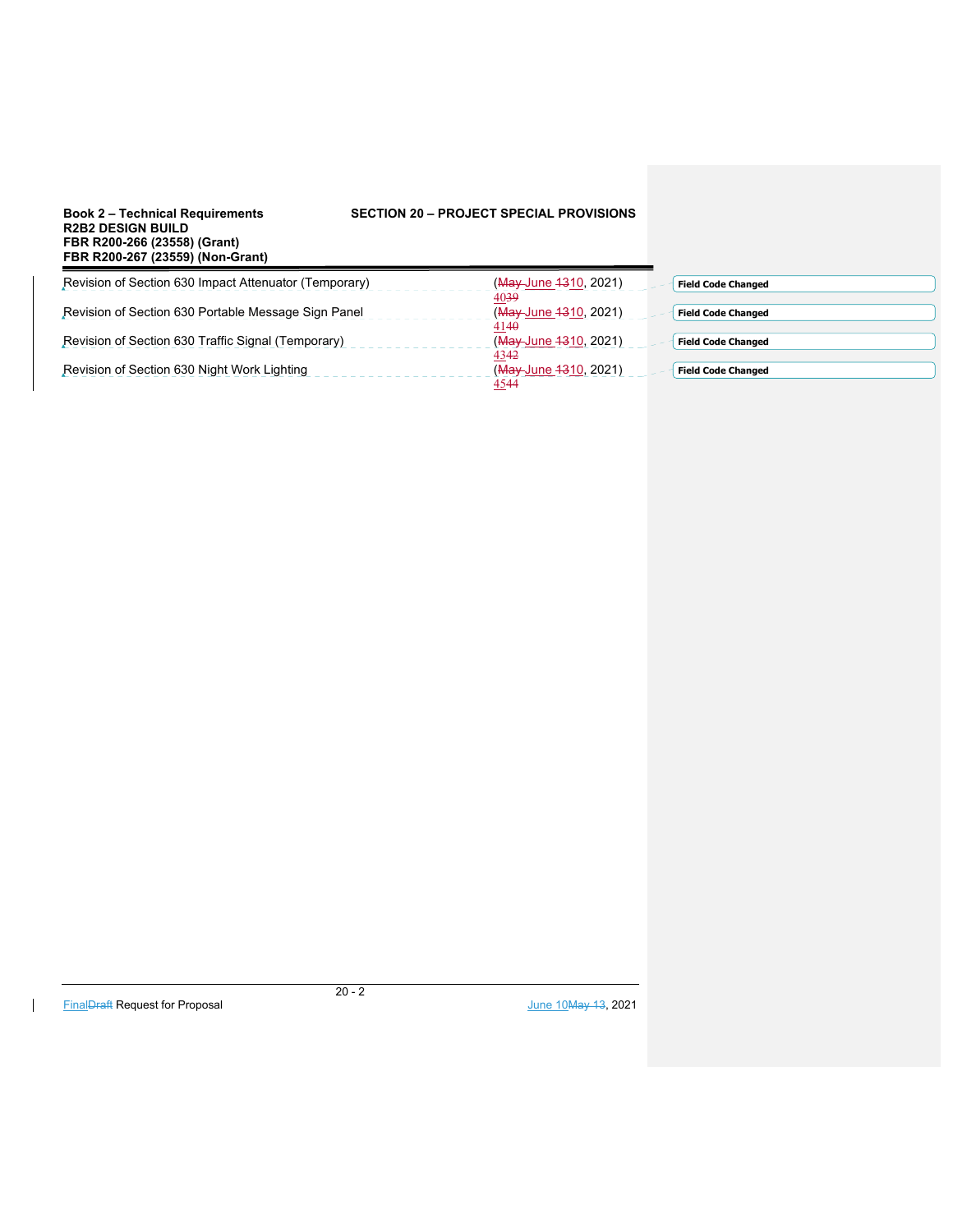**R2B2 DESIGN BUILD FBR R200-266 (23558) (Grant) FBR R200-267 (23559) (Non-Grant)** 

## **REVISION OF SECTION 202 RECLAIMED ASPHALT PAVEMENT MILLINGS**

Section 202 of the Standard Specifications is hereby revised for this project as follows:

Subsection 202.09 shall include the following:

CDOT will retain 0% of the Reclaimed Asphalt Pavement (RAP) millings removed from the existing mat on this project. All remaining RAP millings, if any, shall be used in the project as allowed in the Contract or as approved by the Engineer. Otherwise, they shall become the property of the Contractor and shall be disposed at his expense outside the project limits.

If the Contractor desires to retain a quantity of RAP millings that exceeds that allowed by this Contract, the Contractor may request this by submitting a Value Engineering Change Proposal (VECP) in accordance with subsection 104.07.

FinalDraft Request for Proposal June 10May 13, 2021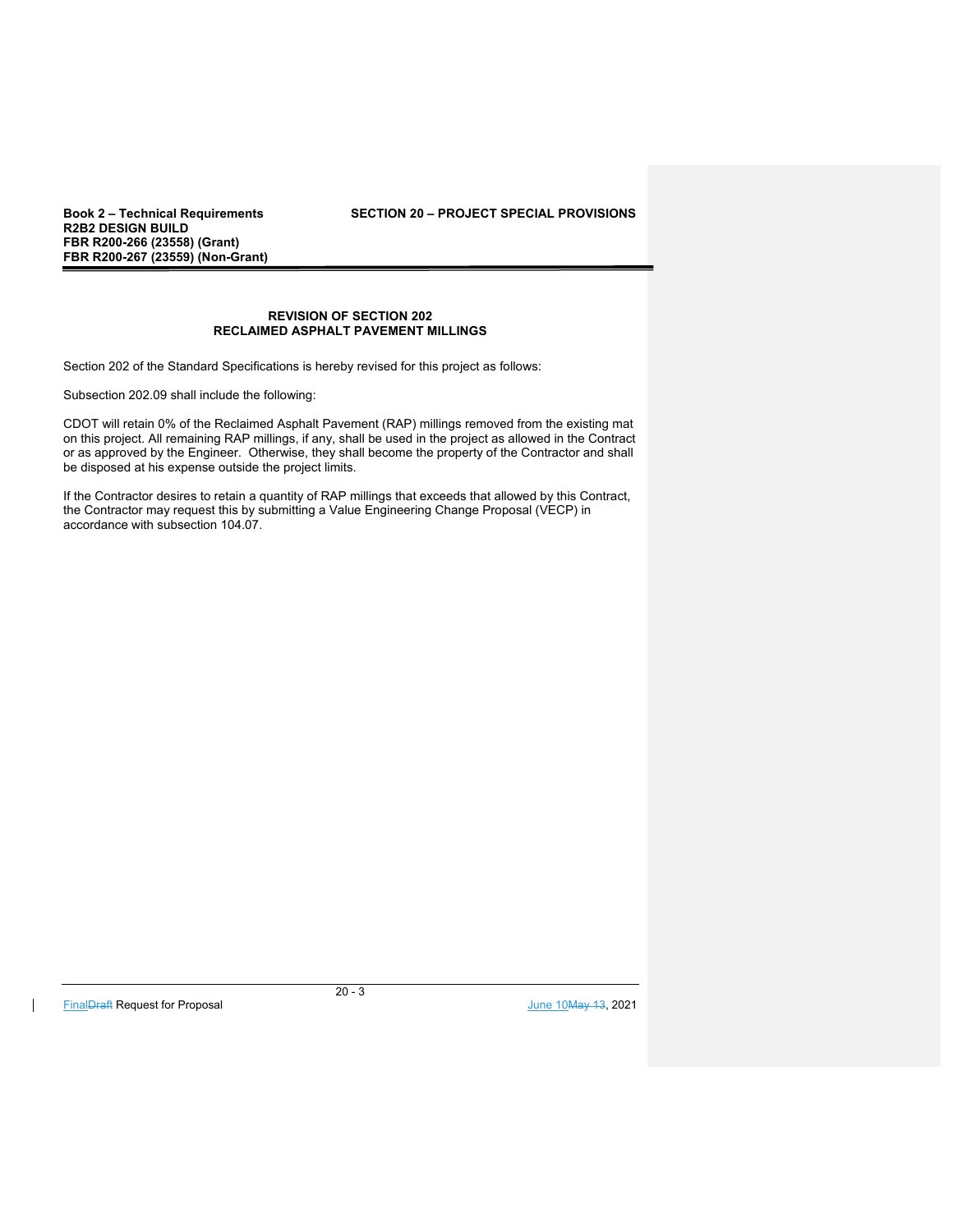**R2B2 DESIGN BUILD FBR R200-266 (23558) (Grant) FBR R200-267 (23559) (Non-Grant)** 

#### **REVISION OF SECTION 202 REMOVAL OF ASPHALT MAT**

Section 202 of the Standard Specifications is hereby revised for this project as follows:

Subsection 202.01 shall include the following:

This work includes removal and disposal of existing asphalt mat.

In subsection 202.02 delete the seventh paragraph and replace with the following:

The existing asphalt mat shall be removed in a manner that minimizes contamination of the removed mat with underlying material. The removed mat shall become the property of the Contractor and shall be either disposed of outside the project site, or used in one or more of the following ways:

- 1. Used in embankment construction in accordance with section 203.
- 2. Placed in bottom of fills as approved by the Engineer.
- 3. Recycled into the hot mix asphalt.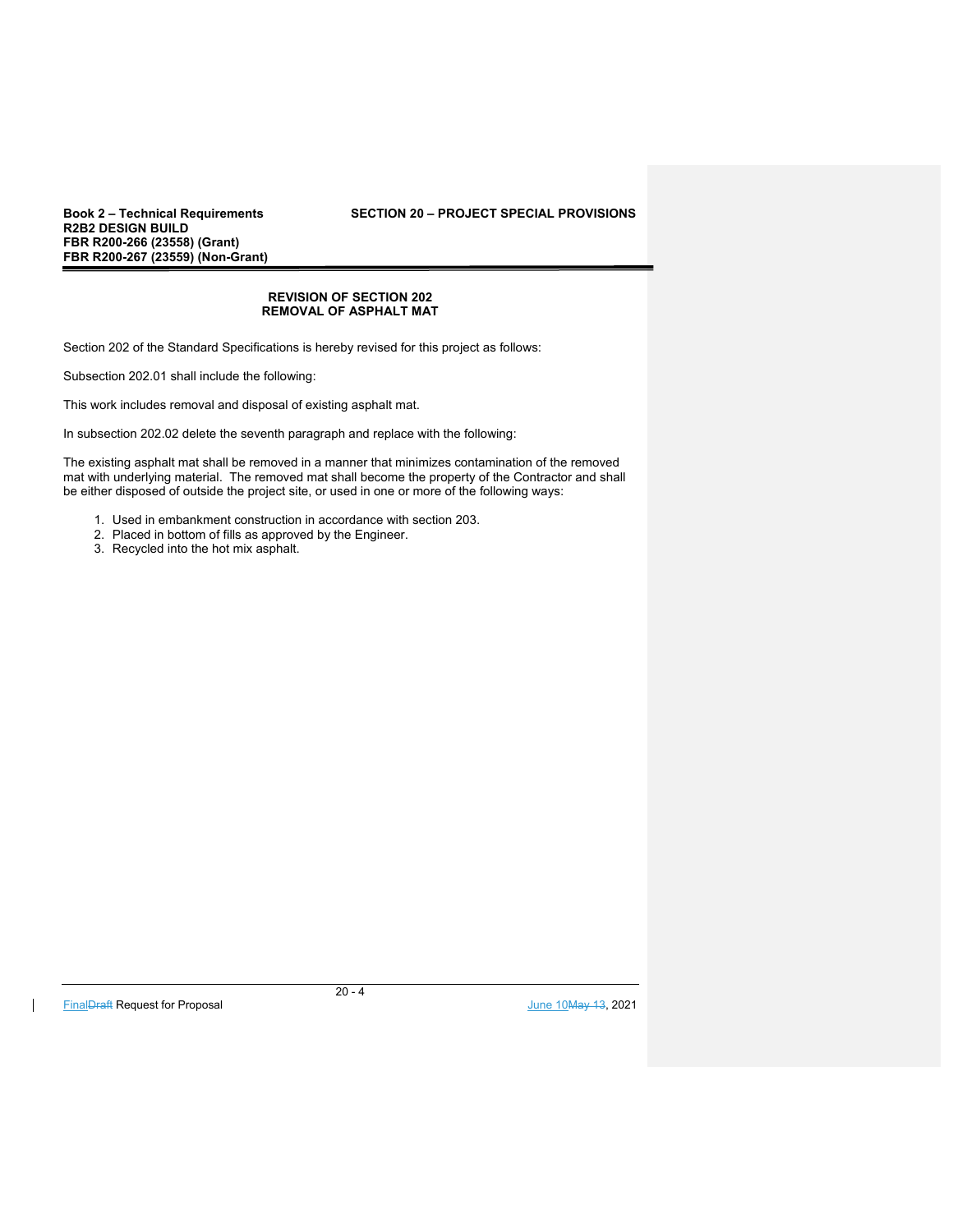**R2B2 DESIGN BUILD FBR R200-266 (23558) (Grant) FBR R200-267 (23559) (Non-Grant)** 

## **REVISION OF SECTION 202 REMOVAL OF ASPHALT MAT (PLANING)**

Section 202 of the Standard Specifications is hereby revised for this project as follows:

Delete subsection 202.09, and replace it with the following:

**202.09 Removal of Asphalt Mat (Planing).** Prior to beginning planing operations, the Contractor shall submit a planing plan and a Process Control Plan (PCP) for approval by the Engineer. The planing plan shall include at a minimum:

- (1) The number, types and sizes of planers to be used.
- (2) The width and location of each planing pass.
- $(3)$  The number and types of brooms to be used and their locations with respect to the planers.<br> $(4)$  The proposed method for planing and wedging around existing structures such as manholes The proposed method for planing and wedging around existing structures such as manholes, valve boxes, and inlets.
- (5) The longitudinal and transverse typical sections for tie-ins at the end of the day.<br>(6) If requested by the Engineer, a plan sheet showing the milling passes.
- If requested by the Engineer, a plan sheet showing the milling passes.

The PCP shall include as a minimum:

- (1) The schedule for replacing the cutting teeth.<br>(2) The daily preventive maintenance schedule a
- $\overline{2}$  The daily preventive maintenance schedule and checklist.<br>(3) Proposed use of automatic grade controls.
- Proposed use of automatic grade controls.
- $\overline{(4)}$  The surface testing schedule for smoothness.<br>(5) The process for filling distressed areas.
- The process for filling distressed areas.
- (6) The schedule for testing macrotexture of the milled surface.
- Corrective procedures if the milled surface does not meet the minimum macrotexture specification.
- (8) Corrective procedures if the milled surface does not meet the minimum transverse or longitudinal surface finish when measured with a 10 foot straightedge.

The Contractor shall not start the planing operation until the hot mix asphalt (HMA) mix design has been approved and a Form 43 has been signed by the Engineer.

The existing pavement shall be milled to the cross-slope as shown on the plans, and shall have a surface finish that does not vary longitudinally or transversely more than 3/8 inch from a 10 foot straightedge. A 10 foot straightedge shall be supplied by the Contractor.

All milled surfaces shall be broomed with a pick-up broom, unless otherwise specified, before being opened to traffic. A sufficient number of brooms shall be used immediately after planing to remove all milled material remaining in the roadway.

If the Contractor fails to adequately clean the roadway, work shall cease until the Engineer has approved the Contractor's revised written proposal to adequately clean the roadway.

FinalDraft Request for Proposal and the set of the set of the set of the set of the set of the set of the set of the set of the set of the set of the set of the set of the set of the set of the set of the set of the set of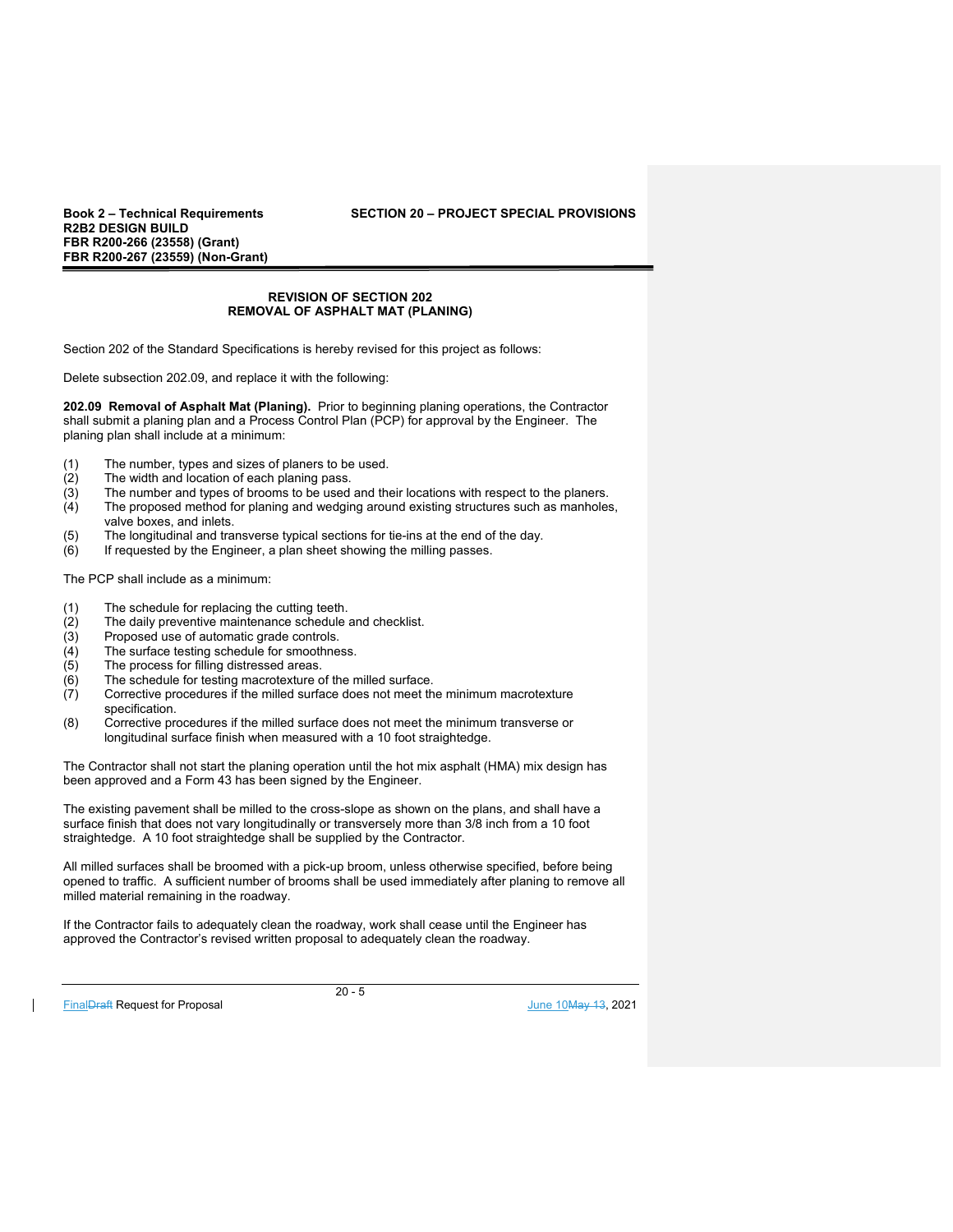## **Book 2 – Technical Requirements SECTION 20 – PROJECT SPECIAL PROVISIONS**

## **2 REVISION OF SECTION 202 REMOVAL OF ASPHALT MAT (PLANING)**

The milled surface shall have a macrotexture equal to or less than 0.170 inches for single-lift overlays and 0.215 inches for multiple-lift overlays as tested in accordance with CP 77. Milled surfaces that do not meet these criteria shall require corrective action in accordance with the PCP. The Contractor shall be responsible for testing the macrotexture of the milled surface at the location directed by the Engineer in accordance with CP 77 at a stratified random frequency of one test per 10,000 square yards or a minimum of once per work day.

At the completion of each day's work, longitudinal vertical edges greater than 1 inch shall be tapered. No transverse vertical edges will be allowed. Longitudinal milled surface tie-ins to existing pavement shall be tapered to not less than a 3:1 slope, transverse milled surface tie-ins to existing pavement shall be tapered to not less than a 50:1 slope. Transverse tapered joints may be tapered with the planing machine, a temporary asphalt ramp, or other methods approved by the Engineer. No longitudinal joint between the milled and existing surfaces shall fall between 1 to 5 feet of any lane line.

If the transverse joint is tapered with a temporary asphalt ramp, the milled surface at the joint shall be constructed as a butt joint the full depth of the lift of asphalt to be placed on the milled surface. The Contractor shall be responsible for maintaining this asphalt ramp until all corresponding HMA is placed.

If the transverse joint is tapered with a planing machine, a butt joint shall be cut into the taper the full depth of the lift of asphalt to be placed on the milled surface prior to commencement of resurfacing. All work associated with this joint will not be paid for separately, but shall be included in the cost of planing.

Other approved transverse joint tapers shall be maintained at the expense of the Contractor, and at a minimum shall incorporate a butt joint the full depth of the lift of asphalt to be placed on the milled surface prior to commencement of resurfacing.

Distressed or irregular areas identified in the planed surface by the Engineer shall be patched.

The roadway shall be left in a safe and usable condition at the end of each work day. The Contractor shall take appropriate measures to ensure that the milled surface does not trap or hold water. All required pavement markings removed by the planing shall be restored before the roadway is opened to traffic.

All milled surfaces to be overlaid with HMA shall be covered with new asphalt within 5 working days. Any milled areas left uncovered that are damaged after 5 days shall be removed and rebuilt by the Contractor in accordance with Book 2, Section 10 – Geotechnical and Pavements, subsection 10.4.1 HMA Pavement Construction.

All planing shall be completed full width and parallel to the travel lanes before resurfacing commences unless otherwise directed by the Engineer.

FinalDraft Request for Proposal and the set of the set of the set of the set of the set of the set of the set of the set of the set of the set of the set of the set of the set of the set of the set of the set of the set of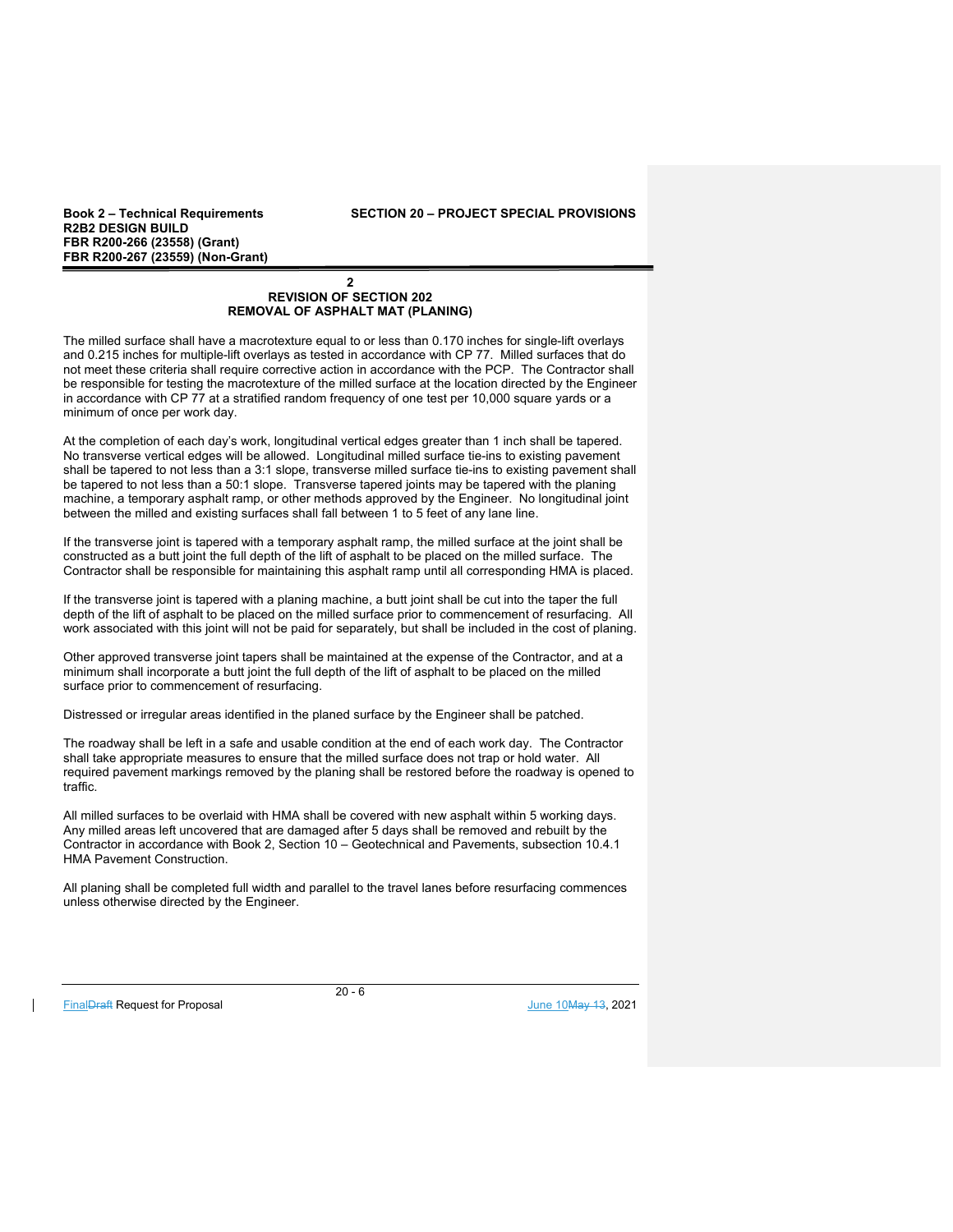**R2B2 DESIGN BUILD FBR R200-266 (23558) (Grant) FBR R200-267 (23559) (Non-Grant)** 

#### **3 REVISION OF SECTION 202 REMOVAL OF ASPHALT MAT (PLANING)**

All material generated by the planing operation shall become the property of the Contractor unless otherwise noted in the Contract.

Each planer shall conform to the following:

The planer shall have sufficient power, traction and stability to maintain an accurate depth of cut. The propulsion and guidance system of the planer shall be maintained in such condition that the planer may be operated to straight and true lines.

The planer shall be capable of operating with automatic grade controls (contact or non-contact) on both sides of the machine using a 30 foot averaging system or other approved grade control systems. The use of such controls shall be described in the Contractor's PCP.

The planer shall be capable of picking up the removed material in a single operation. A self- loading conveyor shall be an integral part of the planer. Windrows will not be allowed.

Subsection 202.12 shall include the following:

Macrotexture testing, macrotexture corrective actions, planers, brooms and all other work necessary to complete the item will not be measured and paid for separately, but shall be included in the work.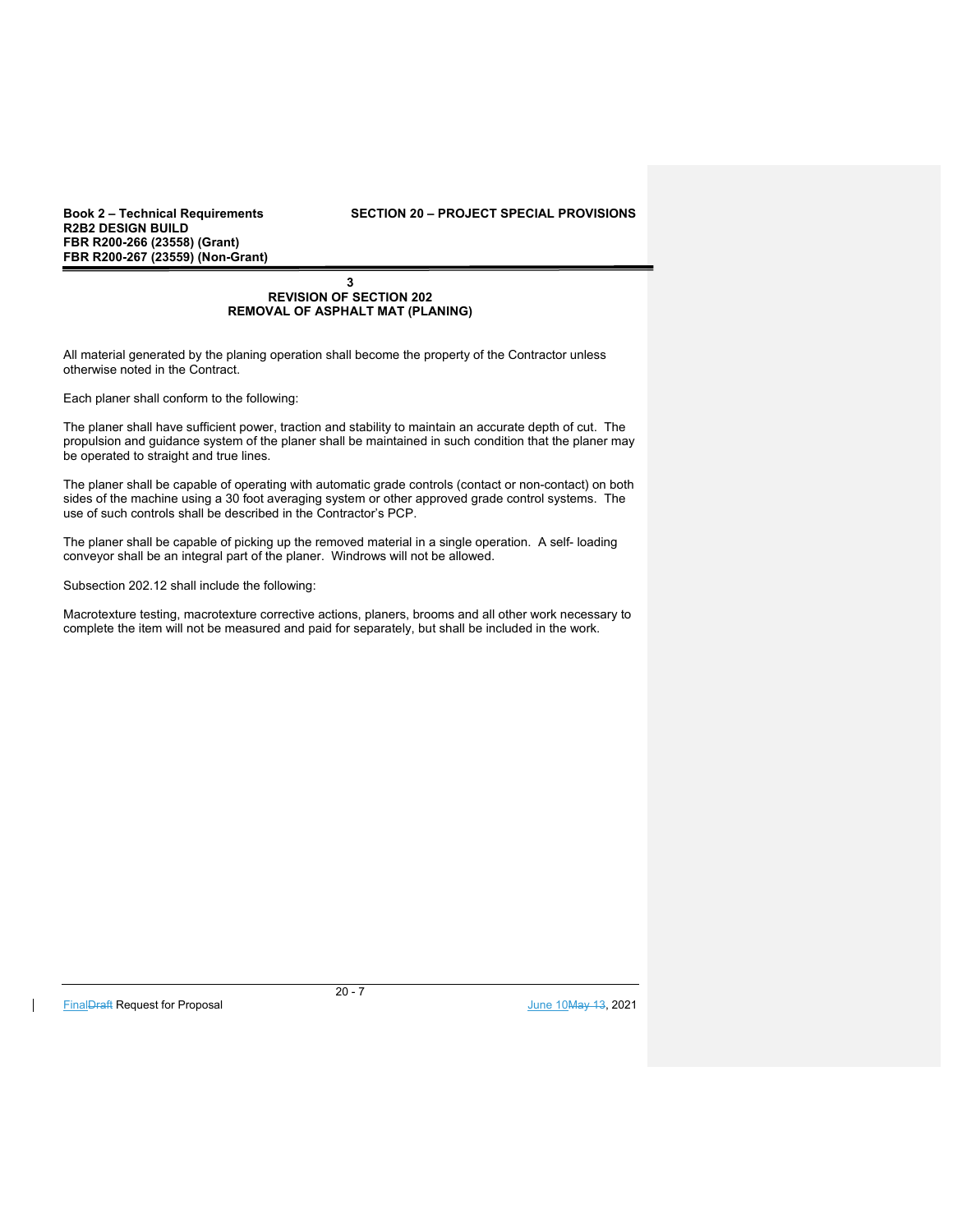**R2B2 DESIGN BUILD FBR R200-266 (23558) (Grant) FBR R200-267 (23559) (Non-Grant)** 

## **REVISION OF SECTION 202 REMOVAL OF BRIDGE**

Section 202 of the Standard Specifications is hereby revised for this project as follows:

Subsection 202.01 shall include the following:

This work consists of the removal of existing bridges.

Bridge removal shall consist of the complete removal of all superstructure and substructure elements unless otherwise shown on the plans.

Subsection 202.02 shall include the following:

The removal of each existing bridge shall be performed in a safe manner. The Construction Plan requirements (1) through (15) shown in Revision Section 107-Performance of Safety Critical Work shall be included in the Bridge Removal Plan.

When removal operations are located over or in proximity to a railroad or any live water way, additional coordination including potential incident emergency/risk management notifications with the railroad or other agency (United States Army Corps of Engineers (USACE), US Fish and Wildlife Service, US Forest Service, etc.) shall be required.

The Contractor shall submit a Bridge Removal Plan for each structure to the Engineer for review and acceptance at least 14 days prior to the proposed start of removal operations. This Plan shall detail procedures, sequences, and all features required to perform the removal in a safe and controlled manner**.** The Bridge Removal Plans shall be prepared by the Contractor's Engineer and contain the seal and signature of a Professional Engineer registered in the State of Colorado. The Bridge Removal Plan shall be stamped "Approved for Construction" and signed by the Contractor. The Bridge Removal Plan will be submitted to CDOT for review concurrent with the Engineer's review for general specification compliance, but will not be approved by the Engineer. Comments from the Engineer's review of the Bridge Removal Plan shall be submitted in writing to the Contractor within seven calendar days from receipt of the plan and prior to the Pre-removal Conference**.** Acceptance of the Bridge Removal Plans will be contingent upon the Contractor adequately addressing all written comments provided by the Engineer.

The Bridge Removal Plans shall provide complete details of the bridge removal process, including:

- (1) The removal sequence corresponding to the construction phasing shown on the plans, including calculations and analysis of the Contractor's removal equipment as related to loading capacity and any crane bearing during the removal operations. Sequence of operation shall include a detailed schedule that complies with the working hour limitations.
- (2) Equipment descriptions including size, number, type, capacity, backup/standby need, and location of equipment during removal operations.

FinalDraft Request for Proposal and the set of the set of the set of the set of the set of the set of the set of the set of the set of the set of the set of the set of the set of the set of the set of the set of the set of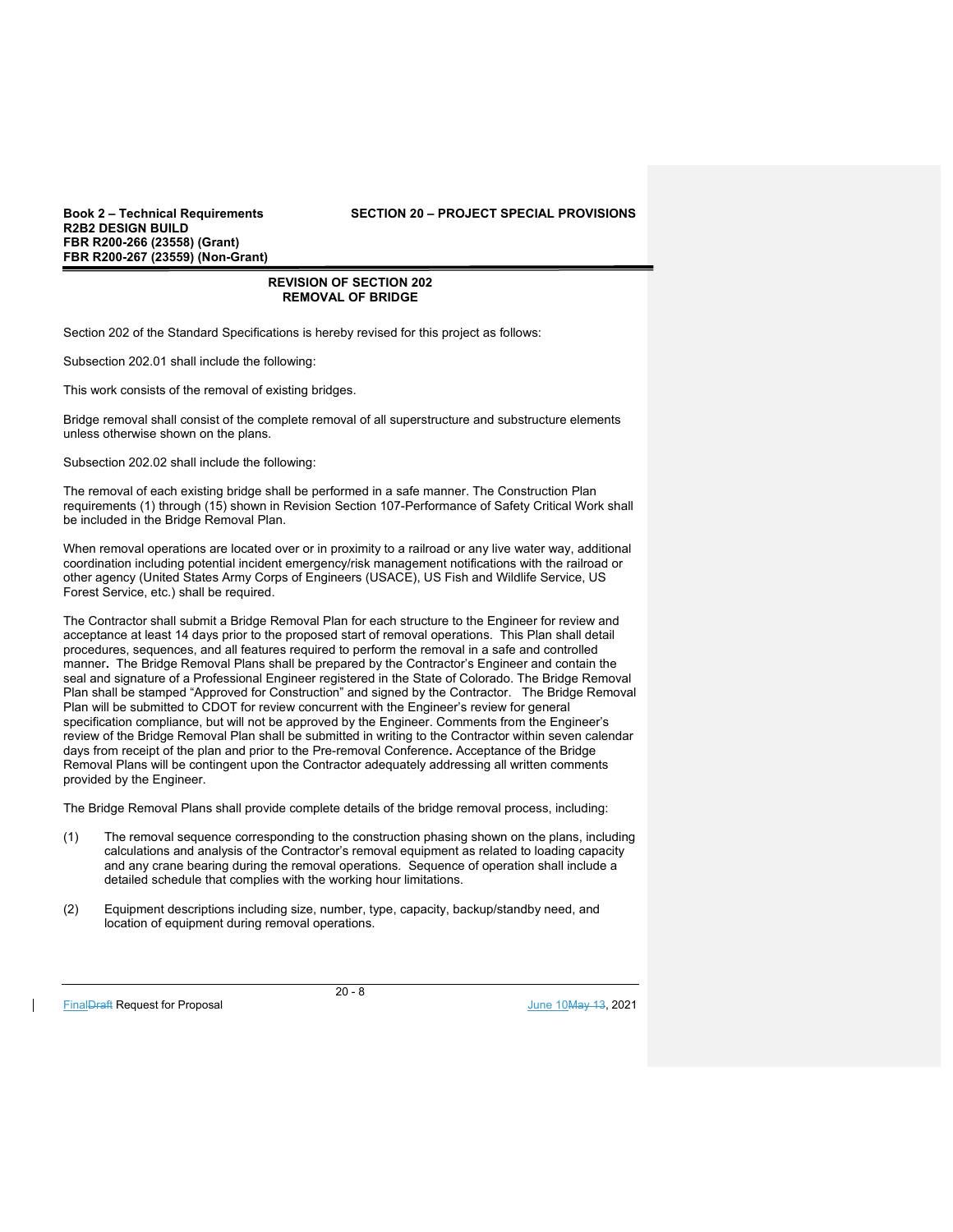## **Book 2 – Technical Requirements SECTION 20 – PROJECT SPECIAL PROVISIONS**

#### **2 REVISION OF SECTION 202 REMOVAL OF BRIDGE**

- (3) Roles, responsibilities, and positioning of all CDOT project management, construction supervision, and critical workers during removal activities. This section shall include instructions for communicating and managing a 'safe-all-stop' scenario if unexpected hazards are discovered during the activity.
- (4) Shoring that exceeds 5 feet in height, all falsework and bracing. Shoring design shall follow the AASHTO Guide Design Specifications for Bridge Temporary Works, or other design standard as approved by the Engineer. Shoring construction, including verification and proof testing shall be in accordance with Section 206. Shoring will not be measured and paid for separately.
- (5) Details, locations, and types of protective coverings to be used. The protective covering shall prevent materials, equipment, and debris from falling onto the property below. When removal operations are located over or in proximity to a live waterway, railroad, or pedestrian/bicycle path, additional width of protective covering sufficient to protect these facilities shall be required. Detailed methods for protection of the existing roadway facilities, including measures to assure that people, property, utilities, and improvements will not be endangered. Catastrophic unplanned failure of the structure in demolition is to be considered as worst-case scenario.
- (6) Detailed methods for protection of live waterways including minimization of turbidity and sedimentation, and protection of existing wetlands.
- (7) Detailed methods for mitigation of fugitive dust resulting from the demolition.
- (8) Details for dismantling, removing, loading, and hauling steel elements.
- (9) Locations of railroad tracks, roadways, utilities (overhead and underground), structures or facilities located within the area of the bridge removal operations.
- (10) Detailed methods of fire suppression.
- (11) Methods of Handling Traffic, including bicycles and pedestrians, in a safe and controlled manner.
- (12) Details for managing project communications, media, and public on-looking during demolition as needed.
- (13) Contingency planning for unexpected weather.
- (14) Details for emergency and post-incident management in a catastrophic failure or other serious incident or worker injury.

FinalDraft Request for Proposal and the set of the set of the set of the set of the set of the set of the set of the set of the set of the set of the set of the set of the set of the set of the set of the set of the set of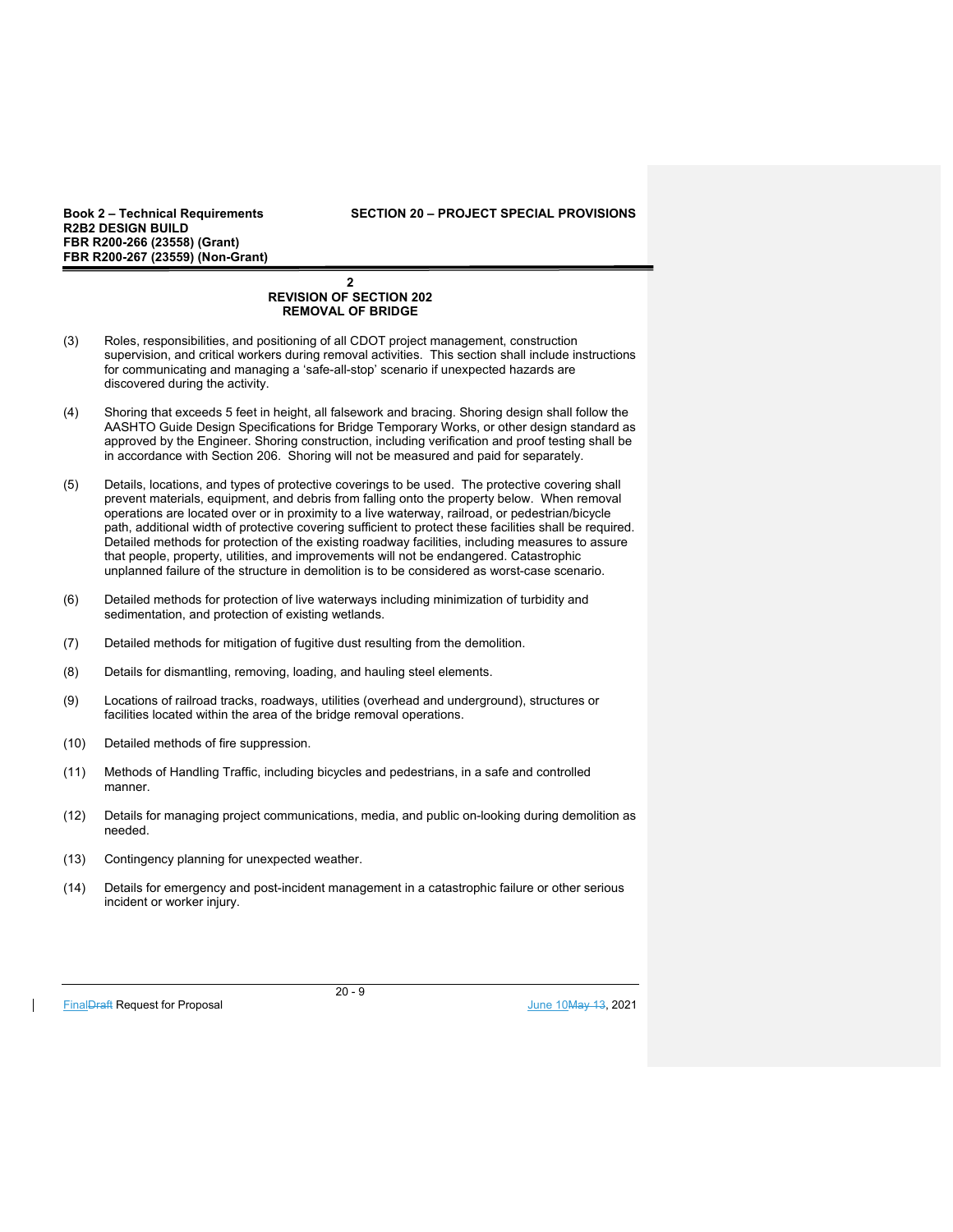**Book 2 – Technical Requirements SECTION 20 – PROJECT SPECIAL PROVISIONS** 

## **3 REVISION OF SECTION 202 REMOVAL OF BRIDGE**

The Contractor's Engineer shall be responsible for the stability of the existing "in service" structure for any deviation from the bridge removal limits shown on the construction phasing plans. The Contractor is also responsible for the protection of any portion of the structure to remain in place for later phases, including protection from the Contractor's construction activities.

When a temporary works or demolition guideline is provided by a railroad or local agency, the more stringent criteria of the design guidelines shall be used.

A Pre-removal Conference shall be held at least ten days prior to the beginning of removal of the bridge. CDOT, the Contractor, the removal subcontractor, the Contractor's Engineer, the Traffic Control Supervisor (TCS), and CDOT/Project Communications Staff shall attend the Pre-removal Conference. The Bridge Removal Plan shall be finalized at this Conference. Meeting minutes and attendance list will be recorded.

The Contractor's Engineer shall sign and seal items (1) and (3) listed above in the final Bridge Removal Plan. Calculations shall be adequate to demonstrate that the loads and impact of the Contractor's demolition equipment do not impose detrimental effects on the stability of the structure remaining after the end of each phase of removal, before traffic is allowed to resume in its normal configuration.

The final Bridge Removal Plan shall be stamped "Approved for Construction" and signed and sealed by the Contractor's Engineer. The Contractor shall address all written comments from the Engineer and submit a final Bridge Removal Plan to the Engineer. The Contractor shall not begin the removal operations without the Engineer's written acceptance of the final Bridge Removal Plan.

Submittal of the final Bridge Removal Plans to the Engineer, and field inspection performed by the Engineer, will in no way relieve the Contractor and the Contractor's Engineer of full responsibility for the removal plan and procedures.

Work within Railroad right-of-way shall be in accordance with Section 107. For bridge removal over railroads, including overhead wires, tunnels and underground facilities, approval of the bridge removal plans will be contingent upon the drawings being satisfactory to the railroad company involved.

The Contractor's Engineer shall be onsite during safety critical removal operations considered to have a high degree of safety risk. Bridge removal operations determined to be of high safety risk shall be agreed upon and documented between the Contractor and Engineer at or before the Pre-removal Conference. The Contractor's Engineer shall inspect and provide written approval of each phase of the removal operations corresponding to the construction phasing shown on the plans prior to allowing vehicles or pedestrians on, below, or adjacent to the structure. The Contractor's Engineer shall certify in writing that the falsework, bracing, and shoring conform to the details of the final Bridge Removal Plan. A copy of the certification shall be submitted to the Engineer. Should any part of the adjacent structure designated to remain in place be damaged during removal operations, the Contractor's Engineer shall perform a full and complete engineering evaluation of the structure and submit a written report to the Engineer. This evaluation, as well as any additional costs to stabilize the structure due to or resulting

FinalDraft Request for Proposal June 10May 13, 2021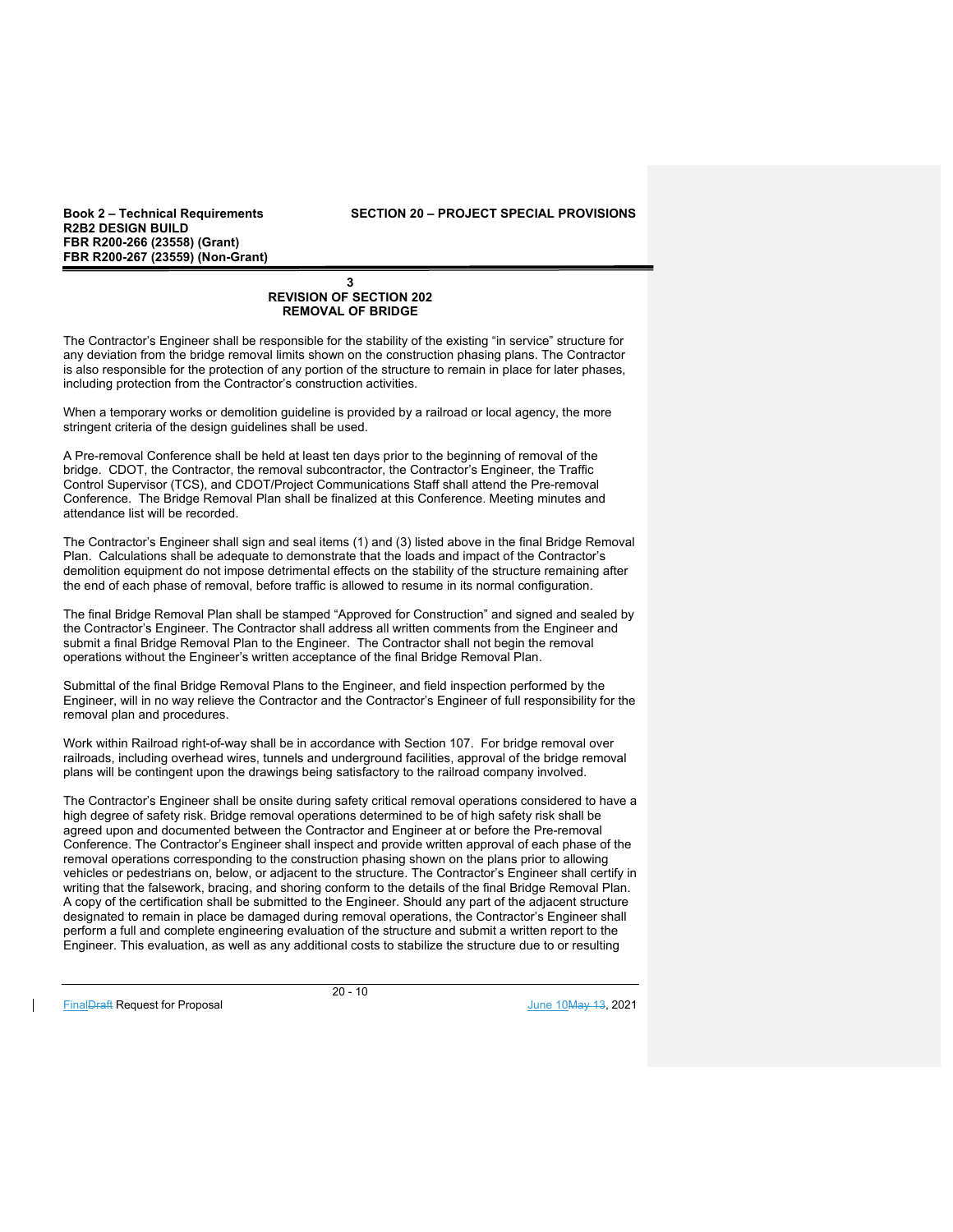**Book 2 – Technical Requirements SECTION 20 – PROJECT SPECIAL PROVISIONS** 

#### **4 REVISION OF SECTION 202 REMOVAL OF BRIDGE**

from the Contractor's actions or inactions, shall be borne solely by the Contractor. Further work involving the bridge shall not be permitted until the report and any subsequent remedial stability measures are complete and satisfactory to the Engineer and Staff Bridge.

The Contractor shall have all necessary workers, materials, and equipment at the site prior to closing any lanes to traffic to accommodate bridge removal operations. While the lanes are closed to public traffic, work shall be pursued promptly and without interruption until the roadway is reopened to traffic.

Removal of hazardous material shall be in accordance with Section 250.

The Contractor shall take all necessary steps to avoid contaminating state waters, in accordance with subsection 107.25.

Should an unplanned event occur or the bridge removal operation deviate from the submitted Bridge Removal Plan, the bridge removal operations shall immediately cease after performing any work necessary to ensure worksite safety. The Contractor shall submit to the Engineer the procedure or operation proposed by the Contractor's Engineer to correct or remedy the occurrence of this unplanned event or to revise the final Bridge Removal Plan. The Contractor's Engineer shall submit a written report to the Engineer within 24 hours of the event summarizing the details of the event and the procedure for correction. The Engineer shall review the information submitted regarding the unplanned event and provide written acceptance of the corrective action or remedy procedure prior to resuming operations.

Before removal of the protective covering, the Contractor shall clean the protective covering of all debris and fine material.

Bridge removal may be suspended by the Engineer for the following reasons:

- (1) Final Bridge Removal Plan has not been submitted, or written acceptance has not been provided by the Engineer to begin the removal.
- (2) The Contractor is not proceeding in accordance with the final Bridge Removal Plan, procedures, or sequence.
- (3) The Contractor's Engineer is not onsite to conduct inspection for the written approval of the work.
- (4) Safety precautions are deemed to be inadequate.
- (5) Existing neighboring facilities are damaged as a result of bridge removal.

Suspension of bridge removal operations shall in no way relieve the Contractor of their responsibility under the terms of the Contract. Bridge removal operations shall not resume until modifications have

FinalDraft Request for Proposal and the set of the set of the set of the set of the set of the set of the set of the set of the set of the set of the set of the set of the set of the set of the set of the set of the set of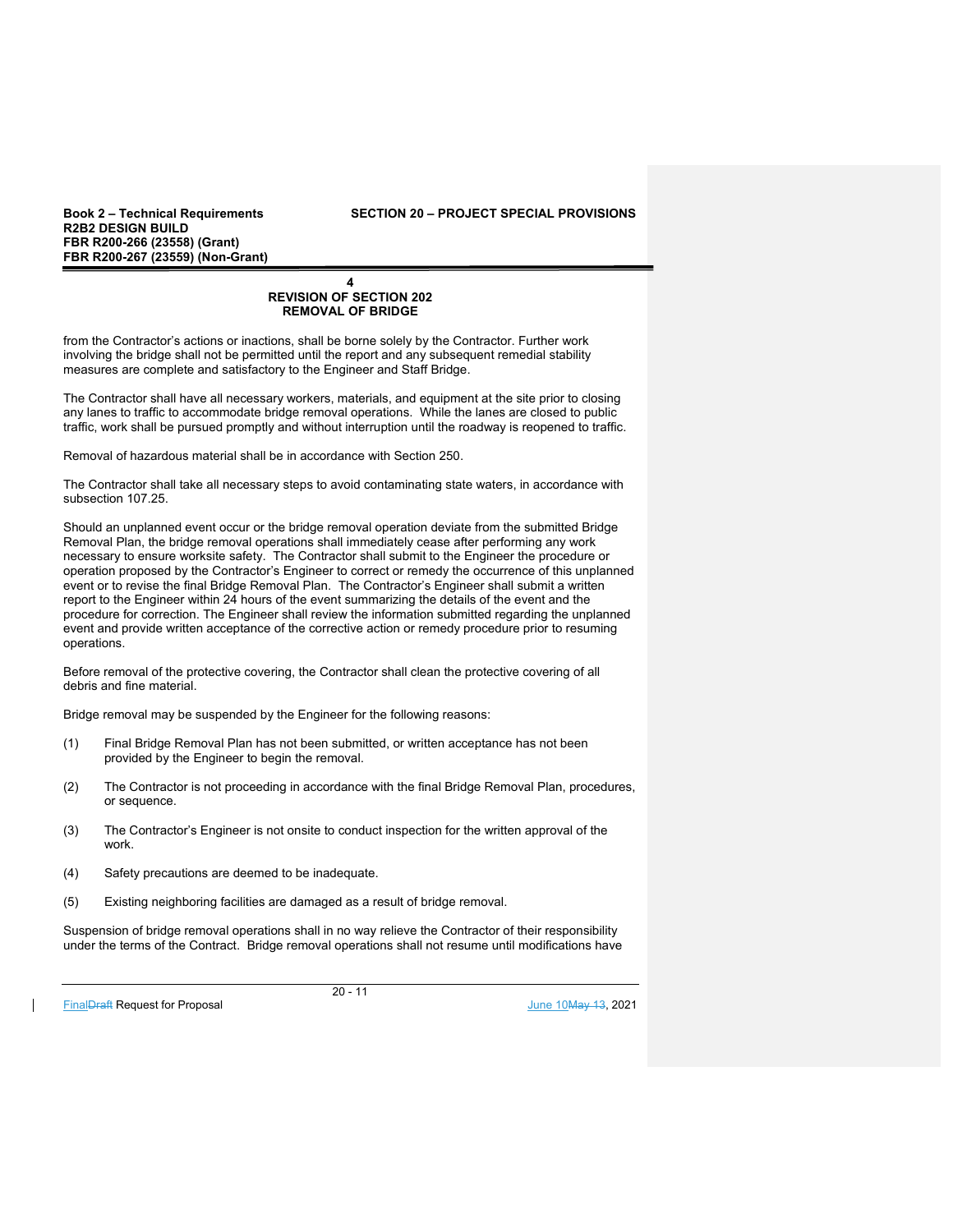**Book 2 – Technical Requirements SECTION 20 – PROJECT SPECIAL PROVISIONS** 

#### **5 REVISION OF SECTION 202 REMOVAL OF BRIDGE**

been made to correct the conditions that resulted in the suspension, as approved in writing by the Engineer.

The Contractor shall notify all emergency response agencies of the proposed removal work and any detours a minimum of three days in advance of the work. This shall include the Colorado State Patrol, local Police Department, local Fire Department, all local ambulance services, and the Sheriff's Department, as appropriate.

All required traffic control devices, night time flagging stations, barricades and VMS signs shall be in place, with detours in operation, prior to the beginning of removal operations each day. Night work shall conform to the requirements of the MUTCD, Parts 1, 5, and 6.

Prior to reopening the roadway to public traffic, all debris, protective pads, materials, and devices shall be removed and the roadways swept clean.

Explosives shall not be used for removal work without the written approval of the Engineer.

Removal shall include the superstructure, the substructure, which includes the piers, abutments and wingwalls, the bridge rail, and any approach slabs and sleeper slabs.

Removal of the substructure shall be removed per Book 2, Section 15 - Structures. Holes resulting from substructure removal shall be backfilled with Structure Backfill (Class 2) to the adjacent existing grades.

All other materials removed from the existing structure shall become the property of the Contractor and shall be properly disposed of offsite at the Contractor's expense, unless otherwise stated.

Existing structures, facilities, and surrounding roadways shall not be damaged by the removal operations. Damage that occurs shall be repaired immediately at the Contractor's expense.

FinalDraft Request for Proposal June 10May 13, 2021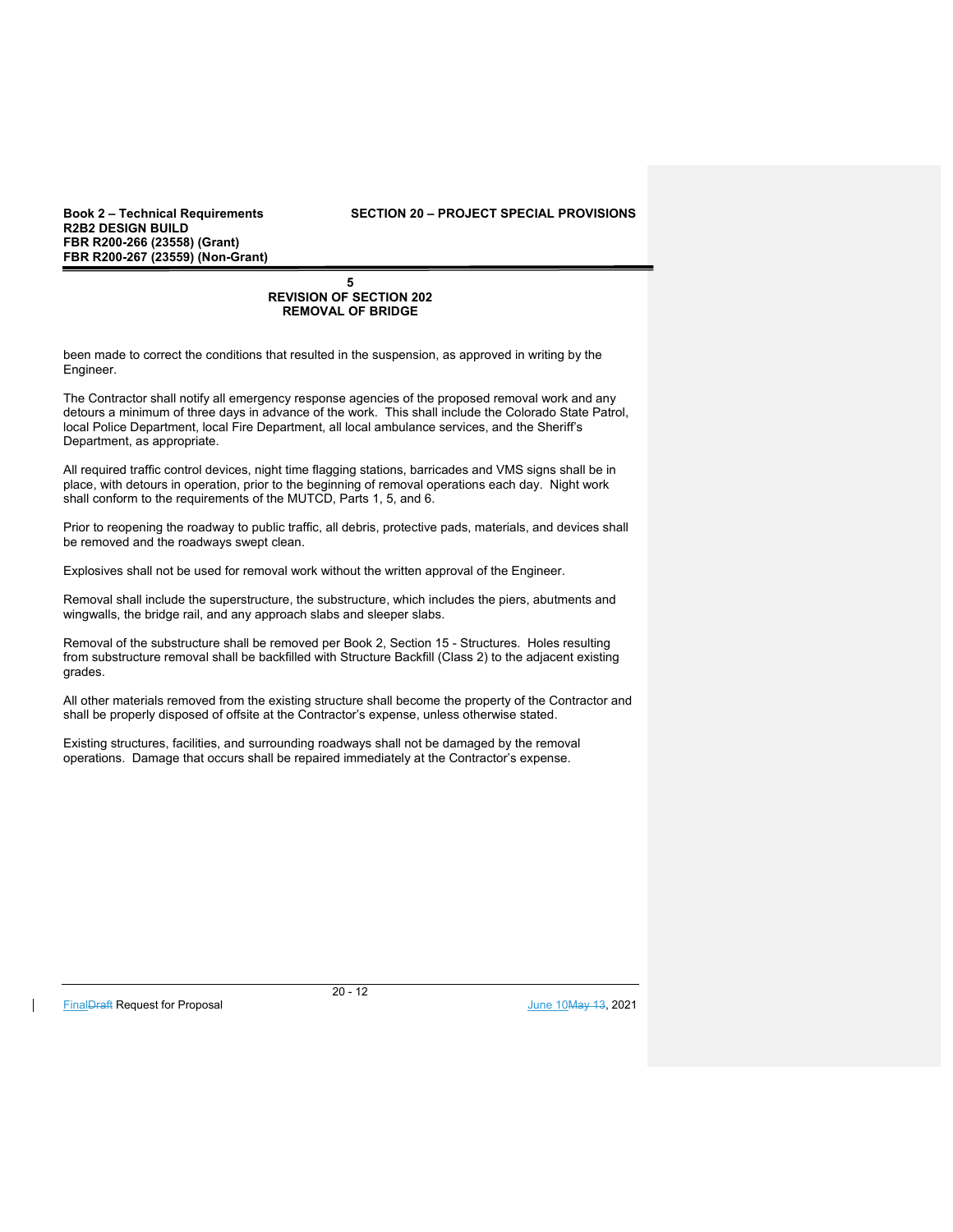**R2B2 DESIGN BUILD FBR R200-266 (23558) (Grant) FBR R200-267 (23559) (Non-Grant)** 

> **REVISION OF SECTION 202 REMOVAL OF MARKING (ASPHALT OR CONCRETE GROOVING)**

Section 202 of the Standard Specifications is hereby revised for this project as follows:

Subsection 202.05 shall include the following:

(c) *Removal of Pavement Marking (Asphalt or Concrete Grooving).* Pavement marking shall be removed by asphalt grooving or concrete grooving to provide a recessed channel in the pavement surface for the placement of permanent pavement markings at locations as shown on the plans. The channel shall have a transverse and longitudinally uniform depth of 60 mils. The dimensions of the channel shall match the length and width of the specified pavement marking, within a tolerance of +0.25, -0.00 inches. Where broken line patterns are required, the grooved channel length shall not be continuous, but shall consist of individual grooved segments matching the required pavement marking pattern.

Asphalt, concrete, and pavement marking debris generated by the grooving process shall be collected and removed from the roadway and disposed of lawfully. Displacement of grooving debris to the roadway shoulder shall not be permitted.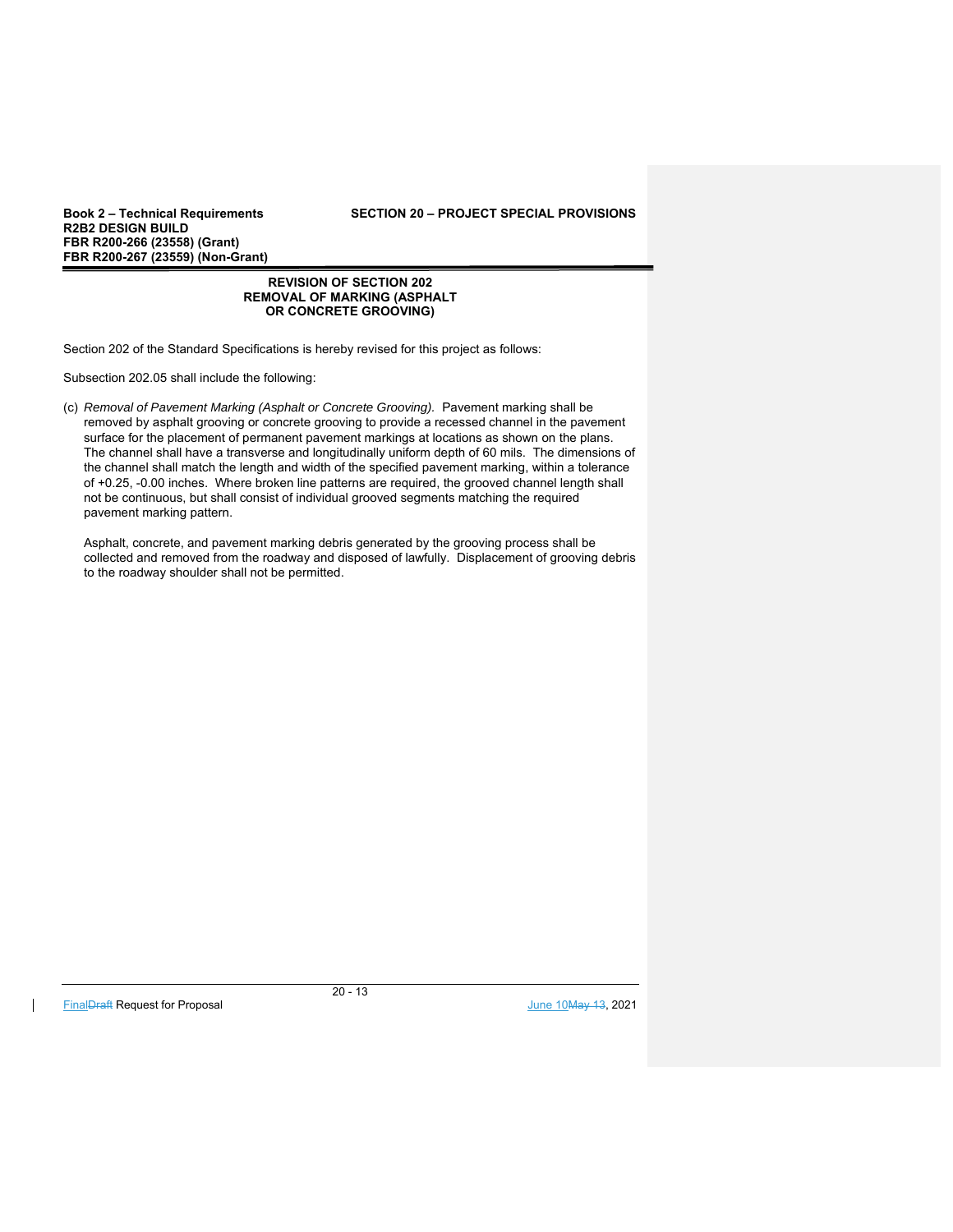**Book 2 – Technical Requirements SECTION 20 – PROJECT SPECIAL PROVISIONS** 

## **REVISION OF SECTION 203 EMBANKMENT MATERIAL**

Section 203 of the Standard Specifications is hereby revised for this project as follows:

Subsection 203.02 (c) shall include the following:

Embankment material containing significantly more than optimum moisture that would become stable if dried shall not be unsuitable material.

In subsection 203.03, first paragraph, after the second sentence add the following: Imported embankment material utilized for construction shall consist of materials meeting AASHTO classification A-1-a, A-1-b, or A-2-4 when classified in accordance with AASHTO M 145, and shall not contain Reclaimed Asphalt Pavement (RAP) materials in any percentage.

Materials generated on-site that do not meet AASHTO classification A-1-a, A-1-b, or A-2-4 when classified in accordance with AASHTO M 145 may be used on fill slopes and embankment areas outside of the roadway prism (See Section 101.65 of the Standard Specifications) as designated in the plans or as approved by the Engineer.

In subsection 203.03, seventh paragraph, delete the first sentence and replace with the following: Inclusion of recycled asphalt will not be allowed in the embankment fill. If recycled concrete is to be incorporated into embankment fill, the maximum dimension permitted for concrete is 6 inches.

Delete subsection 203.07(c) and replace with the following:

Use of Recycled Concrete: Recycled concrete may be incorporated into embankment material, and shall be processed, placed, and compacted in accordance with subsection 203.07(a) or (b), depending on the overall classificaiton of the embankment material once the recylced material is incorporated. Recycled concrete shall not contain any rebar or reinforcing steel. Recycled concrete shall not be placed in the upper 2 feet of the final subgrade elevation or within 2 feet of the final finished side slopes unless otherwise noted in the Contract. Recycled or Reclaimed Asphalt Pavement will not be allowed in the new embankment materials.

Subsection 203.11 (b) shall include the following:

The disposal of unsuitable material and replacement of embankment will not be measured and paid for separately, but shall be included in the work.

Subsection 203.12 shall include the following:

The Contractor's Process Control efforts will not be measured and paid for separately but shall be included in the work.

FinalDraft Request for Proposal June 10May 13, 2021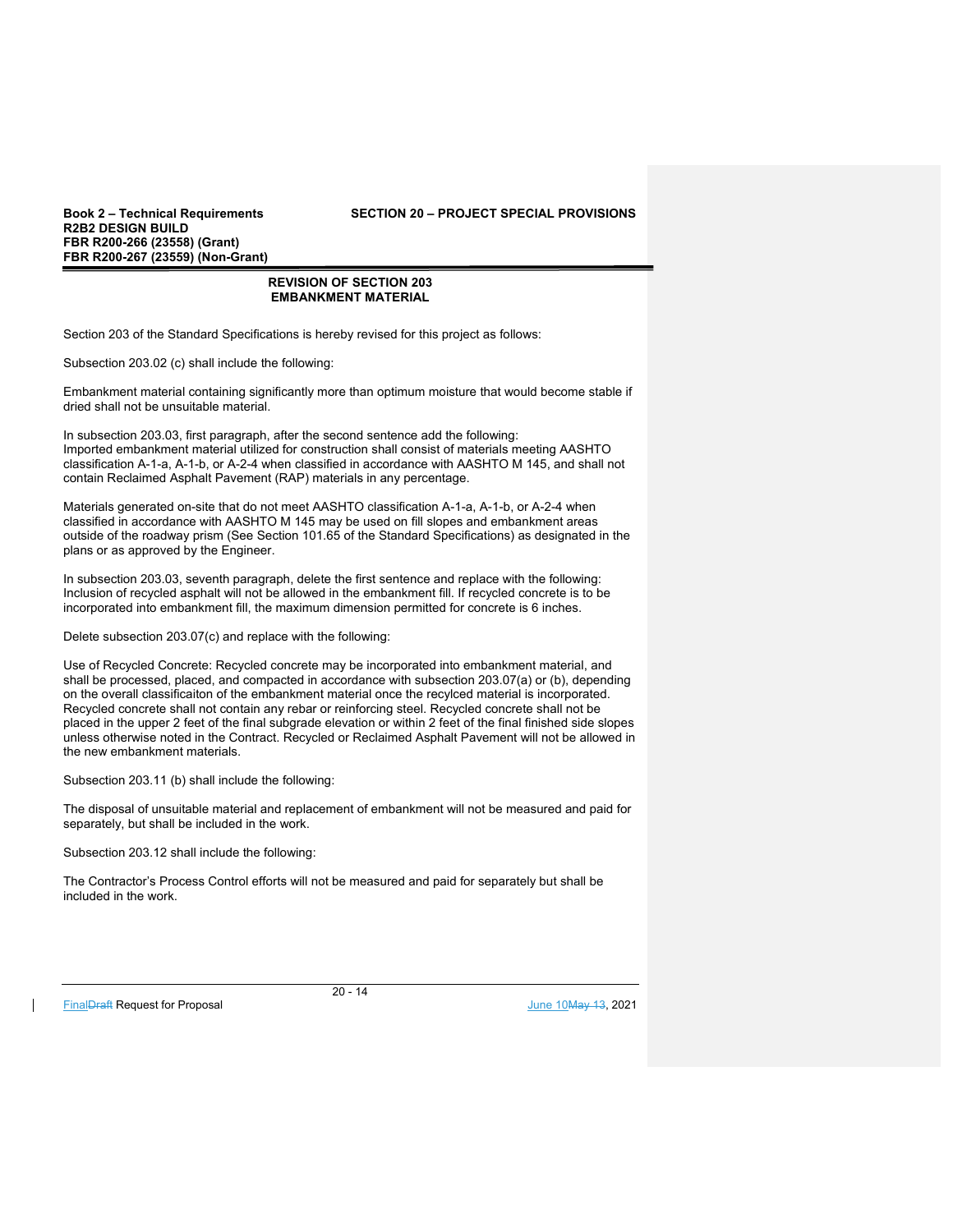**Book 2 – Technical Requirements SECTION 20 – PROJECT SPECIAL PROVISIONS** 

## **REVISION OF SECTION 208 CONSTRUCTION MAT**

Section 208 of the standard specifications is hereby revised for this project to include the following:

## **DESCRIPTION**

**208.13** This work consists of furnishing and installing construction mats to support equipment working in wetlands, streams, and other locations designated on the plans while protecting the soils and vegetation beneath from damage.

## **MATERIALS**

**208.14** Construction mats shall be capable of supporting the anticipated loads on the types of soil that will be encountered. Larger mats shall be used on soils with low bearing strength (e.g., muck or peat) to spread the weight over a larger area. Construction mats shall be free of leachable preservatives or other constituents harmful to aquatic environments. All treated wood shall contain a quality mark or letter of certification from a third party inspection agency assuring the product meets the minimum American Wood Protection Association (AWPA) Use Category 4A standard. The Contractor may fabricate the mats or use prefabricated mats designed for these purposes.

(a) *Construction Mats Fabricated by the Contractor.* The construction mats shall be fabricated of wooden cants, sawn dense hardwoods, or round logs fastened together. The mats shall be fabricated of cants or logs of length, width, and thickness to meet anticipated loads, soil strength, and construction equipment sizes. Alternative materials may be used if approved by the Engineer.

The mats shall be capable of being connected using quick links or other heavy-duty connectors if needed for stability or to reduce movement.

The Contractor's mat design shall be submitted to the Engineer for review and approval at least three weeks before the mats are to be used on the project. The design shall include a list of equipment and materials to be placed on the mats and anticipated loading.

Mats that are determined to be inadequate to support the required loads or protect the soil and vegetation beneath shall be removed from the project and replaced with adequate mats at the Contractor's expense.

(a) *Prefabricated Construction Mats.* Pre-fabricated mats shall be made of natural timber or other material approved by CDOT's Project Engineer. Mats shall be capable of assembly to form appropriate size mats to be placed directly onto ground surfaces for the purposes of holding or transferring heavy equipment, preventing excessive rutting, and minimizing vegetation disturbance.

FinalDraft Request for Proposal and the set of the set of the set of the set of the set of the set of the set of the set of the set of the set of the set of the set of the set of the set of the set of the set of the set of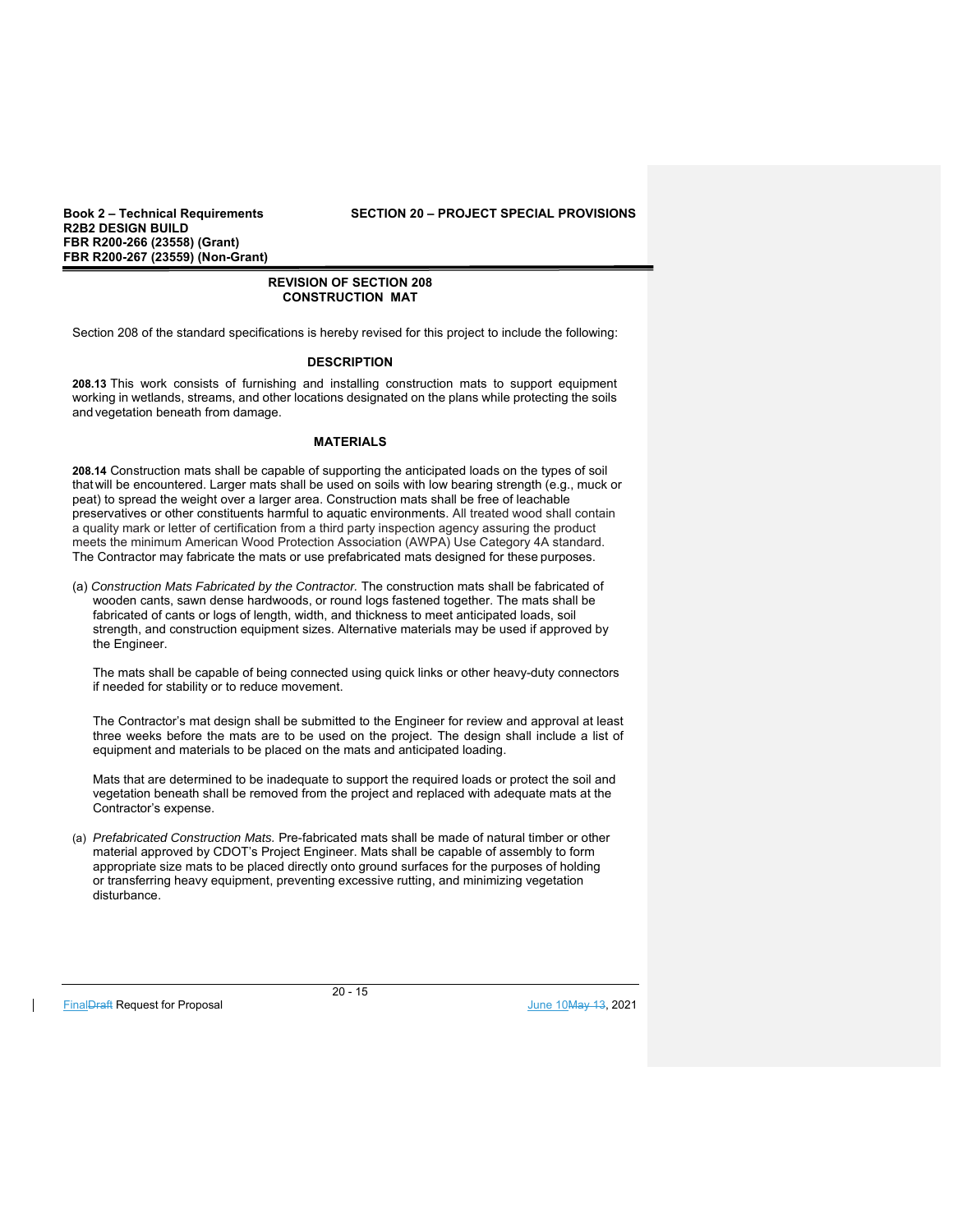**Book 2 – Technical Requirements SECTION 20 – PROJECT SPECIAL PROVISIONS** 

## **2 REVISION OF SECTION 208 CONSTRUCTION MAT**

(b) *Hardware*. Construction mats shall be supplied with all necessary hardware, including all bolts with nuts and washers, timber connectors, drift pins, dowels, nails, screws, spikes, metal pile protectors, steel anchor plates and all other metal fastenings.

## **CONSTRUCTION REQUIREMENTS**

**208.15 General.** Prior to placement of mats, woody vegetation (willows, shrubs, trees, etc.) shall be cut or trimmed at or slightly above ground level. Vegetation shall not be uprooted, and the root mat of any vegetation shall not be disturbed.

Crossing sites shall be located where stream channel is narrow for the shortest possible clear span and where stream banks are stable and well defined. When feasible on large wetland complexes, structures shall be accessed from opposite sides to avoid crossing the entire wetland.

**208.16 Installation.** Mats shall be in good condition to ensure proper installation, use, and removal. Mats shall be inspected by the Engineer to ensure they are clean of soil and any invasive plant species seed stock or plant material from previous use. The spread of aquatic nuisance species, including the New Zealand mud snail, shall be prevented. Specifically, if heavy equipment (including mats) is used that was previously working in another stream, river, lake, pond, or wetland, it shall be cleaned using one of the following procedures:

- (1) Remove all mud and debris from equipment (tracks, turrets, buckets, drags, teeth, etc.) and spray/soak equipment with a solution of commercial grade quaternary ammonium disinfectant compound containing at least 8.0% active ingredient diluted in solution to achieve at least 0.8% concentration (roughly 12 ounces of product per gallon of water). Treated equipment shall be kept moist for at least 10 minutes, managing rinsate as a solid waste in accordance with local, county, state, or federal regulations, OR
- (2) Remove all mud and debris from equipment (tracks, turrets, buckets, drags, teeth, etc.) and spray or soak equipment with water hotter than 140 °F for at least 10 minutes.

Hand tools, boots, and any other equipment that will be used in the water shall be cleaned using option

(1) or (2) as well. The equipment shall be dried before use. Equipment shall not be moved from one water body to another without cleaning.

Equipment and associated materials (including mats) shall not be stored, maintained, fueled or repaired in waters of the U.S. or wetlands.

Operating heavy equipment on mats in wetlands shall be minimized.

FinalDraft Request for Proposal and the set of the set of the set of the set of the set of the set of the set of the set of the set of the set of the set of the set of the set of the set of the set of the set of the set of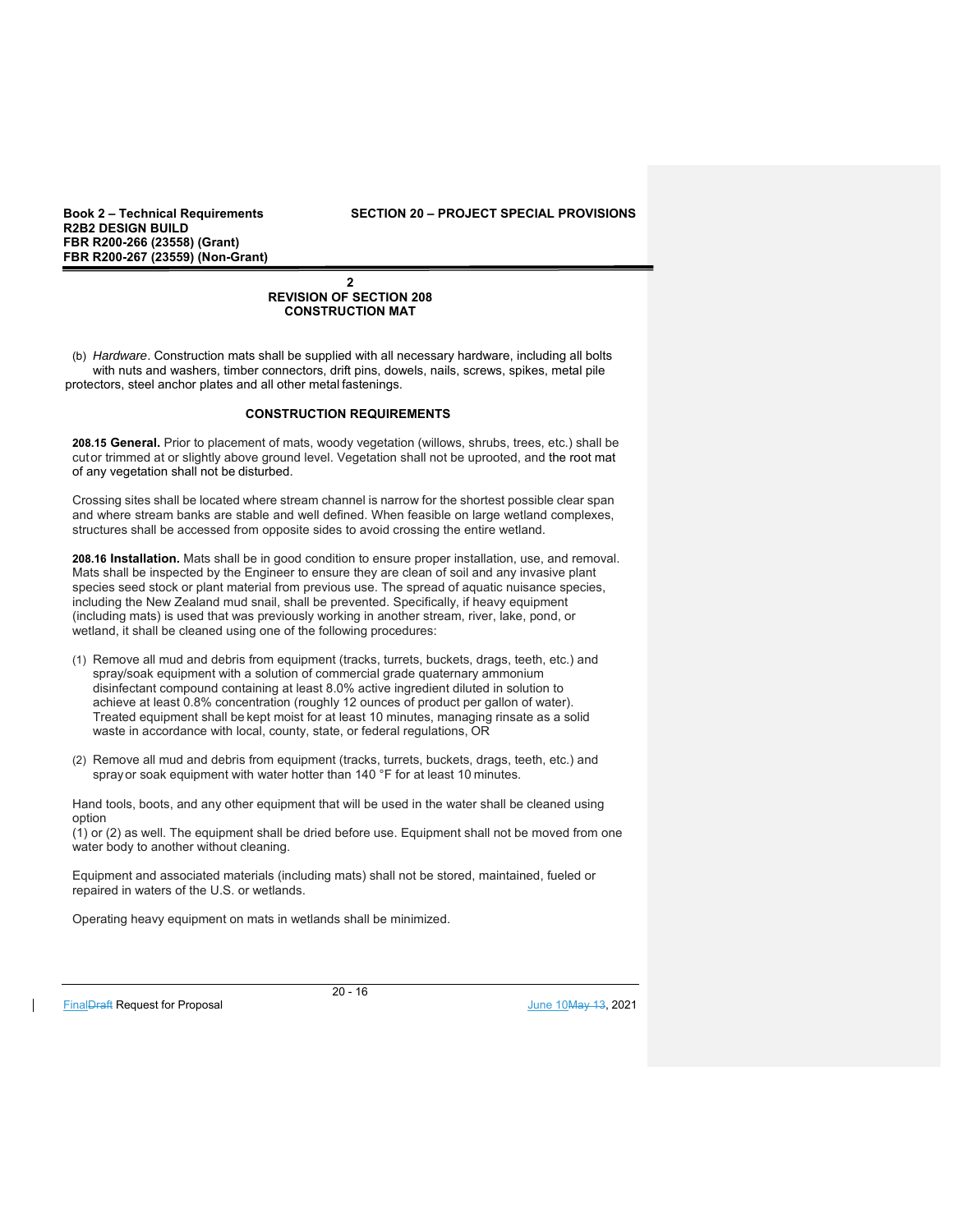**Book 2 – Technical Requirements SECTION 20 – PROJECT SPECIAL PROVISIONS** 

## **3 REVISION OF SECTION 208 CONSTRUCTION MAT**

Impacts to waters of the U.S. or wetlands areas shall be minimized during installation, use, and removal of construction mats. Mats shall be placed in a location that would minimize the amount needed for crossing the waters of the U.S. or wetlands.

Construction mats shall not be dragged into position. More than one layer of mats may be necessary in areas which are inundated or have deep organic wetland soils.

At crossings where no flow is present or anticipated during project construction, the mats may be placed directly onto the ground in order to prevent excessive rutting, provided stream banks and bottoms are not adversely altered.

For further protection, mats may be installed on top of nonwoven geotextile that covers the crossing area.

Construction mats may be used as a temporary bridge over a stream to allow vehicles access to the work site. Mats shall not be placed so that they restrict the natural flow of the stream. When used for flowing water crossings, small sections of mat shall be placed within and along the stream parallel to the flow of water. Mats shall then be placed perpendicular to the stream, resting on top of the initial construction mat supports. It may be necessary to place additional reinforcement for extra stability and to minimize the amount of sediment that could fall between the spaces of each timber.

In most cases, construction mats shall be placed along the travel area so that the individual cants or logs are resting perpendicular to the direction of traffic. Mats shall be placed far enough on either side of the stream or wetland to rest on firm ground.

Adequate erosion and sediment controls shall be installed at approaches to mats to promote a smooth transition to, and minimize sediment tracking onto, construction mats.

Matted crossings of waters of the U.S. or wetlands shall be monitored to assure correct functioning of the mats. Mats shall be inspected during use for any defects or structural problems. Mats which become covered with soils or construction debris shall be cleaned and the materials removed and disposed of in an upland location. The material shall not be scraped and shoveled into the resource area. Mats which become imbedded shall be reset or layered to prevent mud from covering them or water passing over them.

**208.17 Removal** Mats shall be removed by "backing" out of the site, removing mats one at a time. Construction mats shall not be dragged out of position. All other material placed for protection, such as geotextile fabric, straw, etc. shall then be removed. Any rutting or significant indentations identified during mat removal shall be regraded immediately, taking care not to compact soils.

FinalDraft Request for Proposal and the set of the set of the set of the set of the set of the set of the set of the set of the set of the set of the set of the set of the set of the set of the set of the set of the set of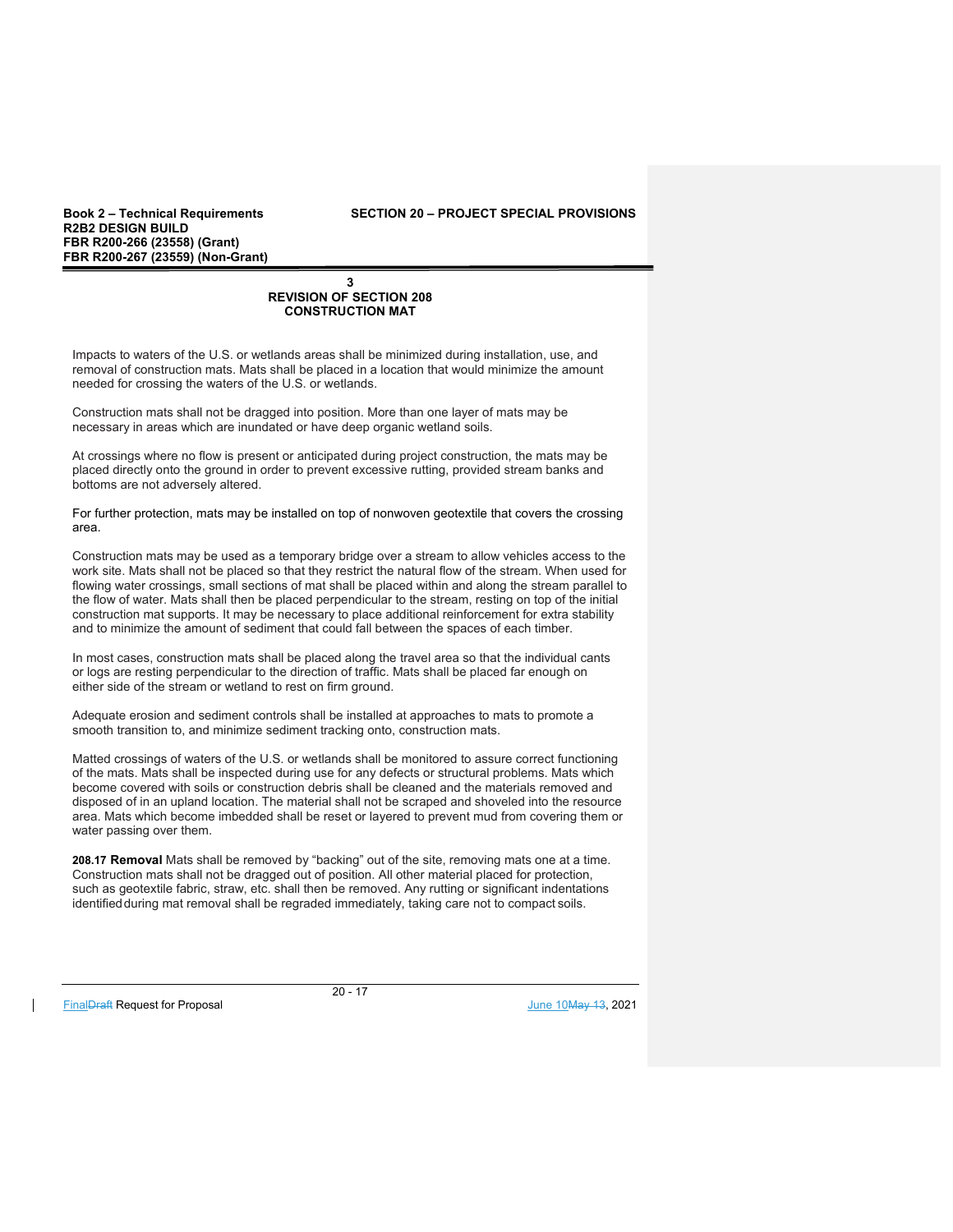**Book 2 – Technical Requirements SECTION 20 – PROJECT SPECIAL PROVISIONS** 

#### **4 REVISION OF SECTION 208 CONSTRUCTION MAT**

Crossings shall be inspected following mat removal to determine the level of restoration required.

Mats shall be cleaned in an upland area which doesn't drain directly to waters of the U.S. or wetlands before transport to another wetland or stream location. Cleaning methods may include but are not limited to shaking or dropping mats in a controlled manner with a piece of machinery to knock off attached soil and debris, spraying with water or air, and sweeping.

**208.18 Restoration.** Upon removal of the construction mats, the Contractor and the Engineer shall examine the matted area together to determine what restoration, if any, is required. Restoration shall include, but is not limited to, the following:

Areas of disturbed soil located near waters of the U.S. or wetlands shall be promptly stabilized. Matted areas within wetlands shall be restored to their original condition and elevation. This may involve natural revegetation from existing root and seed stock of native plant species. Conditions may warrant planting and the broadcast of a wetland seed mix over the matted area to supplement the existing seed and rootstock. Seed mixes and vegetation shall contain only native plant species of the appropriate moisture tolerance regime. The use of mulch in wetlands shall consist of weed free mulch to mitigate the risk of the spread of invasive plant species.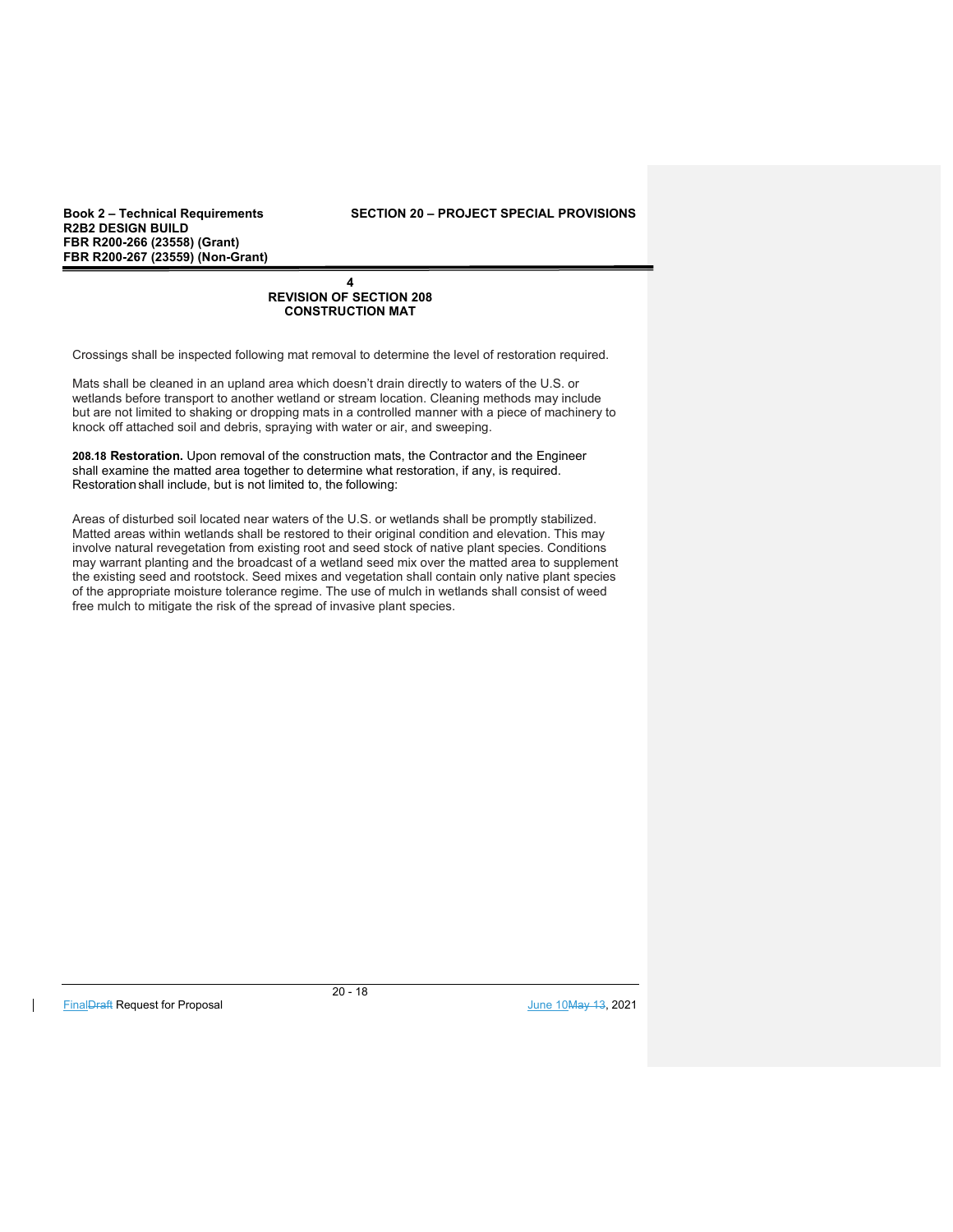#### **Book 2 – Technical Requirements SECTION 20 – PROJECT SPECIAL PROVISIONS**

#### **REVISION OF SECTION 240 PROTECTION OF MIGRATORY BIRDS BIOLOGICAL WORK PERFORMED BY THE CONTRACTOR'S BIOLOGIST**

Section 240 is hereby added to the Standard Specifications for this project as follows:

## **DESCRIPTION**

**240.01** This work consists of protecting migratory birds during construction.

## **MATERIALS AND CONSTRUCTION REQUIREMENTS**

**240.02** The Contractor shall schedule clearing and grubbing operations and work on structures to avoid taking (pursue, hunt, take, capture or kill; attempt to take, capture, kill or possess) migratory birds protected by the Migratory Bird Treaty Act (MBTA). The Contractor shall retain a qualified wildlife biologist for this project. The wildlife biologist shall have a minimum of three years experience conducting migratory bird surveys and implementing the requirements of the MBTA. The Contractor shall submit documentation of the biologist's education and experience to the Engineer for acceptance. A biologist with less experience may be used by the Contractor subject to the approval of the Engineer based on review of the biologist's qualifications.

The wildlife biologist shall record the location of each protected nest, bird species, the protection method used, and the date installed. A copy of these records shall be submitted to the Engineer.

- (a) *Vegetation Removal.* When possible, vegetation shall be cleared prior to the time when active nests are present. Vegetation removal activities shall be timed to avoid the migratory bird breeding season which begins on April 1 and runs to August 31. All areas scheduled for clearing and grubbing between April 1 and August 31 shall first be surveyed within the work limits for active migratory bird nests. The Contractor's wildlife biologist shall also survey for active migratory bird nests within 50 feet outside work limits. Contractor personnel shall enter areas outside CDOT right of way only if a written, signed document granting permission to enter the property has been obtained from the property owner. The Contractor shall document all denials of permission to enter property. The Contractor shall avoid all active migratory bird nests. The Contractor shall avoid the area within 50 feet of the active nests or the area within the distance recommended by the biologist until all nests within that area have become inactive. Inactive nest removal and other necessary measures shall be incorporated into the work as follows:
	- 1. *Tree and Shrub Removal or Trimming.* Tree and shrub removal or trimming shall occur before April 1 or after August 31 if possible. If tree and shrub removal or trimming will occur between April 1 and August 31, a survey for active nests shall be conducted by the wildlife biologist within the seven days immediately prior to the beginning of work in each area of tree and shrub removal or trimming. The survey shall be conducted for each phase of tree and shrub removal or trimming.

If an active nest containing eggs or young birds is found, the tree or shrub containing the active nest shall remain undisturbed and protected until the nest becomes inactive. The nest shall be protected by placing fence (plastic) a minimum distance of 50 feet from each nest to be

FinalDraft Request for Proposal and the set of the set of the set of the set of the set of the set of the set of the set of the set of the set of the set of the set of the set of the set of the set of the set of the set of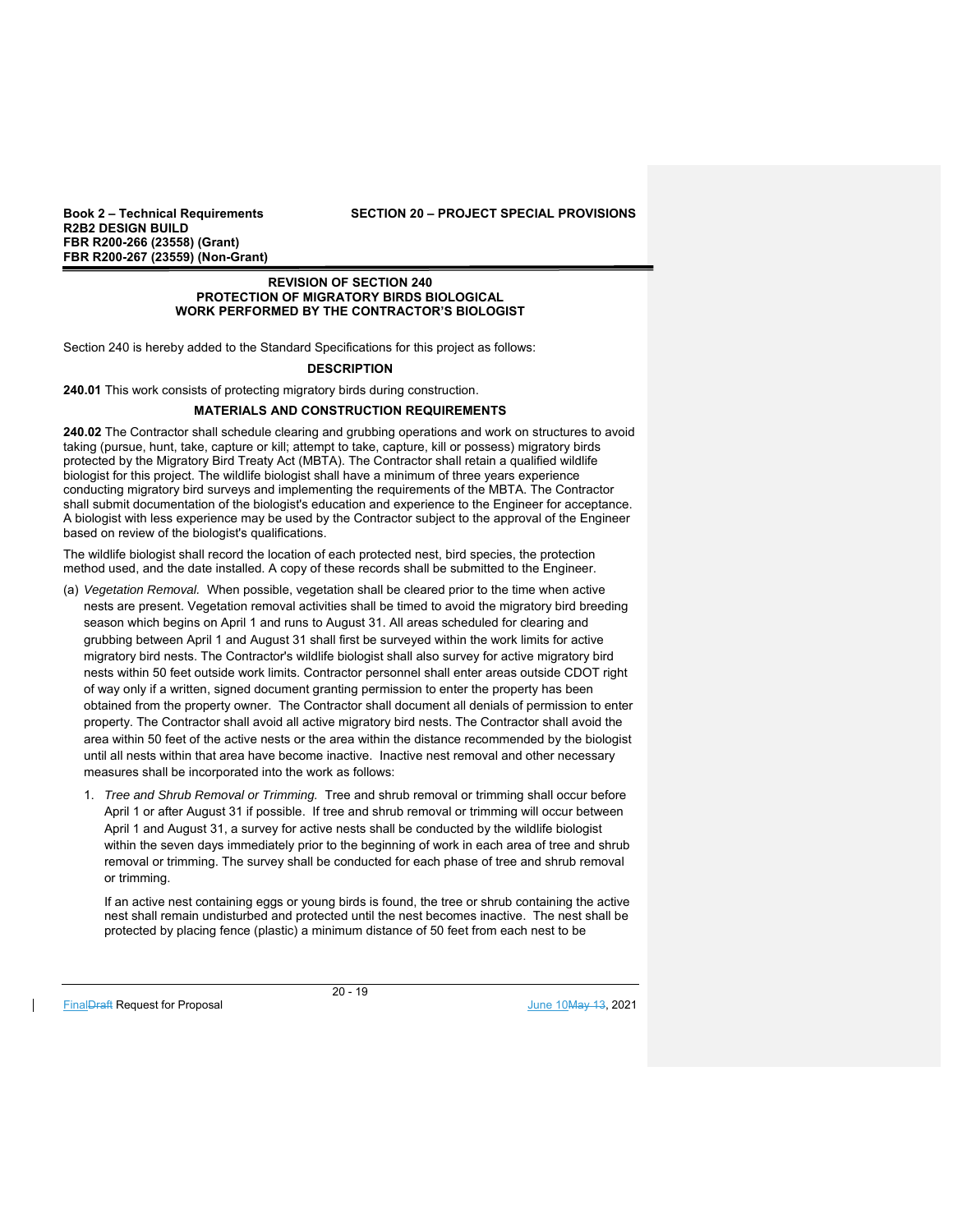**Book 2 – Technical Requirements SECTION 20 – PROJECT SPECIAL PROVISIONS** 

#### **2 REVISION OF SECTION 240 PROTECTION OF MIGRATORY BIRDS BIOLOGICAL WORK PERFORMED BY THE CONTRACTOR'S BIOLOGIST**

undisturbed. This buffer dimension may be changed if determined appropriate by the wildlife biologist and approved by the Engineer. Work shall not proceed within the fenced buffer area until the young have fledged or the nests have become inactive.

If the fence is knocked down or destroyed by the Contractor, the Engineer will suspend the work, wholly or in part, until the fence is satisfactorily repaired at the Contractor's expense. Time lost due to such suspension will not be considered a basis for adjustment of time charges, but will be charged as contract time.

2. *Grasses and Other Vegetation Management*. Due to the potential for encountering ground nesting birds' habitat, if work occurs between April 1 and August 31, the area shall be surveyed by a wildlife biologist within the seven days immediately prior to ground disturbing activities.

The undisturbed ground cover to 50 feet beyond the planned disturbance, or to the right of way line, whichever is less, shall be maintained at a height of 6 inches or less beginning April 1 and continuing until August 31 or until the end of ground disturbance work, whichever comes first.

If birds establish a nest within the survey area, an appropriate buffer of 50 feet will be established around the nest by the CDOT biologist. This buffer dimension may be changed if determined appropriate by the CDOT biologist and approved by the Engineer. The Contractor shall install fence (plastic) at the perimeter of the buffer. Work shall not proceed within the buffer until the young have fledged or the nests have become inactive.

If the fence is knocked down or destroyed by the Contractor, the Engineer will suspend the work, wholly or in part, until the fence is satisfactorily repaired at the Contractor's expense. Time lost due to such suspension will not be considered a basis for adjustment of time charges, but will be charged as contract time.

The wildlife biologist shall conduct raptor nest surveys within 0.5 mile of the construction site prior to the start of construction and prior to each construction phase. This survey can be done with binoculars. If construction activities are located within the Colorado Division of Wildlife (CDOW) recommended buffer zone for specific raptors, "NO WORK" zones shall be established around active sites during construction according to the CDOW standards or as recommended by the wildlife biologist in consultation with the CDOW. The "NO WORK" zone shall be marked with either fencing or signing. Work shall not proceed within a "NO WORK" zone until the wildlife biologist has determined that the young have fledged or the nest is unoccupied.

(b) *Work on structures*. The Contractor shall prosecute work on structures in a manner that does not result in a taking of migratory birds protected by the Migratory Bird Treaty Act (MBTA). The Contractor shall not prosecute the work on structures during the primary breeding season, April 1 through August 31, unless he takes the following actions:

FinalDraft Request for Proposal and the set of the set of the set of the set of the set of the set of the set of the set of the set of the set of the set of the set of the set of the set of the set of the set of the set of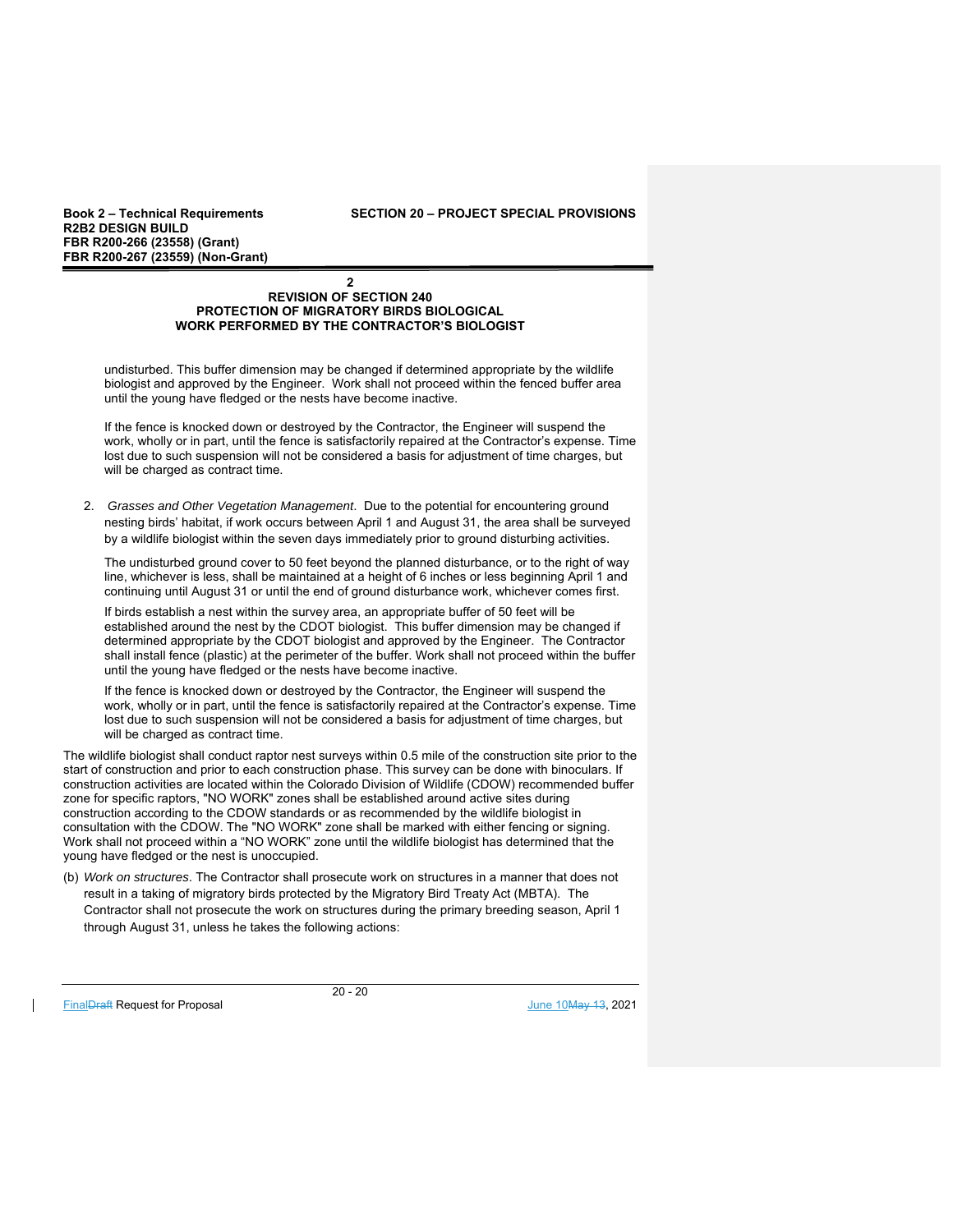#### **Book 2 – Technical Requirements SECTION 20 – PROJECT SPECIAL PROVISIONS**

#### **3 REVISION OF SECTION 240 PROTECTION OF MIGRATORY BIRDS BIOLOGICAL WORK PERFORMED BY THE CONTRACTOR'S BIOLOGIST**

- 1. The Contractor shall remove existing nests prior to April 1. If the Contract is not awarded prior to April 1 and CDOT has removed existing nests, then the monitoring of nest building shall become the Contractor's responsibility upon Notice to Proceed.
- 2. During the time that the birds are trying to build or occupy their nests, between April 1 and August 31, the Contractor shall monitor the structures at least once every three days for any nesting activity.
- 3. If the birds have started to build any nests, they shall be removed before the nest is completed. Water shall not be used to remove the nests if nests are located within 50 feet of any surface waters.
- 4. Installation of netting may be used to prevent nest building. The netting shall be monitored and repaired or replaced as needed. Netting shall consist of a mesh with openings that are ¾ inch by ¾ inch or less.

If an active nest become established, i.e., there are eggs or young in the nest, all work that could result in abandonment or destruction of the nest shall be avoided until the young have fledged or the nest is unoccupied as determined by the wildlife biologist and approved by the Engineer. The Contractor shall prevent construction activity from displacing birds after they have laid their eggs and before the young have fledged.

If the project continues into the following spring, this cycle shall be repeated. When work on the structure is complete, the Contractor shall remove and properly dispose of netting used on the structure.

(c) *Taking of a Migratory Bird.* The taking of a migratory bird shall be reported to the Engineer. The Contractor shall be responsible for all penalties levied by the U. S. Fish and Wildlife Service (USFWS) for the taking of a migratory bird.

FinalDraft Request for Proposal June 10May 13, 2021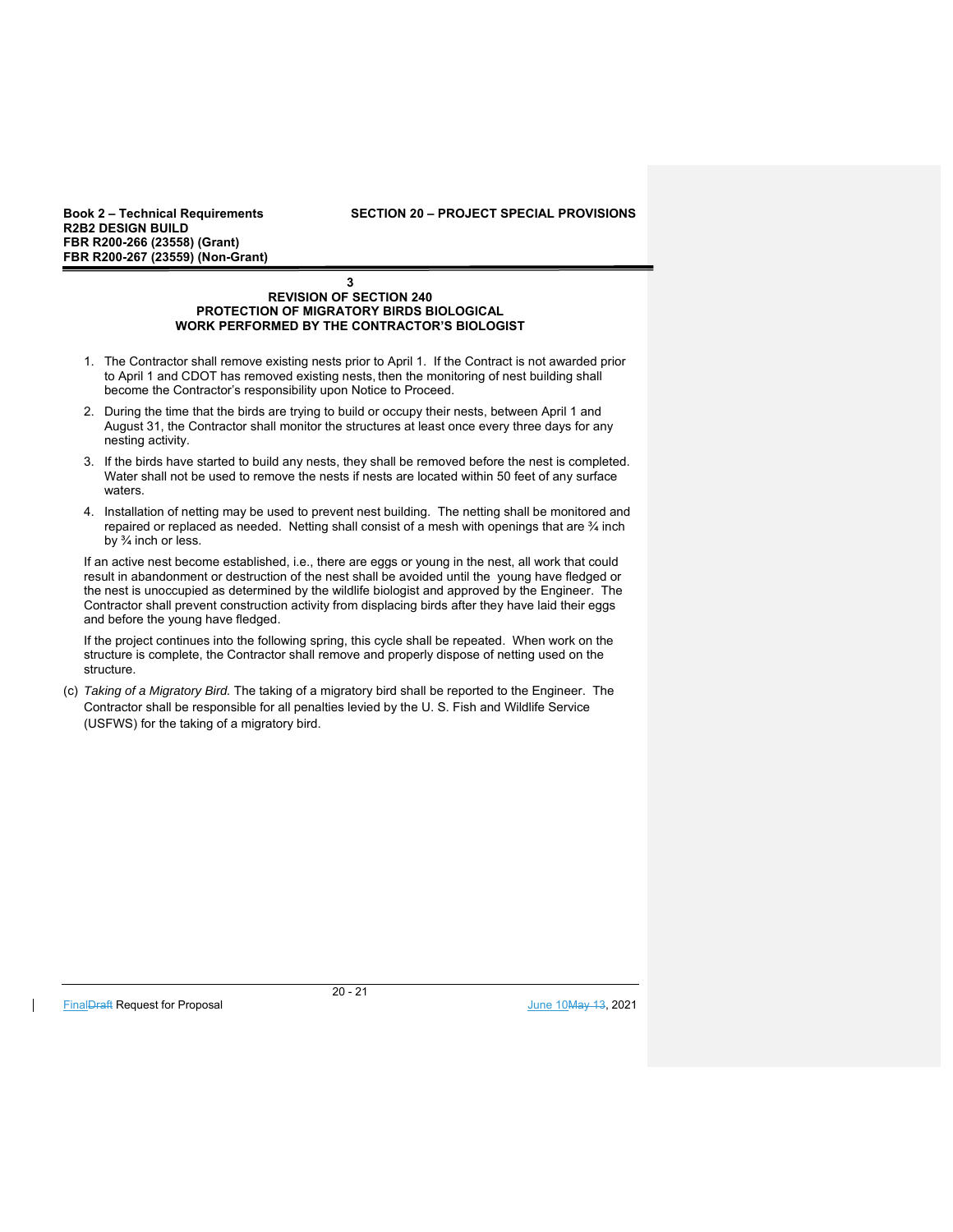## **Book 2 – Technical Requirements SECTION 20 – PROJECT SPECIAL PROVISIONS**

## **REVISION OF SECTION 304 AND 703 AGGREGATE BASE COURSE (SHOULDERING MATERIAL)**

Section 304 of the Standard Specifications is hereby revised for the project as follows.

Subsection 304.01 shall include the following:

This work consists of furnishing and placing recycled asphalt pavement (RAP), crushed concrete or virgin aggregate base course for shouldering material in accordance with these specifications and in conformity with the lines and details shown on the plans or established.

Subsection 304.02 shall include the following:

Aggregate Base Course (Shouldering Material) shall be 100 percent reclaimed asphalt pavement material, 100 percent recycled concrete aggregate or 100 percent crushed mineral aggregate conforming to the requirements of Table 703-3A.

Delete Subsection 304.04 and replace with the following:

**304.04 Placing.** Aggregate Base Course (Shouldering Material) shall be placed with a shouldering machine capable of shaping the material next to the roadway as shown in the plans. It shall be well compacted with a wheel roller after placement as directed by the Engineer. Aggregate Base Course (Shouldering Material) shall not be placed directly on new asphalt. Unless otherwise shown in the plans, stockpiling will not be permitted within the Right-of-Way for the project. The Contractor shall address these issues in the method statement for this work.

The contractor will be responsible for all labor, materials, equipment, and other items necessary and incidental to the completion of the work. Processing, hauling, placing and compacting of the Aggregate Base Course (Shouldering Material) will not be measured and paid for separately, but shall be included in the work.

Subsection 703.03 shall include the following:

The material Aggregate Base Course (Shouldering Material) shall conform to Table 703-3A and the following.

The plasticity index shall be less than 5 when tested in accordance with AASHTO T89 and AASHTO T90 respectively. The material shall not contain clay balls, vegetable matter, or other deleterious substances.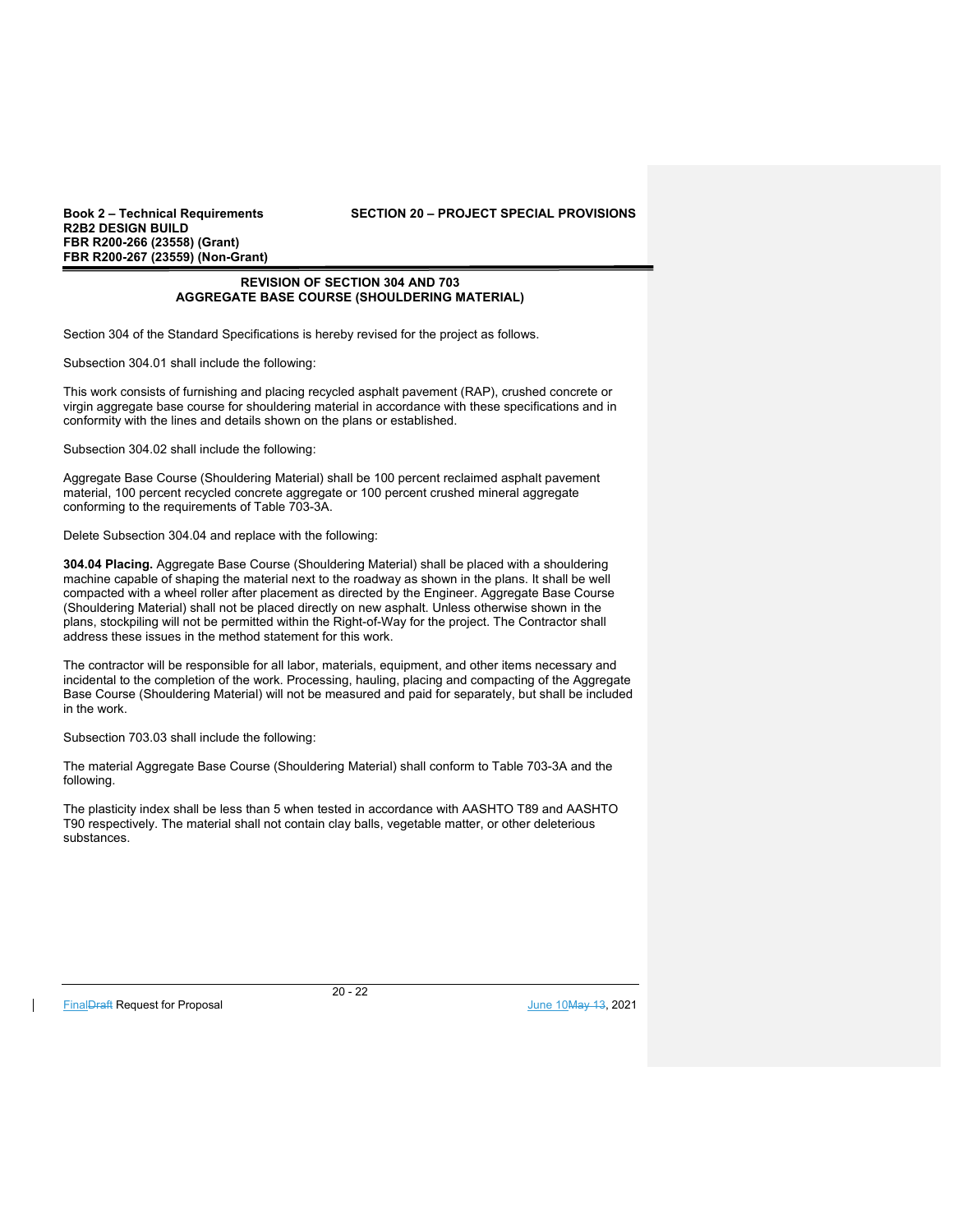**R2B2 DESIGN BUILD FBR R200-266 (23558) (Grant) FBR R200-267 (23559) (Non-Grant)** 

## **2 REVISION OF SECTIONS 304 AND 703 AGGREGATE BASE COURSE (SHOULDERING MATERIAL)**

#### **Table 703-3A GRADATION REQUIREMENTS - SHOULDER MATERIAL**

| <b>Sieve Size</b>       | <b>Mass Percent Passing</b><br><b>Square Mesh Sieve</b> |  |
|-------------------------|---------------------------------------------------------|--|
| 50 mm (2")              | 100                                                     |  |
| 25 mm (1")              | $85 - 100$                                              |  |
| 19 mm (3/4")            | $75 - 100$                                              |  |
| 12.5 mm $(\frac{1}{2})$ | $55 - 90$                                               |  |
| $9.5$ mm $(3/8")$       | $45 - 80$                                               |  |
| 4.75 mm (No. 4)         | $30 - 65*$<br>$25 - 55***$                              |  |
| 1.18 mm (No. 16)        | $5 - 25$                                                |  |
| 75 µm (No. 200)         | $0 - 15*$<br>$0 - 5^{**}$                               |  |

 \*Mineral Aggregate \*\*RAP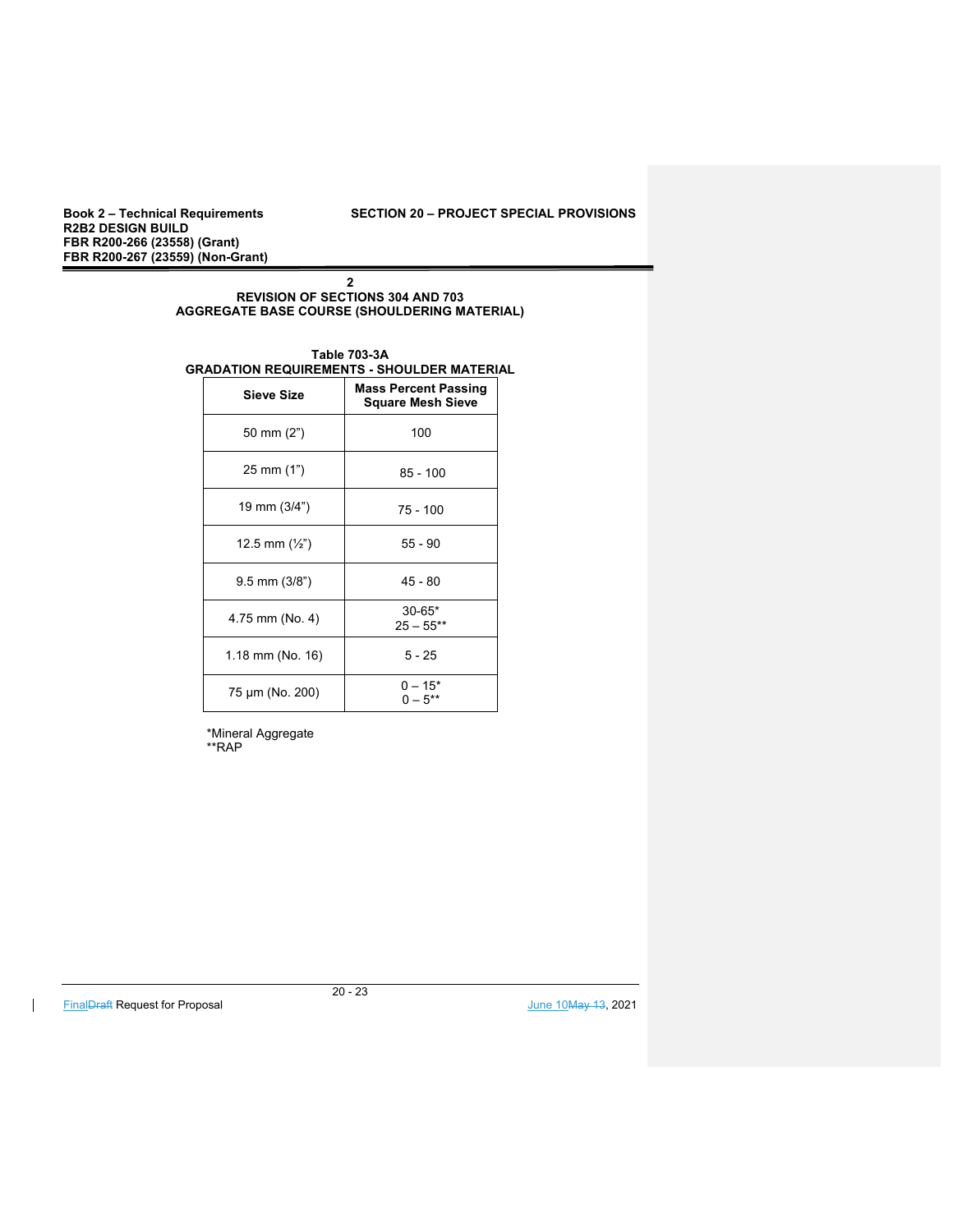**R2B2 DESIGN BUILD FBR R200-266 (23558) (Grant) FBR R200-267 (23559) (Non-Grant)** 

#### **REVISION OF SECTION 304 AND 403 TICKET COLLECTION FOR AGGREGATE BASE COURSE AND HOT MIX ASPHALT**

Section 304 and 403 of the Standard Specifications is hereby revised for this project as follows:

Subsection 304.08 and 403.05 shall include the following:

The Contractor shall collect the scale ticket on each load when it is delivered to the project site, and ensure that the information required in subsection 109.01 is shown on each ticket:.

The scale tickets shall be available on site for CDOT personnel to inspect.

Each day the Contractor shall provide to the Engineer envelopes, which contain the previous day's signed tickets and the following:

- 1. On each envelope: Project number, date of paving, type of material, beginning and ending station, daily total and cumulative total.
- 2. One of the following:
	- A. Two adding machine tape tabulations of the weight tickets with corresponding totals run and signed by different persons,
	- B. One signed adding machine tape tabulation of the weight tickets that has been checked and signed by a second person,
	- C. Signed check tape of computer scale tickets that have a cumulative total. These scale tickets must be consecutive and without voids adjustments.
- 3. A listing of any overweight loads on the envelope, including ticket numbers and amount over legal limit.
- 4. A comparison of the actual yield for each day's placement to the theoretical yield. Theoretical yield shall be based on the actual area paved, the planned thickness, and the actual density of the mixture being placed. Any variance greater than +/- 2.5% shall be indicated on the envelope and a written explanation included.

The Contractor shall provide a vehicle identification sheet that contains the following information for each vehicle:

- (1) Vehicle number
- Length
- (3) Tare weight
- (3) Number of axles
- $(4)$  Distance between extreme axles<br>(5) All other information required to d
- All other information required to determine legal weight.
- (6) Legal weight limit.

If the Contractor fails to provide the Engineer with the required information on a daily basis, paving will not be allowed to resume unless approved by the Engineer.

FinalDraft Request for Proposal June 10May 13, 2021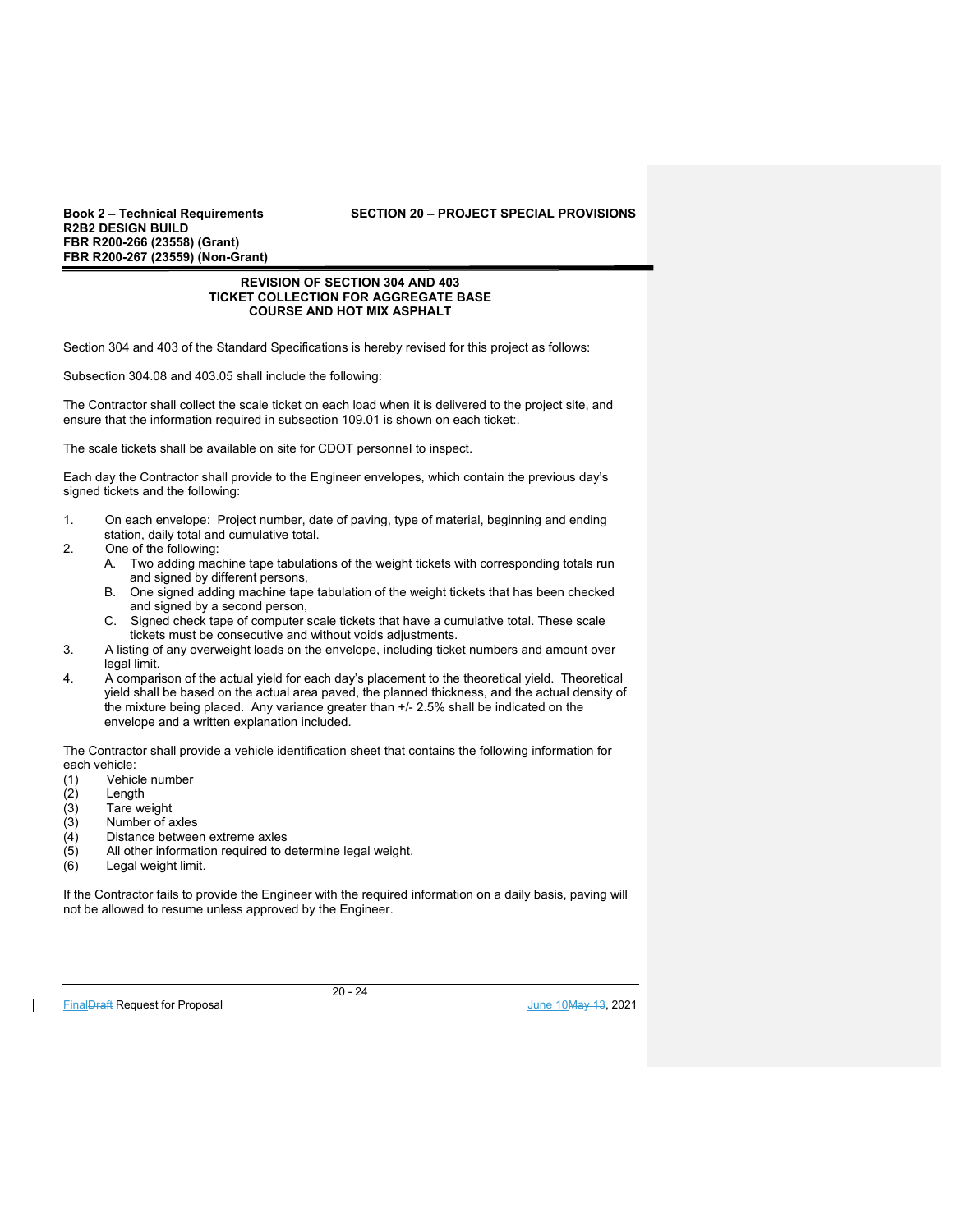**R2B2 DESIGN BUILD FBR R200-266 (23558) (Grant) FBR R200-267 (23559) (Non-Grant)** 

## **REVISION OF SECTION 403 HOT MIX ASPHALT**

Section 403 of the Standard Specifications is hereby revised for this project as follows:

Subsection 403.02 shall include the following:

The design mix for hot mix asphalt shall conform to the following:

| <b>Table 403-1</b>                                                                                                                                                                              |                      |                          |                            |  |                            |
|-------------------------------------------------------------------------------------------------------------------------------------------------------------------------------------------------|----------------------|--------------------------|----------------------------|--|----------------------------|
|                                                                                                                                                                                                 | <b>Test</b>          | <b>Value For Grading</b> |                            |  |                            |
| <b>Property</b>                                                                                                                                                                                 | <b>Method</b>        |                          | SX(75)                     |  | Patching                   |
| Air Voids, percent at:<br>$N$ (design)                                                                                                                                                          | CPL 5115             |                          | $3.5 - 4.5$                |  | $3.5 - 4.5$                |
| Lab Compaction (Revolutions):<br>$N$ (design)                                                                                                                                                   | CPL 5115             |                          | 75                         |  | 75                         |
| Stability, minimum                                                                                                                                                                              | CPL 5106             |                          | 28                         |  | 28                         |
| Aggregate Retained on the 4.75<br>mm (No. 4) Sieve for S, SX and<br>SG, and on the 2.36mm (No. 8)<br>Sieve for ST and SF with at least<br>2 Mechanically Induced fractured<br>faces, % minimum* | CP <sub>45</sub>     |                          | 70                         |  | 70                         |
| <b>Accelerated Moisture</b><br>Susceptibility Tensile Strength<br>Ratio (Lottman), minimum                                                                                                      | CPL 5109<br>Method B |                          | 80                         |  | 80                         |
| Minimum Dry Split Tensile<br>Strength, kPa (psi)                                                                                                                                                | CPL 5109<br>Method B |                          | 205(30)                    |  | 205 (30)                   |
| Grade of Asphalt Cement, Top<br>Layer                                                                                                                                                           |                      |                          | PG 58-28                   |  | PG 58-28                   |
| Grade of Asphalt Cement, Layers<br>below Top                                                                                                                                                    |                      |                          | PG 58-28                   |  | PG 58-28                   |
| Voids in the Mineral Aggregate<br>(VMA) % minimum                                                                                                                                               | <b>CP48</b>          |                          | See Table<br>$403 - 2$     |  | See Table<br>$403 - 2$     |
| Voids Filled with Asphalt (VFA),<br>$\%$                                                                                                                                                        | $AI$ $MS-2$          |                          | 65-75                      |  | 65-75                      |
| Dust to Asphalt Ratio<br>Fine Gradation<br>Coarse Gradation                                                                                                                                     | CP <sub>50</sub>     |                          | $0.6 - 1.2$<br>$0.8 - 1.6$ |  | $0.6 - 1.2$<br>$0.8 - 1.6$ |

FinalDraft Request for Proposal June 10May 13, 2021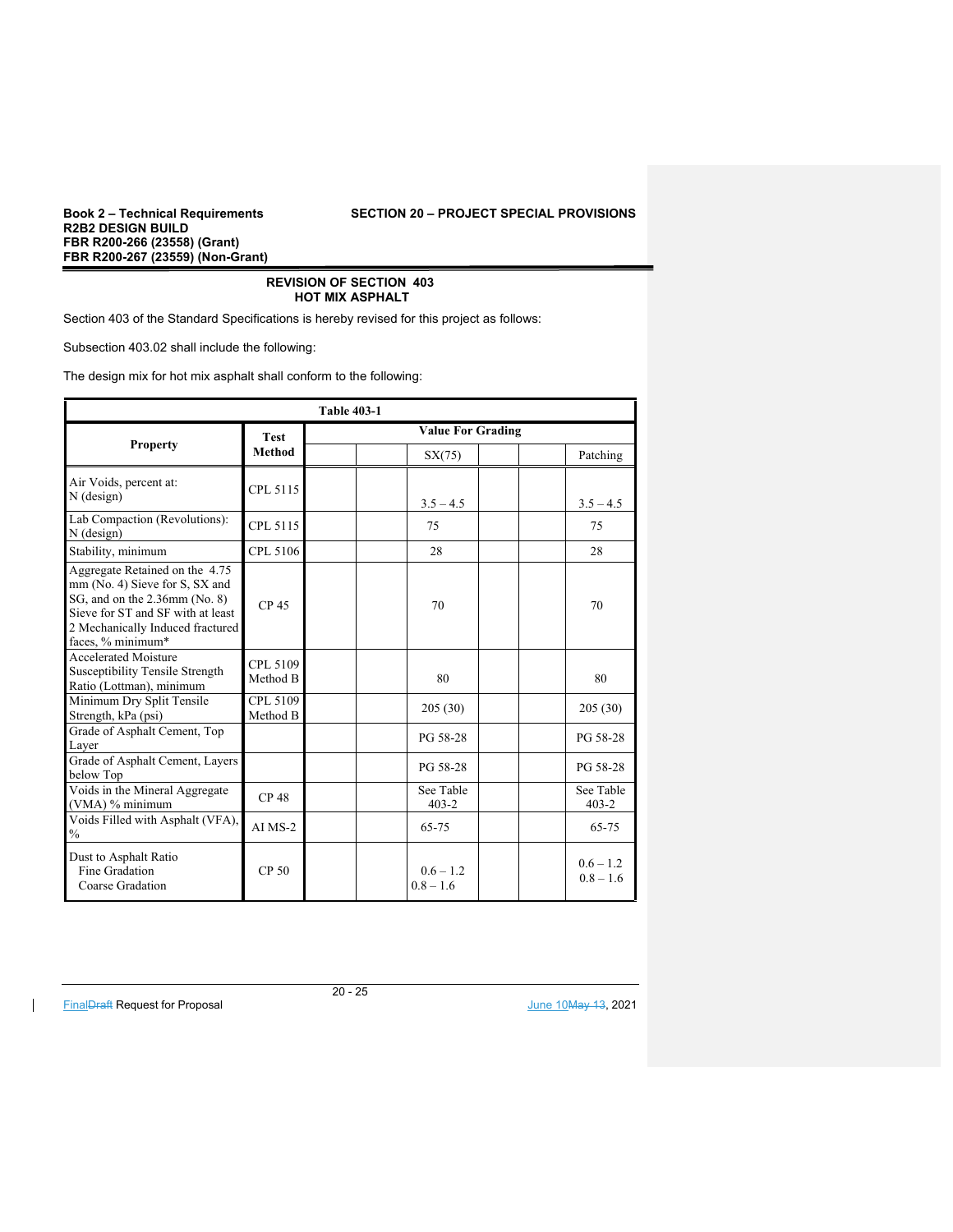## **Book 2 – Technical Requirements SECTION 20 – PROJECT SPECIAL PROVISIONS**

| <b>Table 403-1</b>                                                                                                                                                                                                                                                                                                                                                                  |  |               |                          |        |          |  |
|-------------------------------------------------------------------------------------------------------------------------------------------------------------------------------------------------------------------------------------------------------------------------------------------------------------------------------------------------------------------------------------|--|---------------|--------------------------|--------|----------|--|
| <b>Property</b>                                                                                                                                                                                                                                                                                                                                                                     |  | Test          | <b>Value For Grading</b> |        |          |  |
|                                                                                                                                                                                                                                                                                                                                                                                     |  | <b>Method</b> |                          | SX(75) | Patching |  |
| Note:<br>AI $MS-2$ = Asphalt Institute Manual Series 2<br>Note:<br>Mixes with gradations having less than 40% passing the 4.75 mm (No. 4) sieve shall be approached<br>with caution because of constructability problems.                                                                                                                                                           |  |               |                          |        |          |  |
| Gradations for mixes with a nominal maximum aggregate size of one-inch or larger are considered a<br>Note:<br>coarse gradation if they pass below the maximum density line at the #4 screen.<br>Gradations for mixes with a nominal maximum aggregate size of $3/4$ " to $3/8$ " are considered a coarse<br>gradation if they pass below the maximum density line at the #8 screen. |  |               |                          |        |          |  |
| Gradations for mixes with a nominal maximum aggregate size of #4 or smaller are considered a<br>coarse gradation if they pass below the maximum density line at the $#16$ screen.<br>*Fractured face requirements for SF may be waived by RME depending on project conditions.                                                                                                      |  |               |                          |        |          |  |

*All mix designs shall be run with a gyratory compaction angle of 1.25 degrees and properties must satisfy Table 403-1. Form 43 will establish construction targets for Asphalt Cement and all mix properties at Air Voids up to 1.0 percent below the mix design optimum. CDOT will establish the production asphalt cement and volumetric targets based on the Contractor's mix design and the relationships shown between the hot mix asphalt mixture volumetric properties and asphalt cement contents on the Form 429. CDOT may select a different AC content other than the one shown at optimum on the Contractor's mix design in order to establish the production targets as contained on the Form 43. Historically, Air Voids adjustments typically result in asphalt cement increases from 0.1 to 0.5 percent. Contractors bidding the project should anticipate this change and factor it into their unit price bid.*  **Table 403-2** 

| Minimum Voids in the Mineral Aggregate (VMA)    |                                                                                                                                                                                                                                                                                                       |         |      |         |  |
|-------------------------------------------------|-------------------------------------------------------------------------------------------------------------------------------------------------------------------------------------------------------------------------------------------------------------------------------------------------------|---------|------|---------|--|
| <b>Nominal</b><br>Maximum Size*,<br>mm (inches) | ***Design Air Voids **                                                                                                                                                                                                                                                                                |         |      |         |  |
|                                                 | 3.5%                                                                                                                                                                                                                                                                                                  | $4.0\%$ | 4.5% | $5.0\%$ |  |
| $37.5(1\%)$                                     | 11.6                                                                                                                                                                                                                                                                                                  | 11.7    | 11.8 |         |  |
| 25.0(1)                                         | 12.6                                                                                                                                                                                                                                                                                                  | 12.7    | 12.8 |         |  |
| 19.0 $(3/4)$                                    | 13.6                                                                                                                                                                                                                                                                                                  | 13.7    | 13.8 | N/A     |  |
| 12.5(1/2)                                       | 14.6                                                                                                                                                                                                                                                                                                  | 14.7    | 14.8 |         |  |
| $9.5\,(^{3}\%)$                                 | 15.6                                                                                                                                                                                                                                                                                                  | 15.7    | 15.8 |         |  |
| $4.75$ (No. 4)                                  | 16.6                                                                                                                                                                                                                                                                                                  | 16.7    | 16.8 | 16.9    |  |
|                                                 | $\star$<br>The Nominal Maximum Size is defined as one sieve larger than the first sieve to<br>retain more than $10\%$ .<br>**<br>Interpolate specified VMA values for design air voids between those listed.<br>***<br>Extrapolate specified VMA values for production air voids beyond those listed. |         |      |         |  |

FinalDraft Request for Proposal June 10May 13, 2021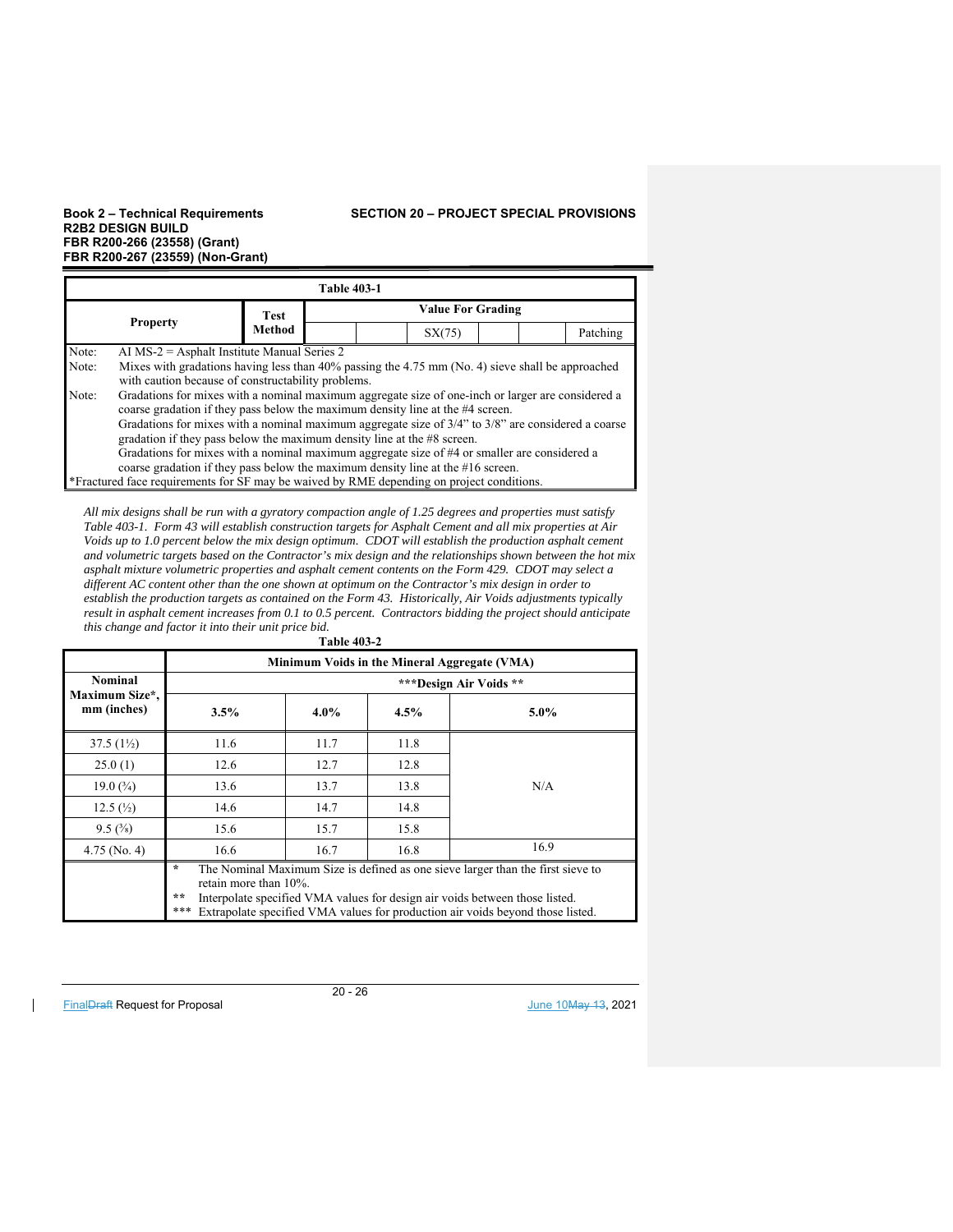**Book 2 – Technical Requirements SECTION 20 – PROJECT SPECIAL PROVISIONS** 

## **3 REVISION OF SECTIONS 403 HOT MIX ASPHALT**

The Contractor shall prepare a quality control plan outlining the steps taken to minimize segregation of HMA. This plan shall be submitted to the Engineer and approved prior to beginning the paving operations. When the Engineer determines that segregation is unacceptable, the paving shall stop and the cause of segregation shall be corrected before paving operations will be allowed to resume.

CDOT approved Warm Mix Asphalt (WMA) may be allowed on this project in accordance with CP 59. Unique requirements for WMA design, production and acceptance testing as documented during CDOT WMA approval shall be submitted and approved prior to creation of the Form 43 and before any WMA production on the project. Delays to the project due to WMA submittal and review will be considered within the Contractor's control and will be non-excusable.

Hot mix asphalt for patching shall conform to the gradation requirements for Hot Mix Asphalt (Grading SX).

A minimum of 1 percent hydrated lime by weight of the combined aggregate shall be added to the aggregate for all hot mix asphalt.

Acceptance samples shall be taken at the location specified in either Method B or C of CP 41.

Subsection 403.03 shall include the following:

If liquid anti-stripping additive is added at the plant, an approved in-line blender must be used. The blender shall be in the line from the storage tank to the drier drum or pugmill. The blender shall apply sufficient mixing action to thoroughly mix the asphalt cement and anti-stripping additive.

The Contractor shall construct the work such that all roadway pavement placed prior to the time paving operations end for the year, shall be completed to the full thickness required by the plans. The Contractor's Progress Schedule shall show the methods to be used to comply with this requirement.

Aggregate, asphalt recycling agent, additives, hydrated lime, and all other work necessary to complete each hot mix asphalt item will not be paid for separately, but shall be included in the Lump Sum bid. When the pay item includes the PG binder grade, the asphalt cement will not be measured and paid for separately, but shall be included in the work. Asphalt cement used in Hot Mix Asphalt (Patching) will not be measured and paid for separately, but shall be included in the work.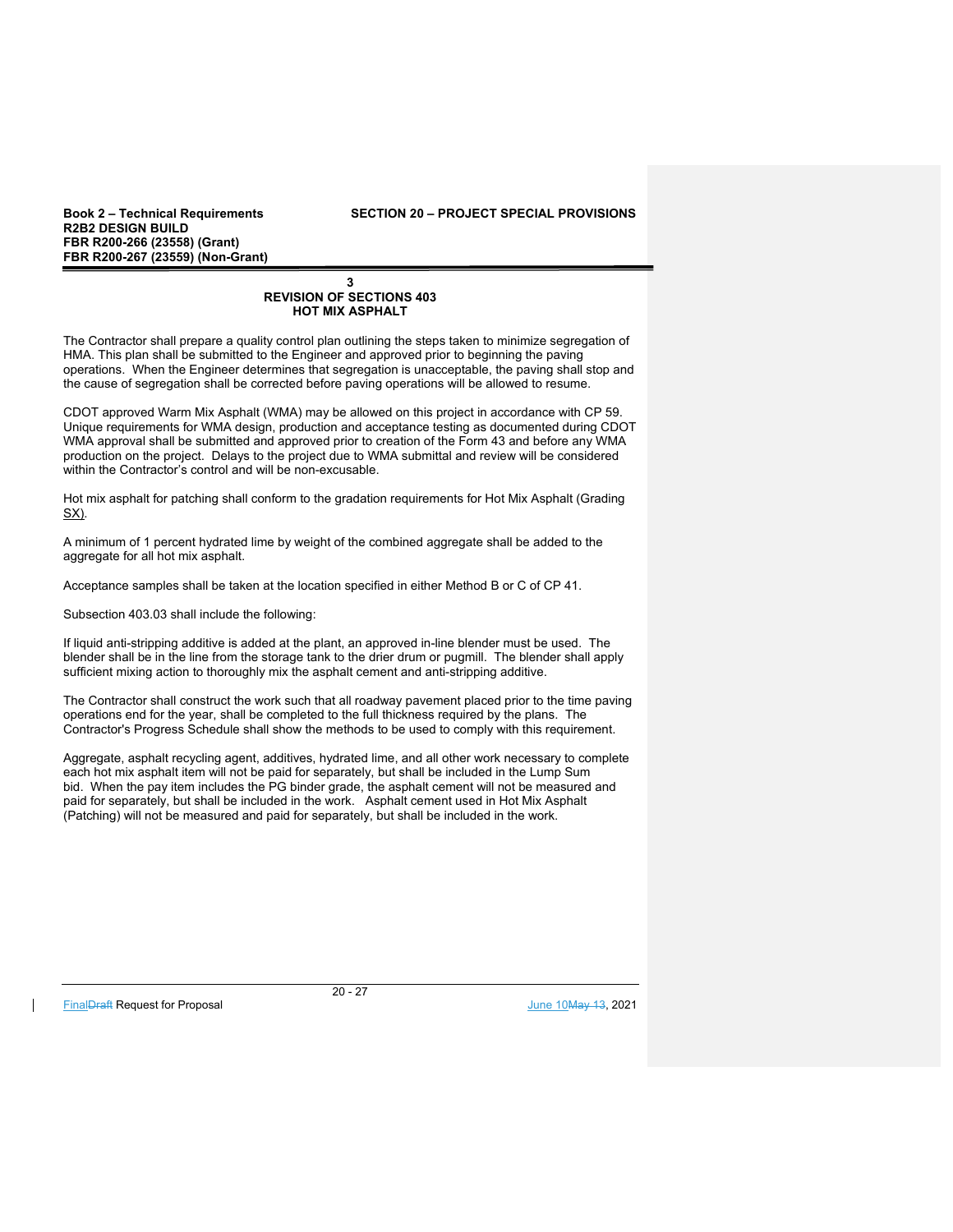## **Book 2 – Technical Requirements SECTION 20 – PROJECT SPECIAL PROVISIONS**

## **REVISION OF SECTION 603 CULVERTS AND SEWERS**

Subsection 603.07(a) shall include the following:

Joints for all circular reinforced pipe shall be made with confined rubber gaskets. Concrete collars shall be required at all nonstandard joints (not tongue and groove or bell and spigot), and at all connections to existing pipe.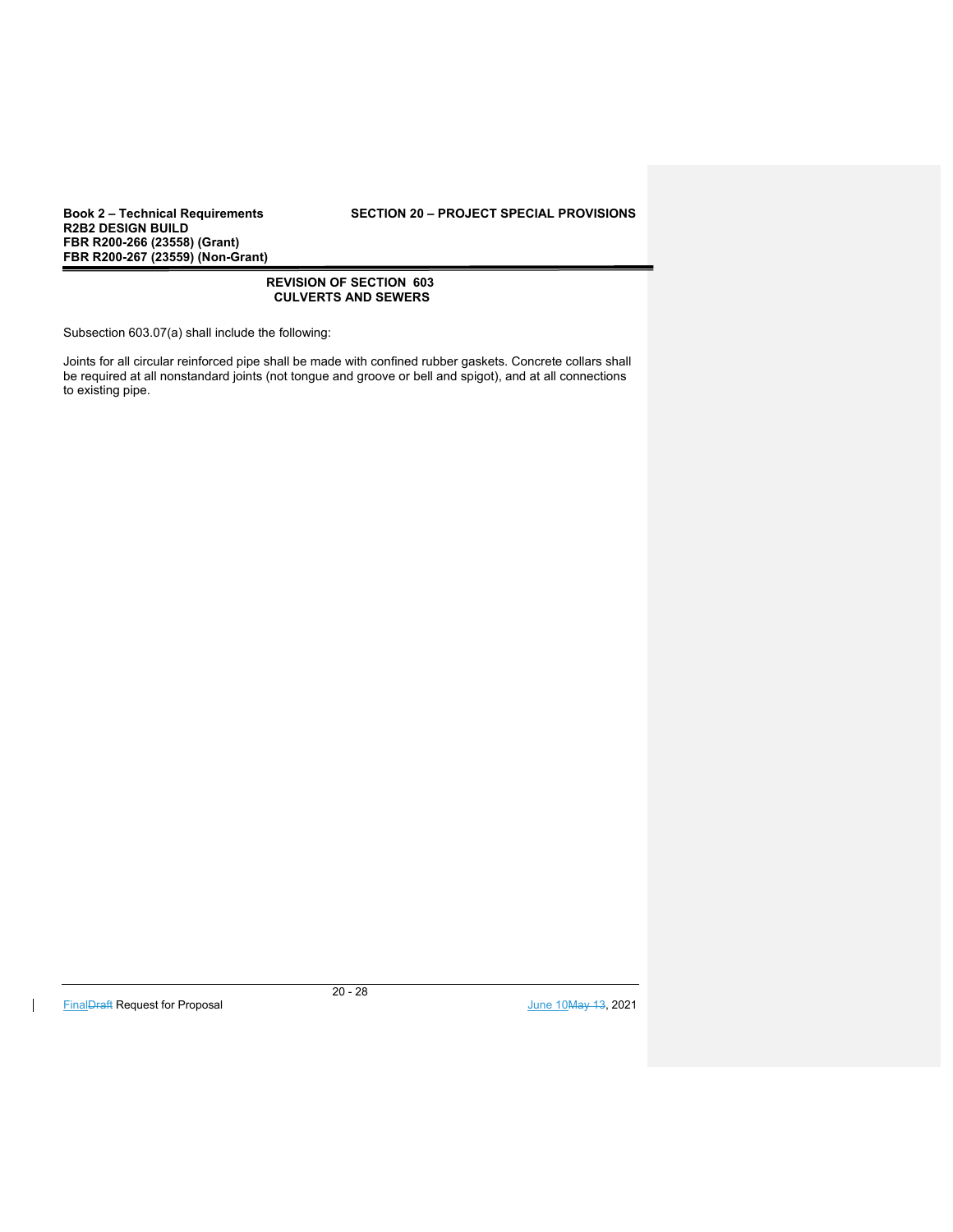**Book 2 – Technical Requirements SECTION 20 – PROJECT SPECIAL PROVISIONS** 

## **REVISION OF SECTION 613 ELECTRICAL CONDUIT**

Section 613 of the Standard Specifications is hereby revised for this project as follows:

Subsection 613.02(c) shall include the following:

PVC or Polyethylene pipe shall be used in all 90 degree sweeps in trenching and direction boring applications. The conduit is to be buried at the nominal depth of 3 feet and in applications where conduit is attached to bridges or structures. Conduit specified in the plans shall be trenched and the unit price shall include the work described herein. Existing concrete or asphalt surfaces; especially roadways shall be bored, no open cutting is allowed unless approved by the engineer. All materials furnished assembled, fabricated, or installed under this item shall be new, corrosion resistant and in accordance with this contract. Conduit sizes shall be a minimum of 2-inch diameter.

The conduit shall be schedule 80 PVC or other UV rated electrical conduit if it will be above ground or otherwise sun exposed. For bored conduit, polyethylene pipe shall be used. Pipe connections shall be made with UL approved fittings.

The Contractor shall submit documentation from the supplier that the polyethylene pipe meets or exceeds all requirements of ASTM D3350.

Transitions from polyethylene pipe to PVC pipe, if applicable, shall be made with UL approved couplers.

## **CONSTRUCTION**

Electrical Conduit (Bored) shall be HDPE and installed using a trenchless technology of either jacked conduit or directional boring.

Electrical Conduit (Plastic) shall be PVC or HDPE and installed by direct burial methods such as plowing, open trenching, or other excavation methods. When PVC is used, expansion fittings shall be installed at 100' intervals.

One conduit per bundle shall have a copper tracer wire of at least 12-gauge in a single conduit. In trenches containing multiple conduits, the tracer wire shall not be installed in the same conduit as the fiber.

Each individual conduit shall be equipped with a pull tape of 1250 pounds tensile strength and be of a design to prevent cutting or burning of conduit walls during cable installation.

## **CONSTRUCTION REQUIREMENTS**

The installation of conduit shall be performed in such a manner as to avoid unnecessary damage to streets, sidewalks, utilities, landscaping, and sprinkler systems. Excavations and conduit installation shall be performed in a continuous operation. All trenches shall be backfilled by the end work day. The material from trenching operations shall be placed in a location that will not cause damage or obstruction to vehicular or pedestrian traffic or interfere with surface drainage.

FinalDraft Request for Proposal and the set of the set of the set of the set of the set of the set of the set of the set of the set of the set of the set of the set of the set of the set of the set of the set of the set of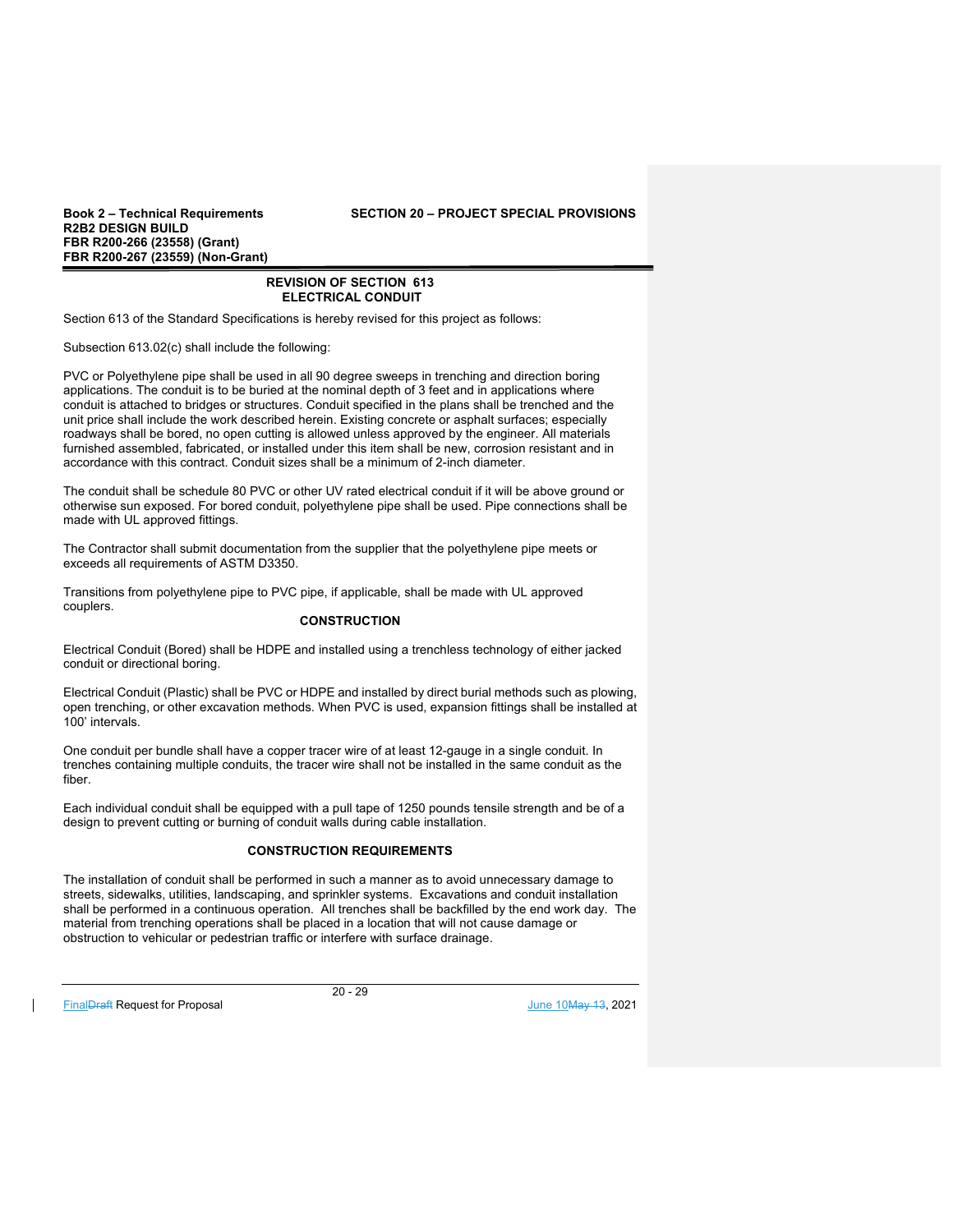**Book 2 – Technical Requirements SECTION 20 – PROJECT SPECIAL PROVISIONS** 

## $\mathbf{2}$ **REVISION OF SECTION 613 ELECTRICAL CONDUIT**

The Contractor shall take all necessary precautions to avoid heaving any existing asphalt/concrete mat or over-excavating a trench, whether caused by equipment directly or by dislodging rocks and boulders. Any such heaving or over-excavation shall be repaired or replaced at the Contractor's expense. The Contractor shall bear the cost of backfilling all over-excavated areas with the appropriate backfill material as approved by CDOT.

The Contractor shall restore all surface materials to their preconstruction condition, including but not limited to pavement, sidewalks, sprinkler systems, landscaping, shrubs, sod, or native vegetation that is disturbed by the conduit installation operation. All repairs shall be included in the cost of the conduit.

If the Contractor is unable to bore the conduit at the lengths shown on the plans from access point to access point, all splice couplings and associated work to splice conduit shall be included in the cost of this item. The coupling technology shall allow the conduit to be connected without the need for special tools, and shall form a watertight, airtight seal. Breaking force between segments shall exceed 250 pounds of force. No metal fittings shall be allowed. No elevation difference between the conduit run and the splice location will be allowed. Conduit splices shall be kept to a minimum and all locations shall be approved by the project engineer. Additional pull boxes shall not be substituted for splices.

Conduit plugs shall be supplied and installed in all conduit ends as soon as the conduit is installed. Conduit shall be plugged at all termination points such as pull boxes, manholes, controller cabinets, and node buildings. Conduits containing cable shall be plugged with durable and reusable split type plugs, fabricated without metallic parts, and allow easy removal and reinstallation around in-place cables. Split type plugs shall provide a water and air-tight seal of at least 50 psi and shall be installable by hand without using special tools and without damaging the cable. All plugs shall be correctly sized to fit the conduit being plugged. Empty conduits shall be sealed with removable type duct plugs that provide a watertight barrier.

All conduits shall use sweeps to elevate the buried conduits to within 4 inches of the bottom of the pull box or manhole, as shown in project details. The sweeps shall be terminated within the pull boxes and manholes to allow for easy installation and removal of the conduit plugs. The sweeps shall be set above the ground surface within the pull box at a height that does not interfere with the coiling of the fiber optic cable.

If new conduits are installed in existing pull boxes, manholes or cabinet bases the Contractor shall carefully excavate around the pull box or manhole and install the new conduit as shown in the plans. The Contractor shall not damage the existing pull box, manhole or their contents. If the existing pull box, lid, or the concrete collars are cracked or damaged during conduit installation, the Contractor shall restore the damaged section to preconstruction condition at no additional cost.

Conduit shall also include anchors, bands, skids, sweeps, pull tape, copper tracer wire, warning tape, adapters, fittings, conduit plugs, installation equipment, splice coupling, mounting brackets and hardware, structural anchors, adhesives, labor and all other items necessary to complete the work

FinalDraft Request for Proposal and the set of the set of the set of the set of the set of the set of the set of the set of the set of the set of the set of the set of the set of the set of the set of the set of the set of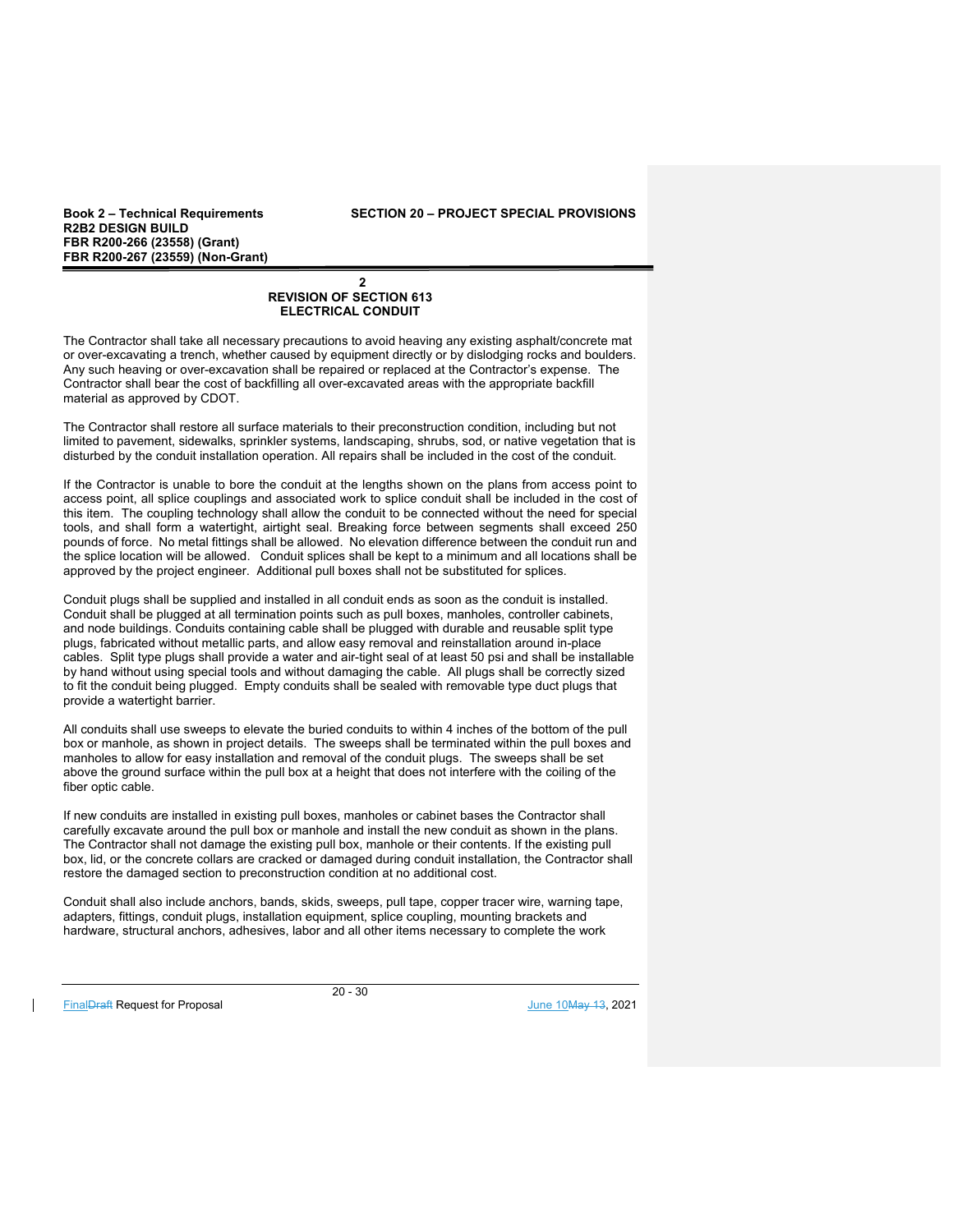**Book 2 – Technical Requirements SECTION 20 – PROJECT SPECIAL PROVISIONS** 

## **REVISION OF SECTION 613 PULL BOXES**

Section 613 of the Standard Specifications is hereby revised for this project as follows:

## **DESCRIPTION**

Contractor shall furnish and install fiberglass reinforced, polymer concrete pull boxes.

## **MATERIALS**

The pull boxes shall be made of fiberglass reinforced polymer concrete. A certificate from the manufacturer shall be supplied for the structural capabilities and materials used in manufacturing.

The nominal dimensions shall be as shown in the plans. The pull box shall have a detachable cover that has a skidresistant surface and have the words "CDOT ELECTRICAL" physically impressed, (not painted) upon it. The cover shall be attached to the pull box body by screw-in bolts. Non-standard bolts shall not be used. Pull boxes shall have pre-formed knockouts located in the short ends of the box as shown on the details to allow entry of the conduit. A concrete collar shall be poured around each pull box, with a 12" width and a 6" depth, which shall be incidental to the cost of the pull box pay item.

The Contractor shall submit test results documenting the minimum lateral pressure capacity of 2000 pounds per square foot distributed can be accommodated over the sidewall of the box. The Contractor shall submit test results documenting the minimum vertical load capacity of 18000 lbs over 10 inches x 10 inches square.

## **CONSTRUCTION**

The pull box shall be constructed in accordance with the Plans and CDOT Standard Specifications with regard to pull boxes. All pull boxes shall be outfitted with traffic bearing lids rated for AASHTO HS 20- 44 loads. Pull boxes that are installed in traveled ways shall have a special concrete footing extending 6 inches around the outside and 3 inches around inside of the pull box bottom and pull boxes that are installed in dirt areas shall have a 12 inch by 6 inch Portland concrete collar around the top. Pull boxes shall be grounded with a 5-foot x 5/8 inch copper ground rod. Bedding under the pull box shall be 18 inch depth of 3/8-inch gravel or 1/2-inch crushed rock. Excavations for placement of pull boxes or conduit splices shall be back filled with aggregate base course class 6 material. Compaction for class 6 material shall be in accordance with AASHTO T-99. All excess and demolition materials shall become the property of the contractor and shall be disposed of in compliance with all state and federal laws.

#### **METHOD OF MEASUREMENT**

Pull Boxes shall include base, lid, excavation, backfill, concrete apron, wire mesh and 3/4" granitegravel. Pull Boxes shall also include the removal and patching of pavement, sidewalks, curb and gutters and their replacement in kind to match existing grade.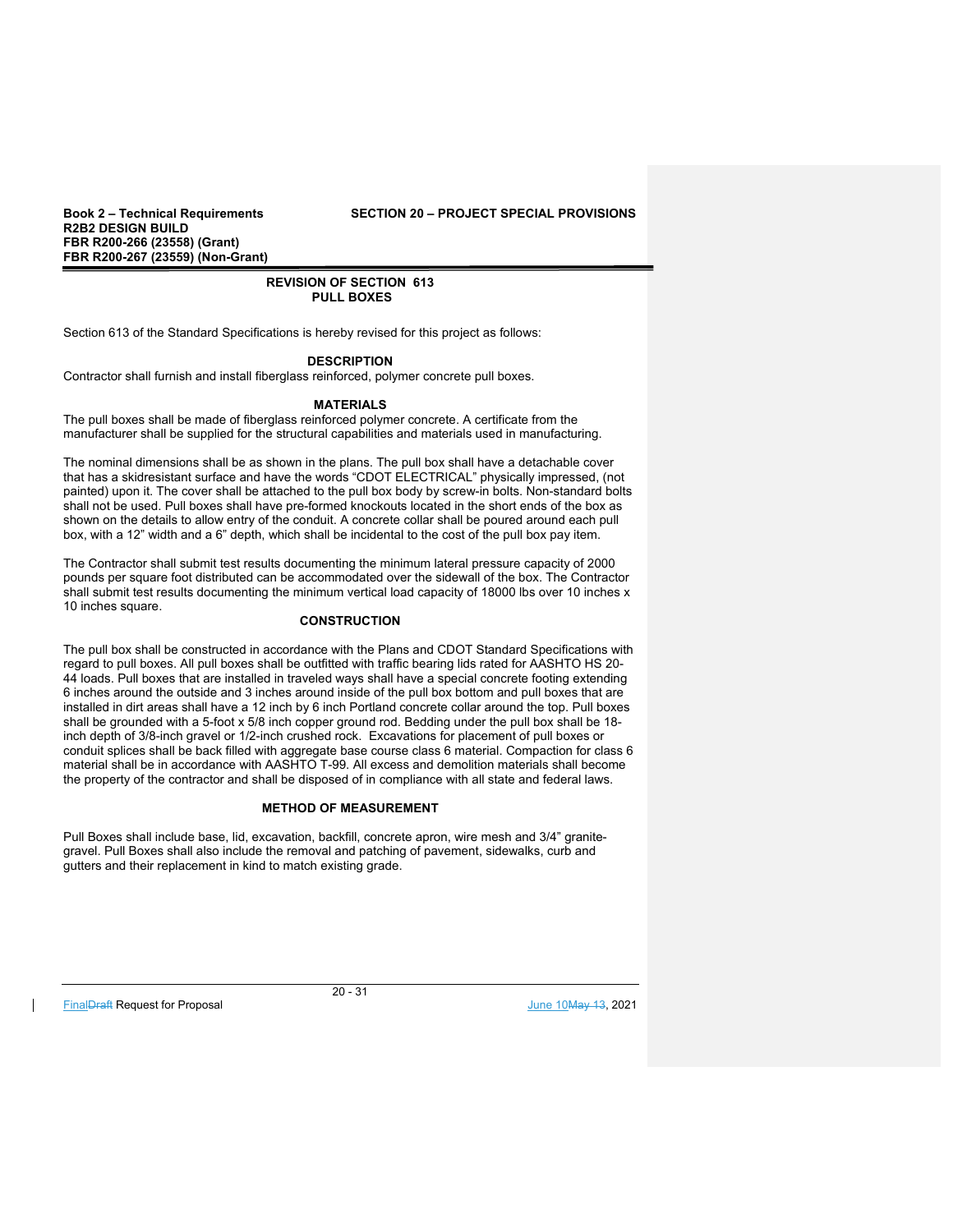**Book 2 – Technical Requirements SECTION 20 – PROJECT SPECIAL PROVISIONS** 

## **REVISION OF SECTION 620 FIELD FACILITIES**

## **Electrical Grounding:**

The site shall have three field trailers, where the first trailer will serve as the Field Office, the second trailer will serve as the Field Laboratory, and the third trailer will be a Field Laboratory (State Furnished). The three trailers shall be set together and share a common electrical grounding so computer cabling can be installed without spanning driveways.

Running exposed copper cabling along the ground between buildings is unacceptable.

## **Telephones & Cabling:**

Telephone lines shall be of type full business (1FB).

The number of line to be determined by the CDOT project Manager.

Of these lines:

If a fax and DSL will be ordered, piggy back them together on one circuit to save the expense of two separate lines.

One line will serve the office phone and will be located in the office trailer.

If a Lab trailer exists, one line will serve the Lab phone and shall be located in the lab.

Order phone lines through the Telco provider's (CenturyTel, etc.) business office to optimize cost efficiencies with regard to basic, local and long distance plans and charges.

All phones will be speakerphones supplied by the contractor.

At the discretion of the CDOT project Manager and dependent on the number of phone circuits installed, the type of phones may be of the multi-line type to fully utilize all the phone circuits. Cabling of phones must be industry standard.

Labeling must completed on all wall jacks, ports, and phones with the actual phone numbers. This cabling is to be performed by the Telco or other certified technicians, past the demarc to the wall jacks. The phone wall jacks will be located by the Project Manager.

 The Contractor shall be responsible for providing and maintaining all phones, cables and circuits in good operating condition at all times during this project.

## **High Speed Internet:**

Note: The contractor shall contact the CDOT Regional IT Analyst (Get contact information from CDOT PM) for most recent specifications of required network equipment (see Network Equipment section below) and of high-speed provider restrictions and limitations.

The contractor shall provide the field location with high-speed internet connection and equipment. Important note: High Speed Internet access can be difficult to achieve in rural areas. It is strongly recommended that site selection for the trailer be made with consideration of the availability of High Speed Internet access. If none is available, the CDOT project manager will be notified immediately in case site relocation is necessary.

The type of High Speed Connection shall preferably be of DSL type. The throughput shall be a minimum of 3 Mbps. 10 Mbps or better is preferable. IP addressing shall be DHCP.

**If DSL is not available**, Cable or wDSL (Wireless DSL) or a 4G "Cellular" from VerizonWireless or AT&T device that provides internet service to multiple computers may suffice if above specified throughput speeds are achieved.

FinalDraft Request for Proposal and the set of the set of the set of the set of the set of the set of the set of the set of the set of the set of the set of the set of the set of the set of the set of the set of the set of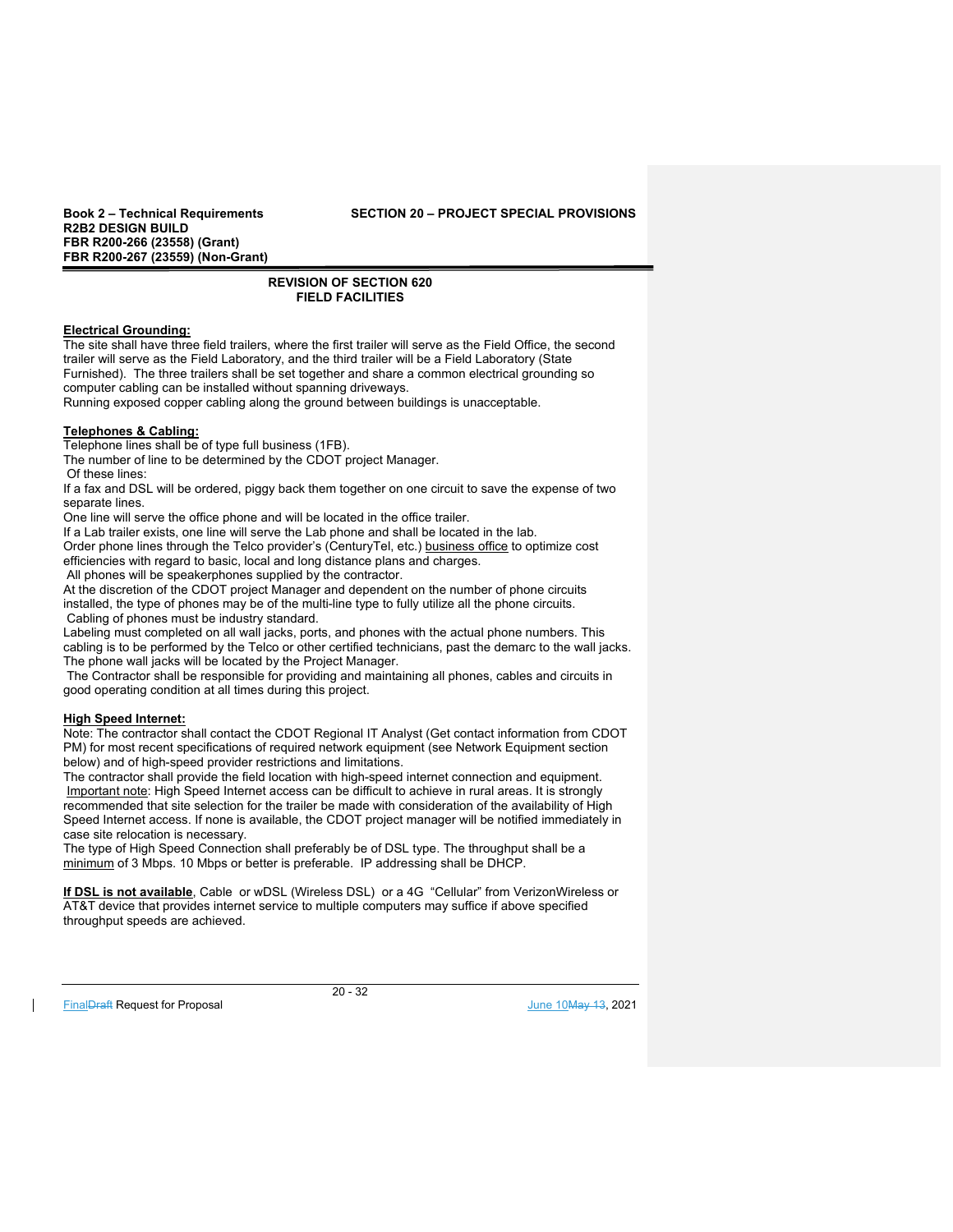#### **Book 2 – Technical Requirements SECTION 20 – PROJECT SPECIAL PROVISIONS**

#### **2 REVISION OF SECTION 620 FIELD FACILITIES**

As a last resort Aircards for each computer perhaps augmented with a cellular signal booster equipment may suffice.

If the Internet service is to serve more than 6 computers, it is recommended that additional circuits be provided.

A UPS (battery Backup) of a minimum rating of 500va (volt amp) needs to be provided to protect the Internet equipment.

## **Note that satellite type broadband will NOT work for CDOT purposes.**

Cabling: Cat 5e cabling must be installed connection the DSL ( cable, wDSL, etc. ) modem to all computers.

WIFI option: The use of Wifi may be acceptable provided the service remains as fast and stable as Cat 5e cable and not obstructed by electronic interference (microwaves, generators, etc.) or by distance or walls which will impair the signal. Also, if any of the CDOT computers do not have wifi capability such as the desktop models, then the Cat5e cabling must be installed.

If CDOT computers will reside in more than one trailer, as with a MAT lab, then fiber, conduit and transceivers (preferable) or cat 5e cooper cabling with surge suppressors (more subject to failure and needing regular replacement) will need to purchased and installed as per CDOT IT. The cost here may range up to \$500. Another and possibly more cost efficient option may be to provide separate high speed Internet service to each building.

#### **Network Equipment:**

Long term projects with several or more CDOT employees MAY require specialized Cisco network equipment possibly with higher speed circuits from a Telco (such as CenturyLink managed networks). Note that this equipment is in addition to the modem provided by the internet provider. Contact the CDOT Regional IT Analyst (get contact information from CDOT PM) for current specifications for this network equipment. Procuring this equipment may take time, so haste in contacting the CDOT Regional Network Analyst is recommended. It is typical for this equipment to take over a month to procure due to back orders.

Note: If Cisco network equipment is deemed required by CDOT IT then the current cost of this specialized equipment is approximately \$800.00 to \$1300.00 depending on site requirements. Important Cyber Security issue: At project conclusion, all network equipment (if provided) will be returned to CDOT Regional Network Analyst for removal of CDOT confidential data and network configuration.

**Facsimile Machine (if needed):** The Project Engineer must approve this machine. It must be able to perform sequential broadcast, polling and delayed transmissions with a minimum ten-page memory. The Contractor shall install and maintain the fax machine in the Engineer's field office. Should the fax machine require repair and be out of service for more than twenty-four hours, a replacement is to be provided and installed by contractor within twenty-four hours. The Contractor shall provide a roll around stand for the fax machine paper and supplies.

Contractor will provide and maintain stock of printer paper and toner.

Note: An All-In-One type printer/scanner/fax may be used if acceptable to the CDOT Project Manager.

FinalDraft Request for Proposal and the set of the set of the set of the set of the set of the set of the set of the set of the set of the set of the set of the set of the set of the set of the set of the set of the set of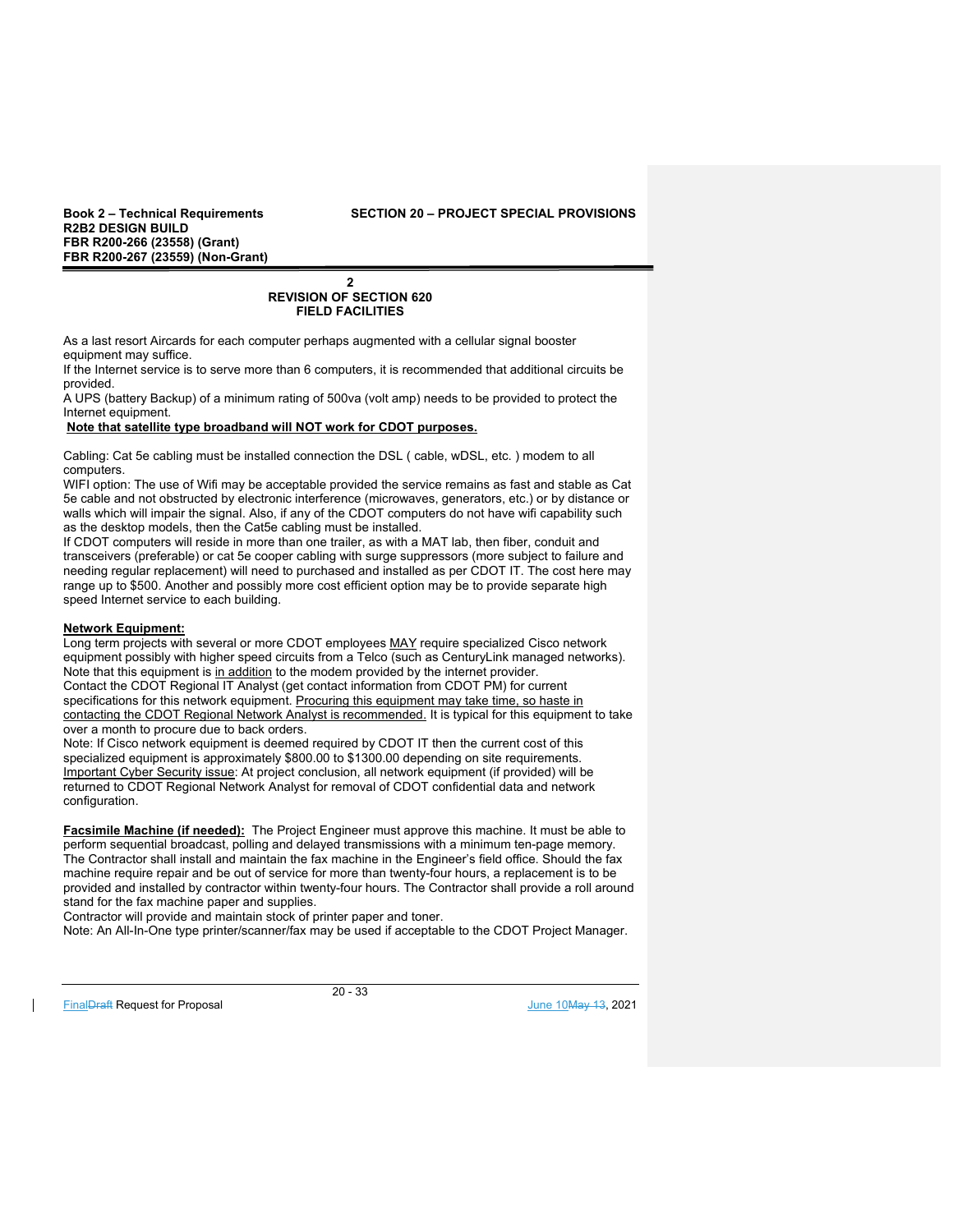**Book 2 – Technical Requirements SECTION 20 – PROJECT SPECIAL PROVISIONS** 

## **3 REVISION OF SECTION 620 FIELD FACILITIES**

**Computer Accessories**: CDOT has restrictions and limitations with regard to the type of equipment permitted to be connected and supported on its computers and network. Due to the constantly changing nature of the computer field, contact the CDOT Regional IT Analyst for latest recommendations and cautions before purchasing any requested equipment such as printers, scanners, cameras, etc.

It is imperative that any accessories be compatible with the CDOT standard computer operation system: **Windows 7 64 bit**.

Warning: Many devices will not work on the required 64 bit version, but only on the more common consumer Windows 32 bit version. Make sure the product states Windows 7, **64bit** compatible.

## **Printers / Multi-Function Copiers:**

The Contractor shall provide a self-feeding plain paper photo copying/printer machine, which is capable of making at least fifteen copies per minute and have color copying capability. Maximum size of original shall be 11" x 17" and copy paper size shall be 5-1/2" x 8-1/2" to 11" x 17" with standard intermediate sizes. The copier/printer machine shall have an automated document feeder capable of feeding a stack of up to 25 originals ranging in size from 5-1/2" x 8-1/2" to 11" x 17". The copy/printer machine shall have two standard paper cassettes accommodating paper sizes of 5-1/2" x 8-1/2" to 11" x 17". Each cassette shall accept 250 sheets for a total of 500 sheets of paper capacity and have a single sheet bypass for manual copying onto special stock not in paper cassettes and shall be capable of using paper sizes of 5-1/2" x 8-1/2" to 11" x 17". The copier/printer machine shall be capable of zoom magnification / reduction form 70% to 150% in 1% increments. The copier/printer machine shall have sorting capabilities. The Contractor shall supply all necessary supplies and a roll around stand. The Contractor shall maintain all furnished equipment in good working condition and shall provide replacement equipment due to breakage, damage, or theft within five working days. This copier/printer shall have capabilities to connect to the internet to serve as a network printer.

Printers/ MFPs, may NOT be networked or shared across different networks for example between the CDOT network and non-CDOT computer network (consultant and/or contractor).

The printer/ MFP must be directly connected by USB cable only to a CDOT computer and can then be shared for use by other CDOT computers.

Note: Wifi on the printers may not work because the ip address will conflict with the CDOT ip network. All equipment is to be new with warrantees.

Contractor will provide and maintain stock of printer paper and toner for any provided printers, scanners, fax machines.

The Field Facilities compound consisting of the Field Office(s) (Class 2) and Field Laboratory (Class 2) shall be provided with all-weather surfacing and all-weather access, and a security fenced and lighted yard with adequate area to accommodate state vehicles and state employee parking.

The Contractor shall provide insurance for full replacement of all the contents of the Field Office, Field Laboratory due to theft, fire, or any other cause. Insurance shall be provided at all times that the office or laboratory is on the project.

FinalDraft Request for Proposal and the set of the set of the set of the set of the set of the set of the set of the set of the set of the set of the set of the set of the set of the set of the set of the set of the set of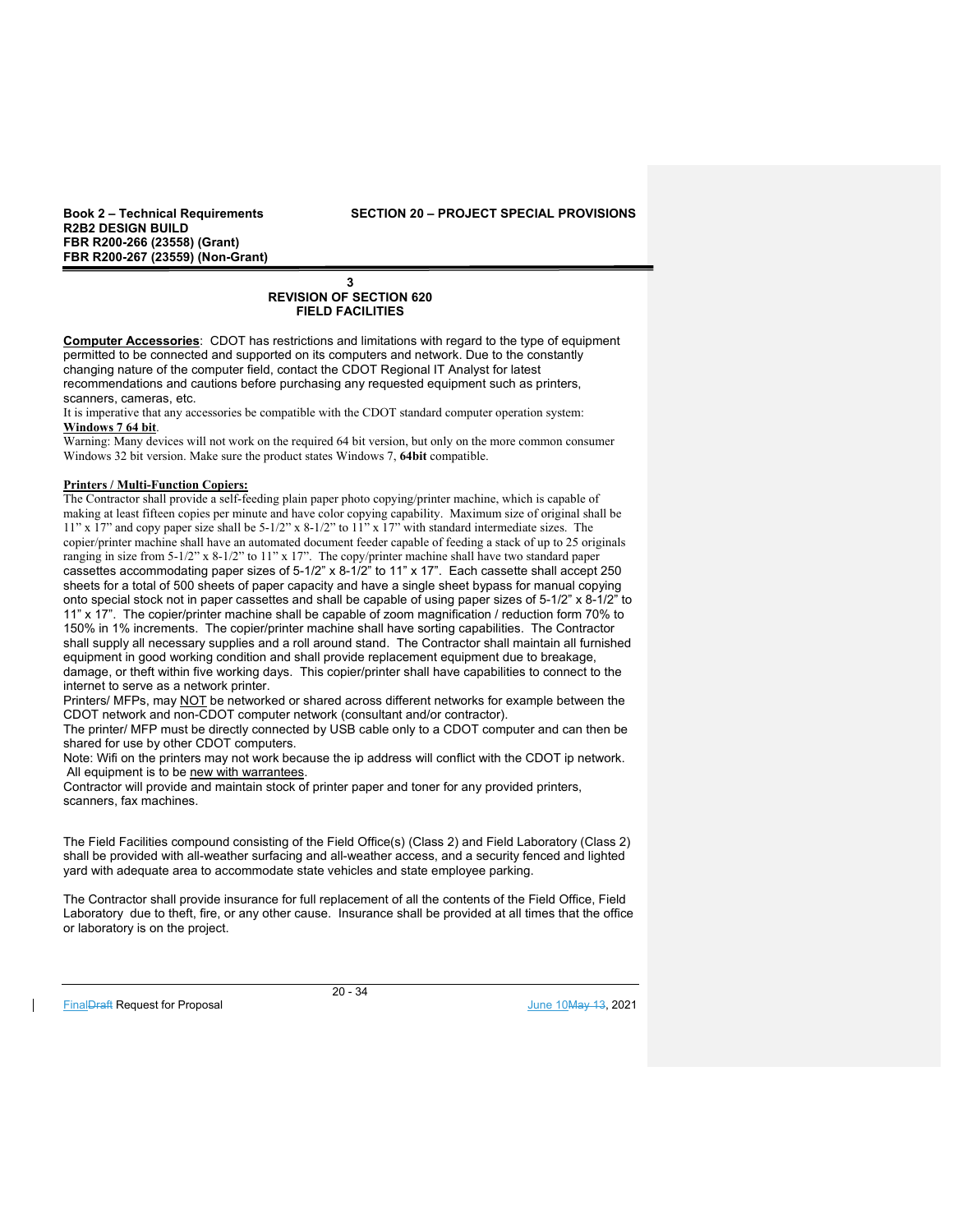**Book 2 – Technical Requirements SECTION 20 – PROJECT SPECIAL PROVISIONS** 

## **REVISION OF SECTIONS 627 AND 713 MODIFIED EPOXY PAVEMENT MARKING ACCEPTANCE**

Sections 627 of the Standard Specifications is hereby revised for this project as follows:

Subsection 627.05 shall include the following:

The Contractor shall take retroreflectivity readings on all modified epoxy pavement marking lines for each mile of roadway striping on the project. A test section is defined as each continuous line type (lane lines, centerlines, edge lines, channelizing lines, and others), which has been completed in a single day.

The Contractor shall use a Contractor-furnished retroreflectometer conforming to ASTM E 1710 or AASHTO TP111. The retroreflectometer shall be calibrated, tested and operated in accordance with manufacturer recommendations. The Contractor shall take one retroreflectivity reading within every lane mile striped in a single day. The calibration for the retroreflectometer shall be verified each day, prior to the readings being taken. The retroreflectivity readings shall be taken in the presence of the Engineer no earlier than 3 days and no later than 14 days after the marking is tack free. Traffic control required for retroreflectivity readings shall be included in the cost of the work.

The initial minimum retroreflectivity reading (mcd/m2/lux) in a one-mile line section of pavement marking paint shall be 350 for white and 200 for yellow. Any retroreflectivity readings below 350 for white and 200 for yellow shall be subject for removal and replace. In the case of a failing retroreflectivity reading three additional readings can be taken at random within the same line mile, if the average of the three additional readings is equal to or greater than 350 for white and 200 for yellow. That new average may be substituted for a passing retroreflectivity reading.

Prior to taking retro-reflectivity readings, at the retro-reflectivity reading locations, the Contractor shall remove any excess beads placed during marking application.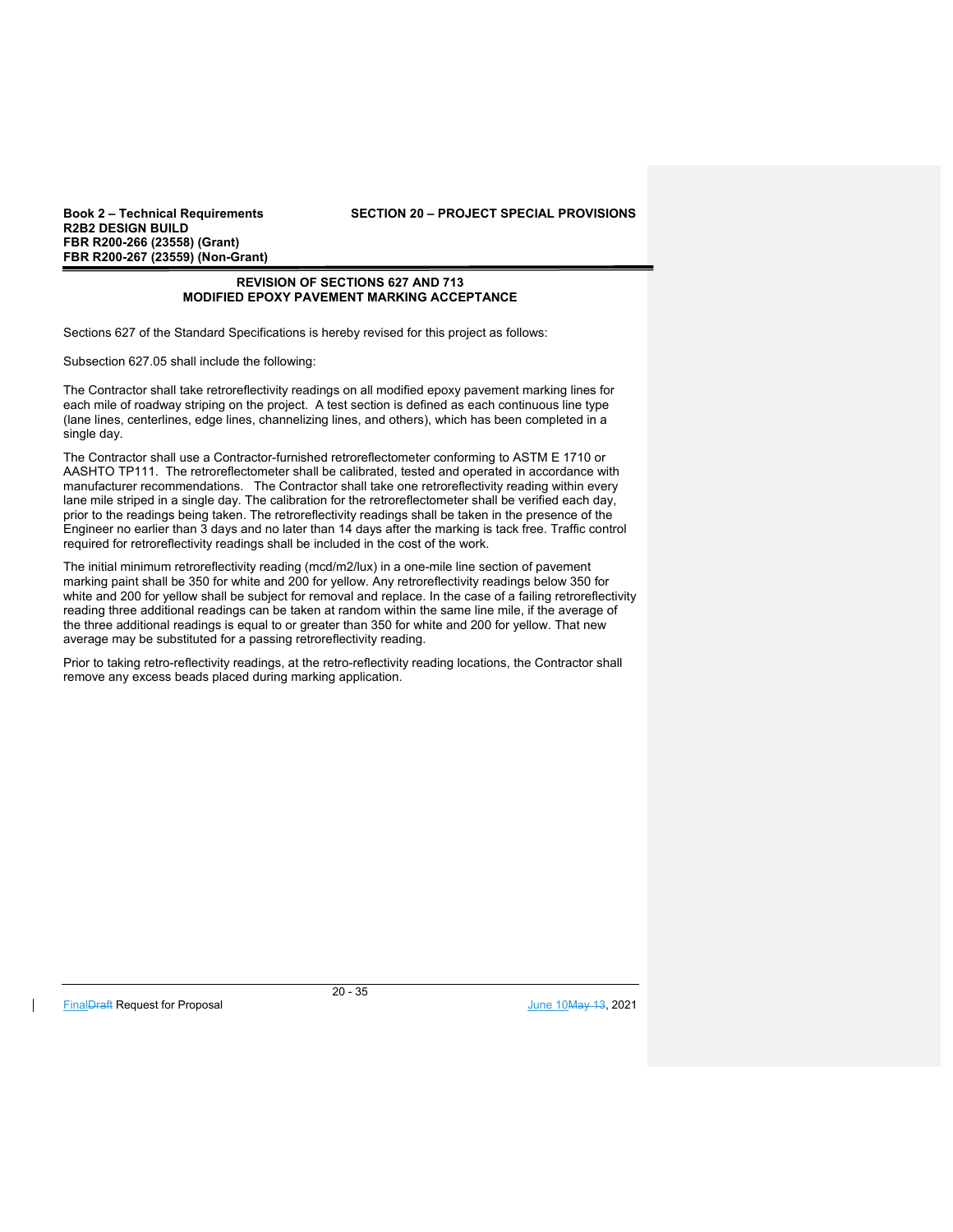**Book 2 – Technical Requirements SECTION 20 – PROJECT SPECIAL PROVISIONS** 

## **REVISION OF SECTIONS 627 AND 713 MODIFIED EPOXY PAVEMENT MARKING (INLAID)**

Sections 627 and 713 of the Standard Specifications are hereby revised for this project as follows: Section 627.05 shall include the following:

The surface area receiving marking shall be ground prior to placement of the Modified Epoxy Pavement Marking (Inlaid). This applies to new or existing concrete or asphalt pavements. Grinding of the pavement is required so that Modified Epoxy Pavement Marking (Inlaid) is inlaid into the surface being applied to. The grooved width for inlaid pavement marking shall be a max width of 4  $\frac{1}{4}$  inch and a min width of 4 inch. The depth of the inlaid grooves shall be 90 mils below the surface of the existing pavement. The Contractor shall set the spacer width between blades such that there is less than a 5 mil rise in the pavement between the blade grooves. The applied epoxy in the inlaid grooved shall have a width of min/max of 4 inch.

The ground surface shall be cleaned with a high pressure air blast to remove lose material prior to placement of the Modified Epoxy Pavement Marking (Inlaid). Grooves shall be clean, dry and free of laitance, oil, dirt, grease, paint or other foreign contaminants. The Contractor shall prevent traffic from traversing the grooves, and shall re-clean grooves, as necessary, prior to application of the preformed plastic pavement markings.

The Contractor shall not perform more inlaid grinds than can be applied by the pavement marking truck during the same working day or working period. Unless approved by the Engineer.

If a rain event occurs during grinding and marking application, temporary raised flexible pavement markers shall be installed on all channelizing, center, and lane lines. Temporary markers shall also be placed on edge lines where lighted curb or other delineation is not provided as directed by the engineer. The frequency of temporary markers shall be according to Section 6F.79 of MUTCD. Marking application may proceed only when pavement is dry and has had no moisture for a minimum of 24 hours.

Modified Epoxy Pavement Marking shall have uniform mil thickness and bead distribution across the entire width of the 4 inch line. Unless otherwise shown on the plans, typical pavement markings shall conform to the shapes and sizes as shown on Standard Plan S-627-1. Any marking that does not meet specification shall be assessed a reduction in pay factor per Standard Special Provisions 106.03.

## Subsection 627.05 shall include the following:

Modified Epoxy Pavement Marking shall conform to subsection 713.17.

## Section 713.17 shall include the following:

*(n) Performance.* Marking, when applied in accordance with manufactures recommendations shall demonstrate a uniform level of sufficient night time retro-reflection when tested in accordance to ASTM E1710-97. The applied material must have an initial minimum intensity reading of 400 mcd⋅m-2⋅1x-1 for white and 250 mcd⋅m-2⋅1x-1 for yellow as measured with a retro-reflectometer. If not met pay factors will be assessed per Revision of Section 106 Modified Epoxy Pavement Markings Acceptance and Pay Factors.

FinalDraft Request for Proposal and the set of the set of the set of the set of the set of the set of the set of the set of the set of the set of the set of the set of the set of the set of the set of the set of the set of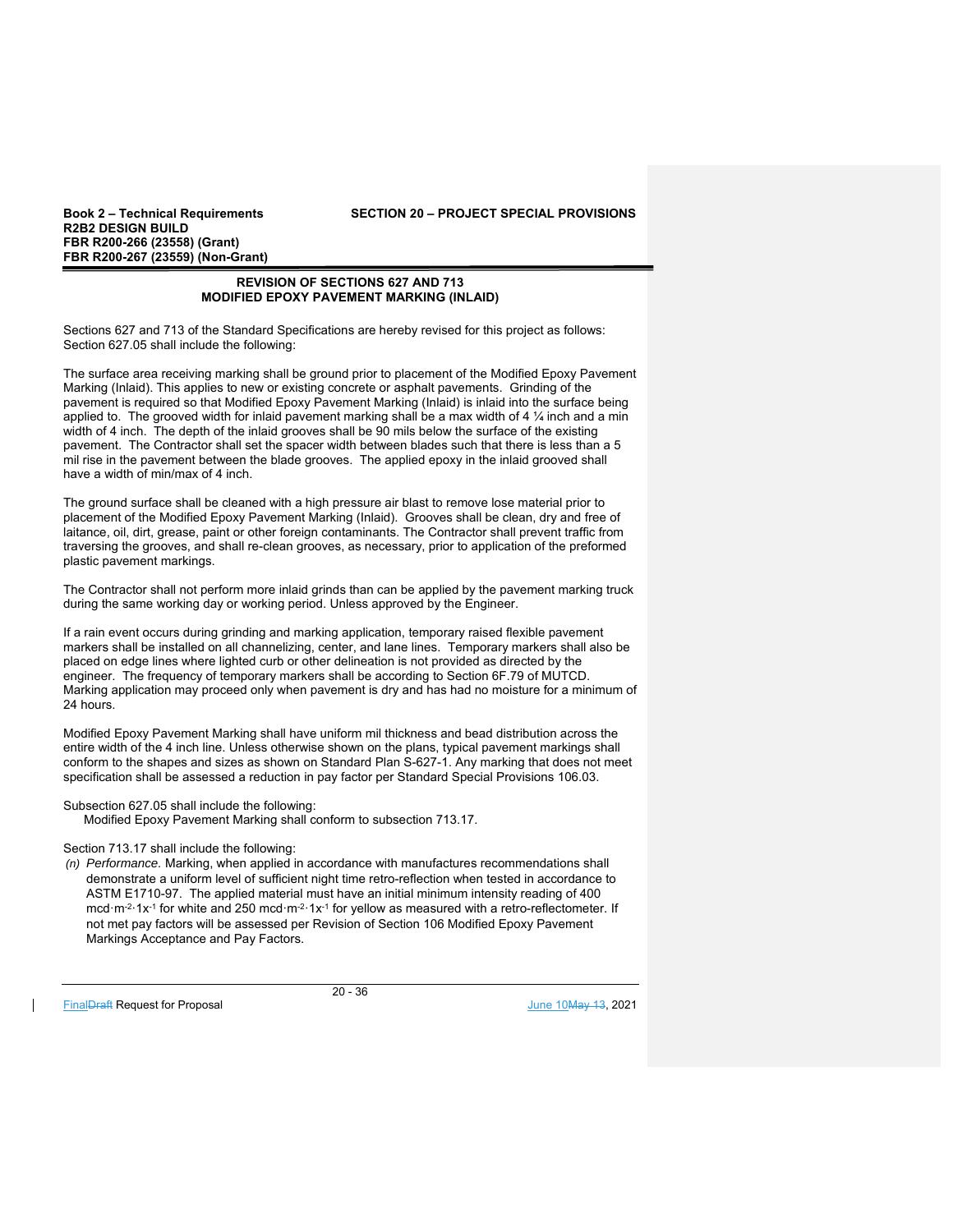## **Book 2 – Technical Requirements SECTION 20 – PROJECT SPECIAL PROVISIONS**

## **REVISION OF SECTIONS 627 AND 713 PREFORMED THERMOPLASTIC PAVEMENT MARKING**

Section 627 of the Standard Special Provisions is hereby revised for this project as follows:

Subsection 627.09 (a) shall include the following:

(a) *Application.* An epoxy resin primer shall be applied to any existing surface (concrete, asphalt, existing markings, etc.) prior to the application of any new preformed thermoplastic, plastic pavement marking. The epoxy resin primer shall conform to CDOT Standard Specifications subsection 708.07. Primer shall be required for all markings used including markings that manufacture does not require a primer. Primer and application will not be measured and paid for separately, but shall be included in the work.

Surface shall be dry and free of dirt, dust, chemicals, and/or significant oily substances. Application procedures for Portland concrete pavement shall be as described above except a compatible primer sealer shall be applied before application of marking to assure proper adhesion.

Subsection 627.09 shall include the following:

(c) *Inlaid Preformed Thermoplastic Pavement Marking.* Shall be done for Xwalk and Stop Lines and FHWA Exit Ramp Arrows. The grooved width shall be the pavement marking width plus 1 inch, with a tolerance of  $\pm$  1/<sub>4</sub> inch. The dimensions of the Xwalk marking shall 2ft x 8ft typical. The dimension of the stop bar shall be 2ft x length of need. The FHWA Exit Ramp Arrow is composed of two 10ft x 8 in and one 16.5ft x 8 in lines. The depth of the grooves shall be 130 mils ± 5 mils. Groove position shall be a minimum of 2 inches from the edge of the pavement marking to the longitudinal pavement joint. Grinding of existing preformed thermoplastic pavement marking and the inlaying of proposed preformed thermoplastic pavement marking shall not be measured and paid for separately, but shall be included in the work. Word Symbols (Arrows), shall be Preformed Thermoplastic Pavement Marking.

Grooving shall not be performed on bridge decks.

The preformed thermoplastic pavement marking shall be inlaid on new and existing pavements as shown in the Contract. The material shall be capable of use for patching worn areas of the same type according to the manufacturer's recommendations.

FinalDraft Request for Proposal June 10May 13, 2021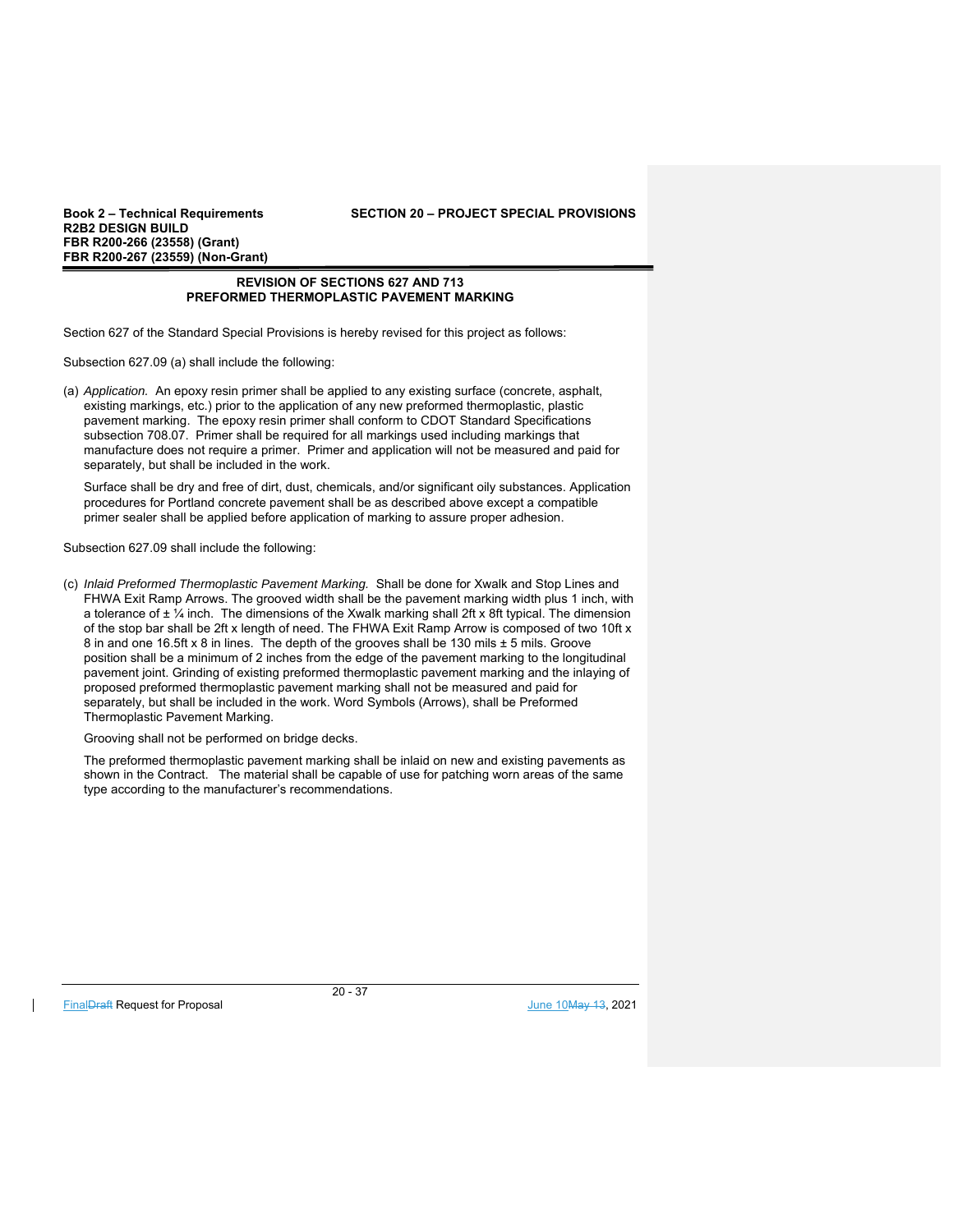## **Book 2 – Technical Requirements SECTION 20 – PROJECT SPECIAL PROVISIONS**

#### **2 REVISION OF SECTION 627 AND 713 PREFORMED THERMOPLASTIC PAVEMENT MARKING**

Subsection 713.14 (a) shall include the following:

*(a) General.* Material such as lines, legends, or symbols shall be capable of being affixed to HMA or PCC pavements. Marking shall be capable of conforming to pavement contours, breaks, and faults etc. by the use of the normal heat of a propane torch. Marking shall be capable of withstanding the actions of traffic at normal pavement

temperatures. Marking shall have resealing characteristics such that it is capable of fusing with itself and previously applied thermoplastic pavement markings when heated with the torch.

Subsection 713.14 shall include the following:

*(c) Performance.* Marking, when applied in accordance with manufactures recommendations shall demonstrate a uniform level of sufficient night time retro-reflection when tested in accordance to ASTM E1710-97. The applied material must have an initial minimum intensity reading of 500 mcd⋅m<sup>-2</sup>⋅1x<sup>-1</sup> for white and 300 mcd⋅m<sup>-2⋅1</sup>x<sup>-1</sup> for yellow as measured with a retro-reflectometer.

The top surface of the stencils (the same side as the factory applied surface beads) shall have an indicator system for the contractor to properly gauge the correct amount of heat to apply during installation. The indicator system shall have a positive visual indication, such as beads changing color or indents closing together, when the material has reached the correct installation temperature. The indicator system must also provide a positive, visual indication if the material has not reached the correct installation temperature.

FinalDraft Request for Proposal June 10May 13, 2021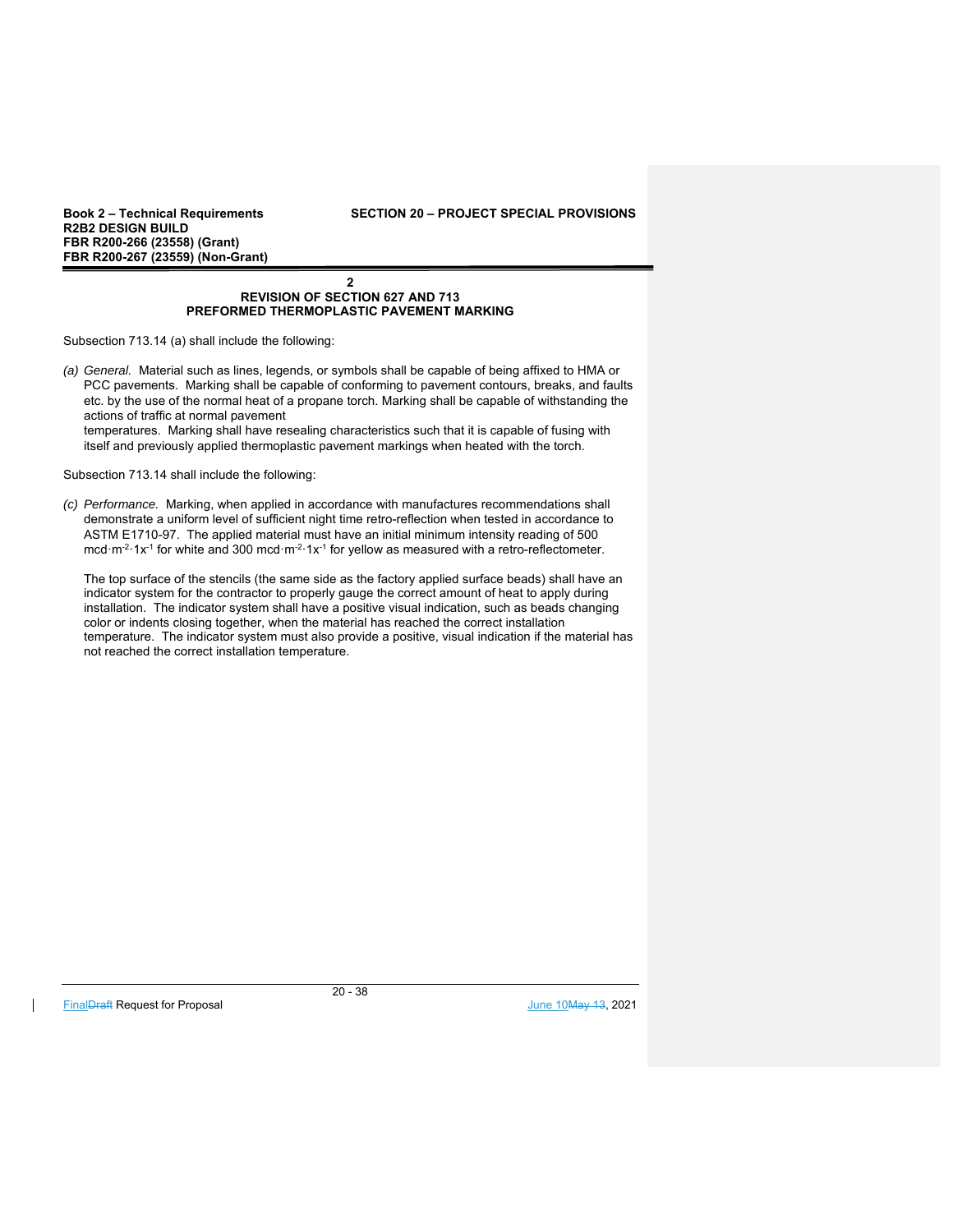**Book 2 – Technical Requirements SECTION 20 – PROJECT SPECIAL PROVISIONS** 

## **REVISION OF SECTION 624 DRAINAGE PIPE**

Subsection 624.03 shall include the following:

Joint systems irrigation systems, cross drains, and storm drains shall be watertight. Testing of joints shall be performed by the Contractor in accordance with approved methods. Should any section of irrigation system, cross drains, and/or storm drains fail to meet the test requirements, it shall be corrected at the Contractor's expense.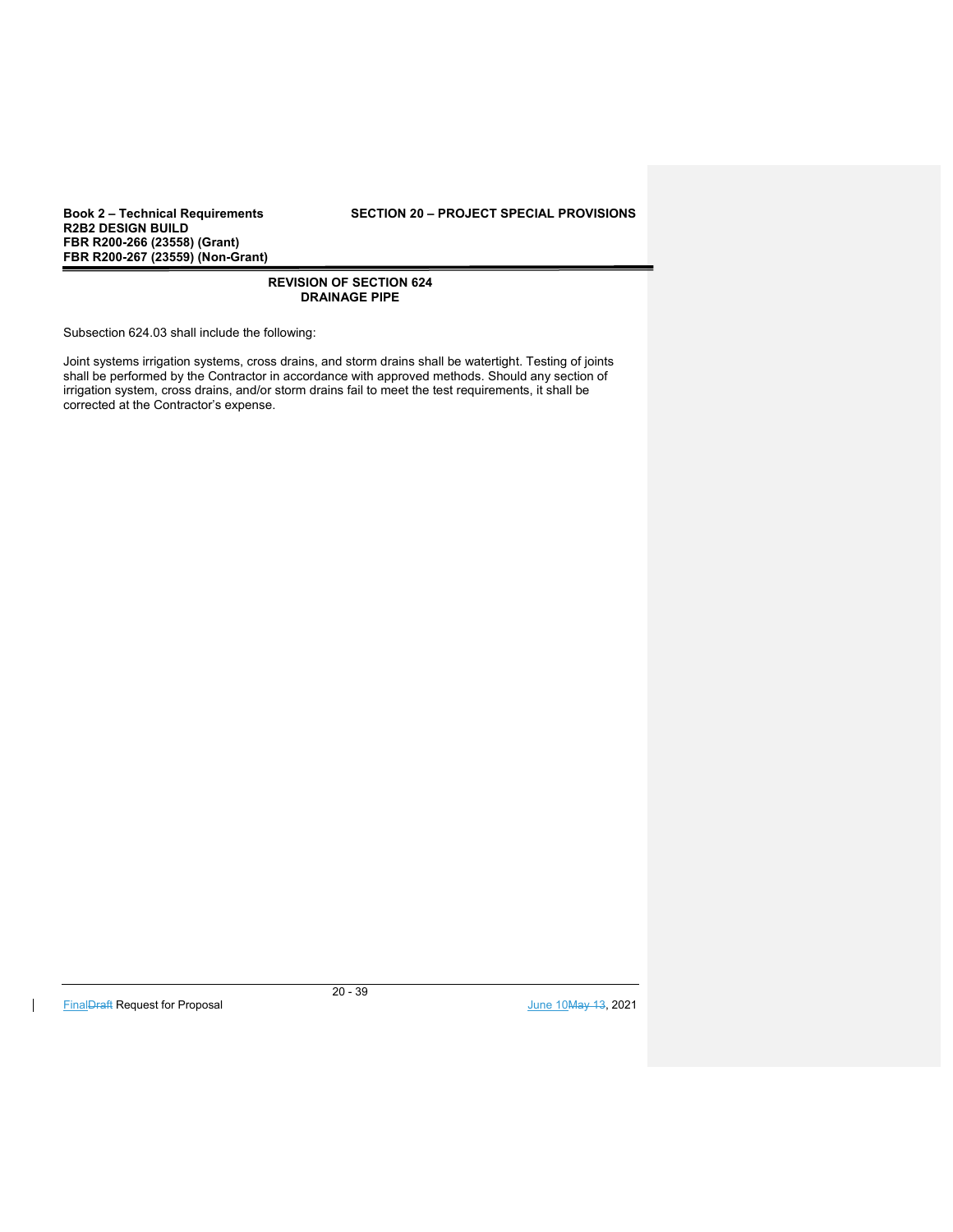**Book 2 – Technical Requirements SECTION 20 – PROJECT SPECIAL PROVISIONS** 

## **REVISION OF SECTION 630 IMPACT ATTENUATOR (TEMPORARY)**

Section 630 of the Standard Specifications is hereby revised for this project to include the following:

## **DESCRIPTION**

This work consists of furnishing, installing, certifying, moving, repairing, maintaining, and removing temporary impact attenuators in accordance with these specifications and in conformity with the lines and details shown on the plans or established.

#### **MATERIALS**

Each impact attenuator shall be selected from the Crash Cushion and End Treatment Application Chart as listed in the *Safety Selection Guide* on the CDOT Design and Construction Project Support web site. Impact attenuators shall conform to the requirements of the manufacturer and be capable of bidirectional shielding of the objects detailed and located on the plans. A sand barrel array will not be permitted.

If the posted speed limits of the construction zone are 45 miles per hour or less, the impact attenuator shall comply with the crash test requirements contained in NCHRP Report 350 (only applicable for impact attenuators developed prior to 2011) or MASH (acceptable for all impact attenuators), TL-2. For posted speed limits in the construction zone greater than 45 miles per hour, the attenuator shall meet the requirements of TL-3.

## **CONSTRUCTION REQUIREMENTS**

 The site shall be prepared to receive the impact attenuator by filling, excavating, smoothing, constructing the paved foundation pad, installing approved transition and anchoring, and all other work necessary for the proper installation of the attenuator.

The impact attenuator shall be fabricated and installed in accordance with the manufacturer's recommendations. The Contractor shall provide a copy of the manufacturer's installation instructions and parts list to the Engineer prior to installation of the device.

Each installation shall be supervised and certified as correct upon completion by a representative of the device manufacturer or by an employee of the Contractor who is a certified installer. The certified installer shall have completed device training and shall be registered with the manufacturer as a certified installer. The Contractor shall submit all appropriate documentation to validate that the certified installer has completed device training and has been registered with the manufacturer as a certified installer.

FinalDraft Request for Proposal June 10May 13, 2021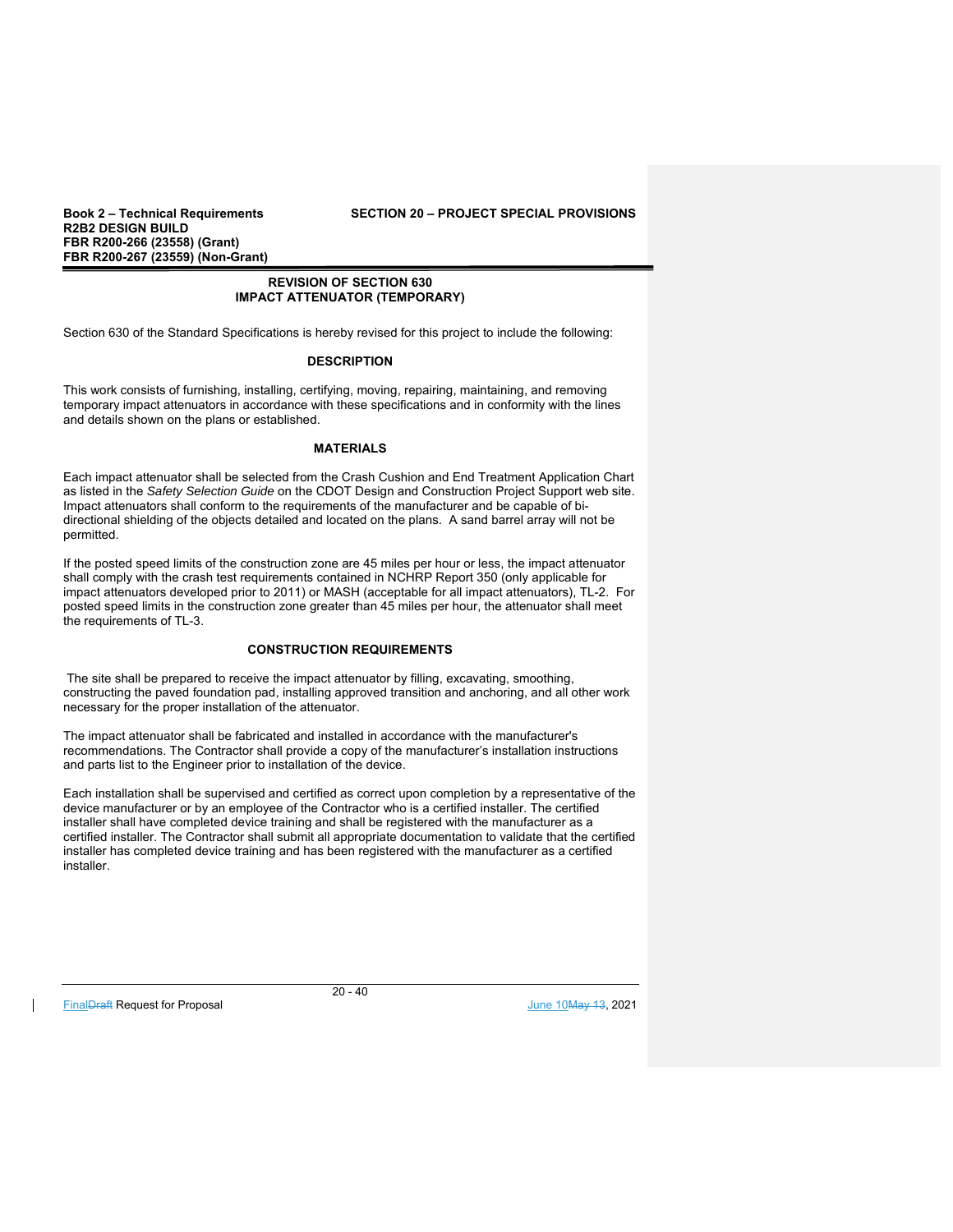**Book 2 – Technical Requirements SECTION 20 – PROJECT SPECIAL PROVISIONS** 

## **REVISION OF SECTION 630 PORTABLE MESSAGE SIGN PANEL**

Section 630 of the Standard Specifications is hereby revised for this project as follows:

Subsection 630.01 shall include the following:

This work includes furnishing, operating, and maintaining a portable message sign panel.

Add subsection 630.031 immediately following subsection 630.03 as follows:

**630.031 Portable Message Sign Panel.** Portable message sign panel shall be furnished as a device fully self-contained on a portable trailer, capable of being licensed for normal highway travel, and shall include leveling and stabilization jacks. The panel shall display a minimum of three - eight character lines. The panel shall be a dot-matrix type with an LED legend on a flat black background. LED signs shall have a pre-default message that activates before a power failure. The sign shall be solar powered with independent back-up battery power. The sign shall be capable of 360 degrees rotation and shall be able to be elevated to a height of at least five feet above the ground measured at the bottom of the sign. The sign shall be visible from one-half mile under both day and night conditions. The message shall be legible from a minimum of 750 feet. The sign shall automatically adjust its light source to meet the legibility requirements during the hours of darkness. The sign enclosure shall be weather tight and provide a clear polycarbonate front cover.

Solar powered message signs shall be capable of operating continuously for 10 days without any sun. All instrumentation and controls shall be contained in a lockable enclosure. The sign shall be capable of changing and displaying sign messages and other sign features such as flash rates, moving arrows, etc.

Each sign shall also conform to the following:

- (1) In addition to the onboard solar power operation with battery back-up, each sign shall be capable of operating on a hard wire, 100-110 VAC, external power source.
- (2) All electrical wiring, including connectors and switch controls necessary to enable all required sign functions shall be provided with each sign.
- (3) Each sign shall be furnished with an operating and parts manual, wiring diagrams, and trouble-shooting guide.
- (4) The portable message sign shall be capable of maintaining all required operations under Colorado mountain-winter weather conditions.
- (5) Each sign shall be furnished with an attached license plate and mounting bracket.
- (6) Each sign shall be wired with a 7-prong male electric plug for the brake light wiring system.

Subsection 630.13 shall include the following:

The portable message sign panel shall be on the project site at least 2 weeks prior to the start of active roadway construction. Maintenance, storage, operation, relocation to different sites during the project, and all repairs of portable message sign panels shall be the responsibility of the Contractor.

FinalDraft Request for Proposal and the set of the set of the set of the set of the set of the set of the set of the set of the set of the set of the set of the set of the set of the set of the set of the set of the set of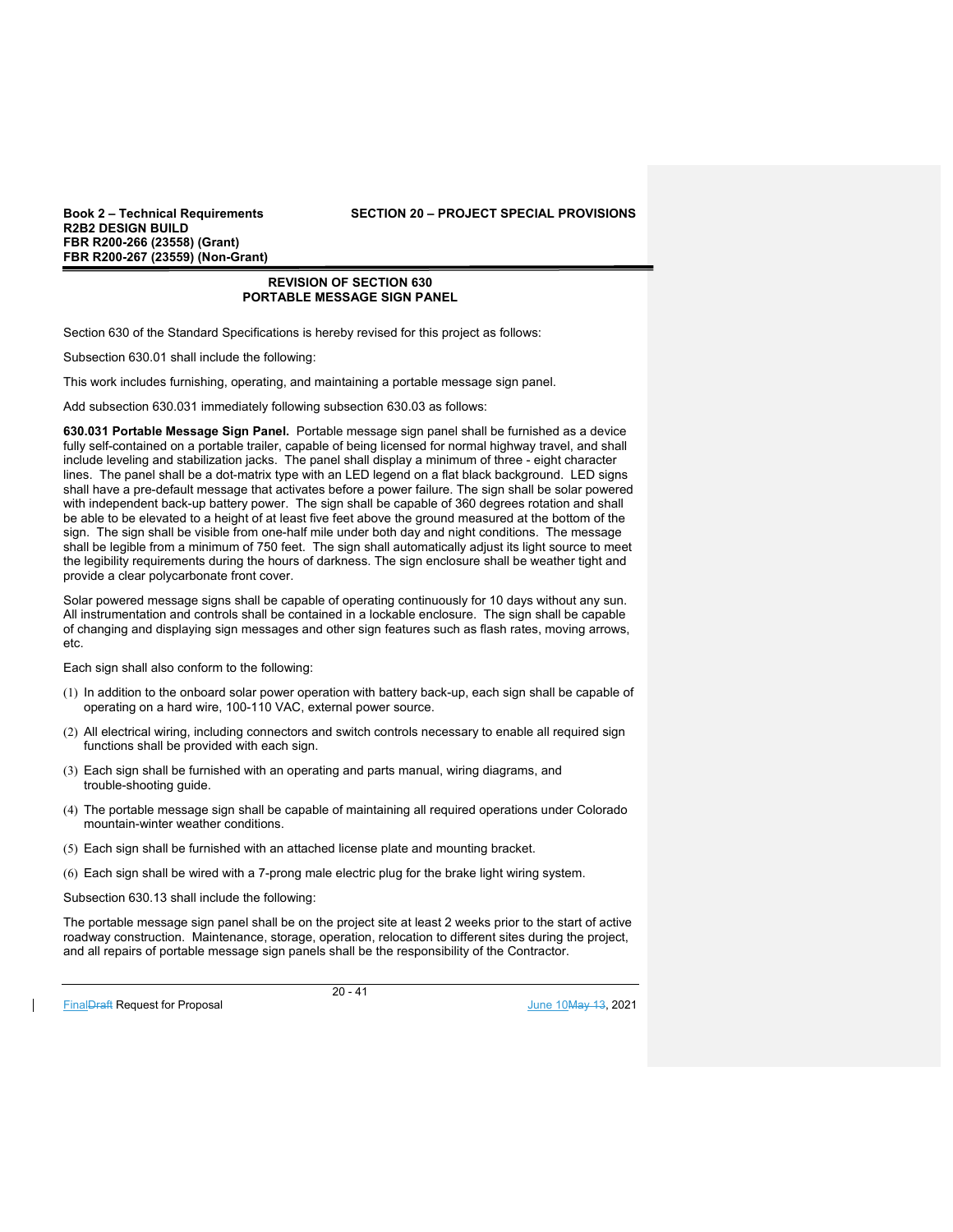## **Book 2 – Technical Requirements SECTION 20 – PROJECT SPECIAL PROVISIONS**

#### **2 REVISION OF SECTION 630 PORTABLE MESSAGE SIGN PANEL**

Subsection 630.15 shall include the following:

Portable message sign panels will be measured one of the two following ways:

- (1) By the actual number of days each portable message sign is used on the project as approved by the Engineer.
- (2) By the maximum number of approved units in use on the project at any one time.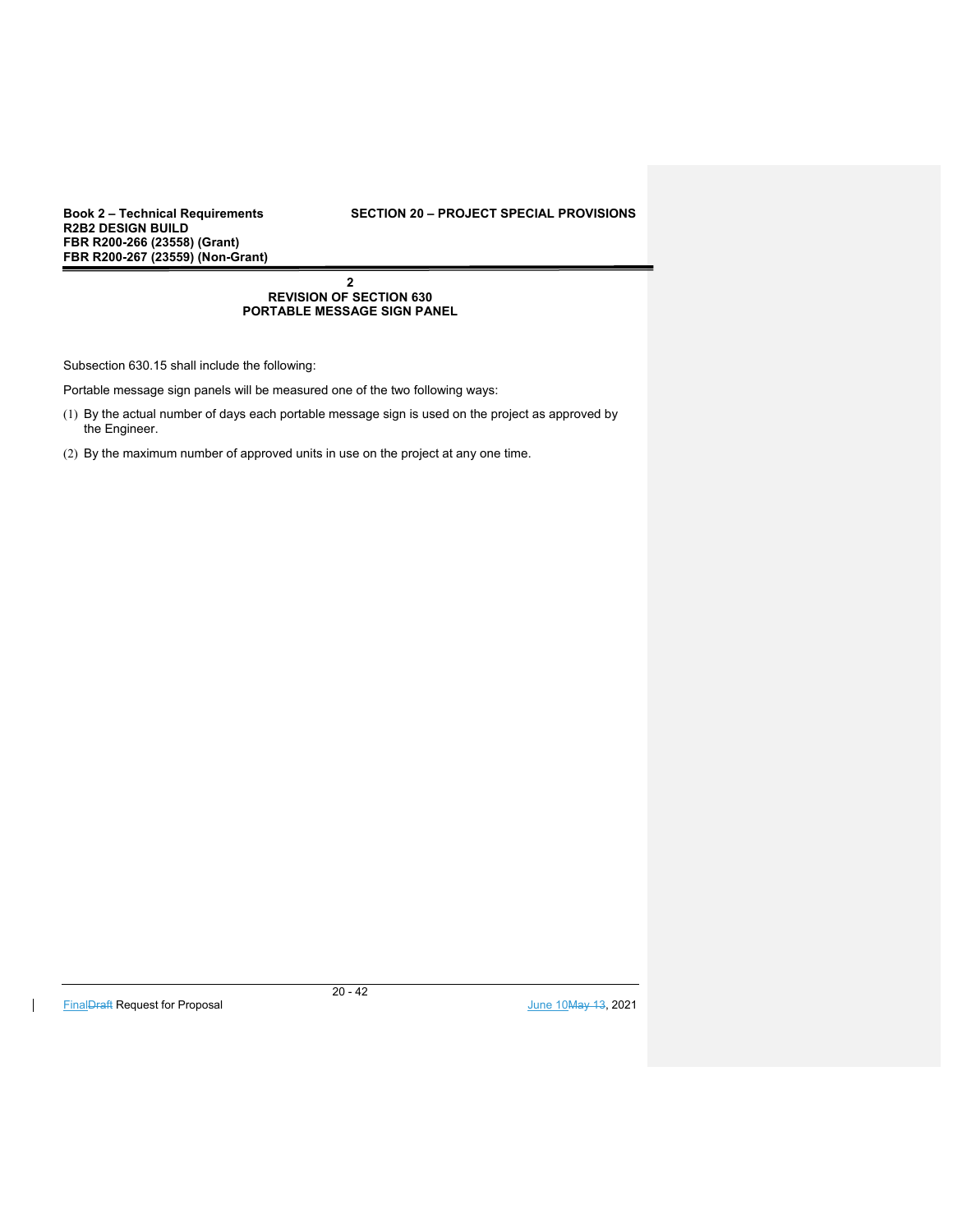**R2B2 DESIGN BUILD FBR R200-266 (23558) (Grant) FBR R200-267 (23559) (Non-Grant)** 

## **REVISION OF SECTION 630 TRAFFIC SIGNAL (TEMPORARY)**

Section 630 of the Standard Specifications is hereby revised for projects as follows:

In subsection 630.01 shall include the following:

This work consists of furnishing and installing, temporary, portable traffic signals to control one lane alternating traffic as shown on the Contractor's approved plans or MHTs. The work includes, all equipment, labor, signage and materials to install and maintain a complete and operational system that accommodates the variations in traffic flow and removal of the installation.

The Contractor shall develop a maximum of six traffic signal timing plans for each structure segment based on current traffic count data, for review and approval by CDOT and shall be responsible for implementing the timing and maintaining the traffic signals. Timing plans shall include provisions for weekend and weekday traffic variations and provide sufficient clearance time for vehicles through the work zone.

Subsection 630.04 shall include the following:

Portable temporary traffic signal units shall be portable trailers, licensed for normal highway travel and capable of travel at speeds up to 65 MPH. Portable units shall include stabilizing jacks and shall be stable in winds of 100 MPH. The Traffic Signal (Temporary) shall consist of a pair of portable traffic signals capable of radio communication, microwave or video vehicle detection for actuation, hardwire or CDOT approved interconnect method, multiple timing plans, manual operation and a paging or cell phone system capable of verifying and resetting the system operation. The interconnection system shall provide communication between the units within a one mile range. The power system can utilize either a direct power source to a local power line or solar power source. The signals shall operate by connection to a local power line with a transfer switch connecting the load to the power line when energized and disconnecting from the power line when power fails and connecting to the solar or generator power operation with battery back-up that will provide a minimum of five days of continuous operation. The Contractor may elect to go with a generator or solar powered system with a backup battery life of 10 days. The backup battery life shall be checked daily. All electrical wiring, including connectors and switch controls necessary to allow all signal functions required by the specification shall be provided with each system. Each system shall include an operating and parts manual, wiring diagrams, and trouble-shooting guide. Lenses and reflectors for the signal shall be of a type as described in ITE Technical Bulletin No. 1. The cantilevered signal faces shall be 12" and include louvered backing plates. Each unit shall have a locking device to ensure the cantilevered signal faces remain in position.

The portable traffic signal system shall be capable of maintaining all required operations under Colorado mountain-winter weather conditions. The portable temporary traffic signal shall be capable of operating for extended periods of time in severe weather conditions including temperatures ranging from -40 to 120 degrees Fahrenheit. The Contractor shall provide a half day of training on usage, maintenance and repair of the portable temporary traffic signal for up to six persons designated by CDOT.

FinalDraft Request for Proposal and the set of the set of the set of the set of the set of the set of the set of the set of the set of the set of the set of the set of the set of the set of the set of the set of the set of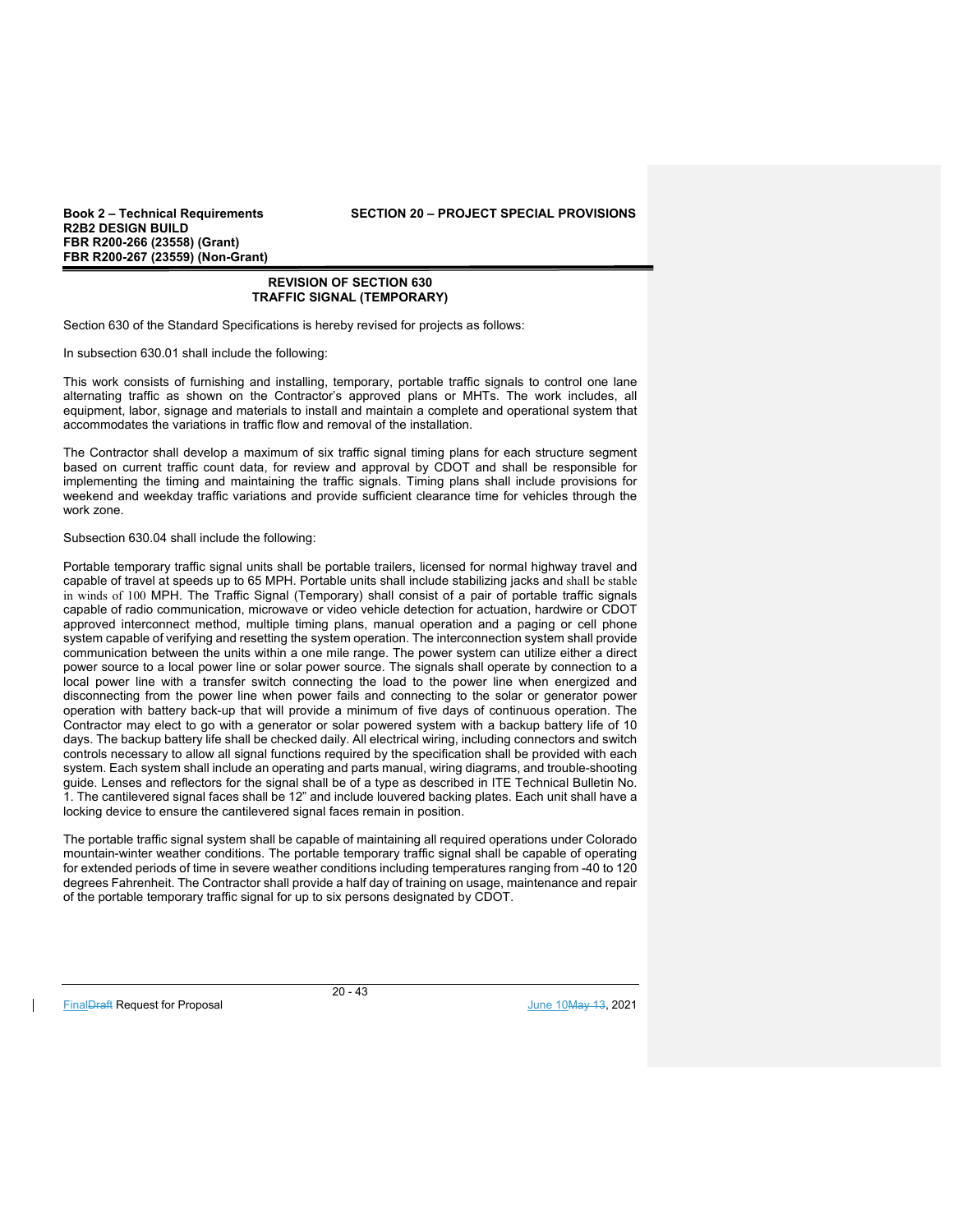**Book 2 – Technical Requirements SECTION 20 – PROJECT SPECIAL PROVISIONS** 

## **2 REVISION OF SECTION 630 TRAFFIC SIGNAL (TEMPORARY)**

The Traffic Signal (Temporary) shall be in satisfactory operating condition prior to installation. The Contractor shall demonstrate the satisfactory operating condition by operating the system prior to closing the road to one lane of traffic. The Traffic Signal (Temporary) shall be replaced at the Contractor's expense if the unit fails to operate satisfactorily to the Engineer and shall be retested until a satisfactorily operating Traffic Signal (Temporary) is obtained and installed. The unit shall be kept in satisfactory operating condition for the duration of its use. The unit shall remain in place or remain available until all the work is completed at each location that requires one- lane operation or as deemed necessary by the Engineer. The Traffic Signal (Temporary) shall include adequate spare parts and a source of replacement components such that the system is in operation continuously. Subsection 630.10 shall include the following:

(4) MHT's detailing the portable traffic signals for one-lane alternating traffic, shall follow the MUTCD Typical Application -12 in Chapter 6 and shall include provisions for the CDOT prequalified traffic signal contractor to be onsite during initial operation until traffic is serviced to the satisfaction of CDOT. The signal systems shall also be checked a minimum of daily for proper operation. Vehicle queue lengths shall not exceed 1000 feet and queued vehicles should clear the signal within two (2) cycles. The Contractor shall be on-site wherever Traffic Signal (Temporary) are used during both Friday and Sunday afternoons from 12 pm to 8 pm, or as directed by CDOT, during the first month of one-lane alternating traffic for observation, maintenance and troubleshooting, including timing plan adjustments and queue dissipation by manual override. If issues continue beyond the first month, the contractor shall be onsite as listed above, until the issues are resolved to the satisfaction of CDOT. The Contractor shall also provide two signs (24 inches x 36 inches) that shall be placed near each signal that provides a 7-day, 24 hour number that can be called if the signal malfunctions.

If the signal loses power, switches to flashing mode, or fails for any reason, the Contractor shall respond within two hours and establish traffic control with the use of flaggers. Flagger control of the site shall remain in place until the Traffic Signal (Temporary) system has been restored and demonstrates satisfactory operations.

Flaggers shall control traffic during the initial turn on of the signal. The flaggers shall remain on standby for 2 hours after the signal is turned on and operating properly.

Signal timing information shall be included with the MHT, and shall include phasing, green, yellow and red interval time at a minimum.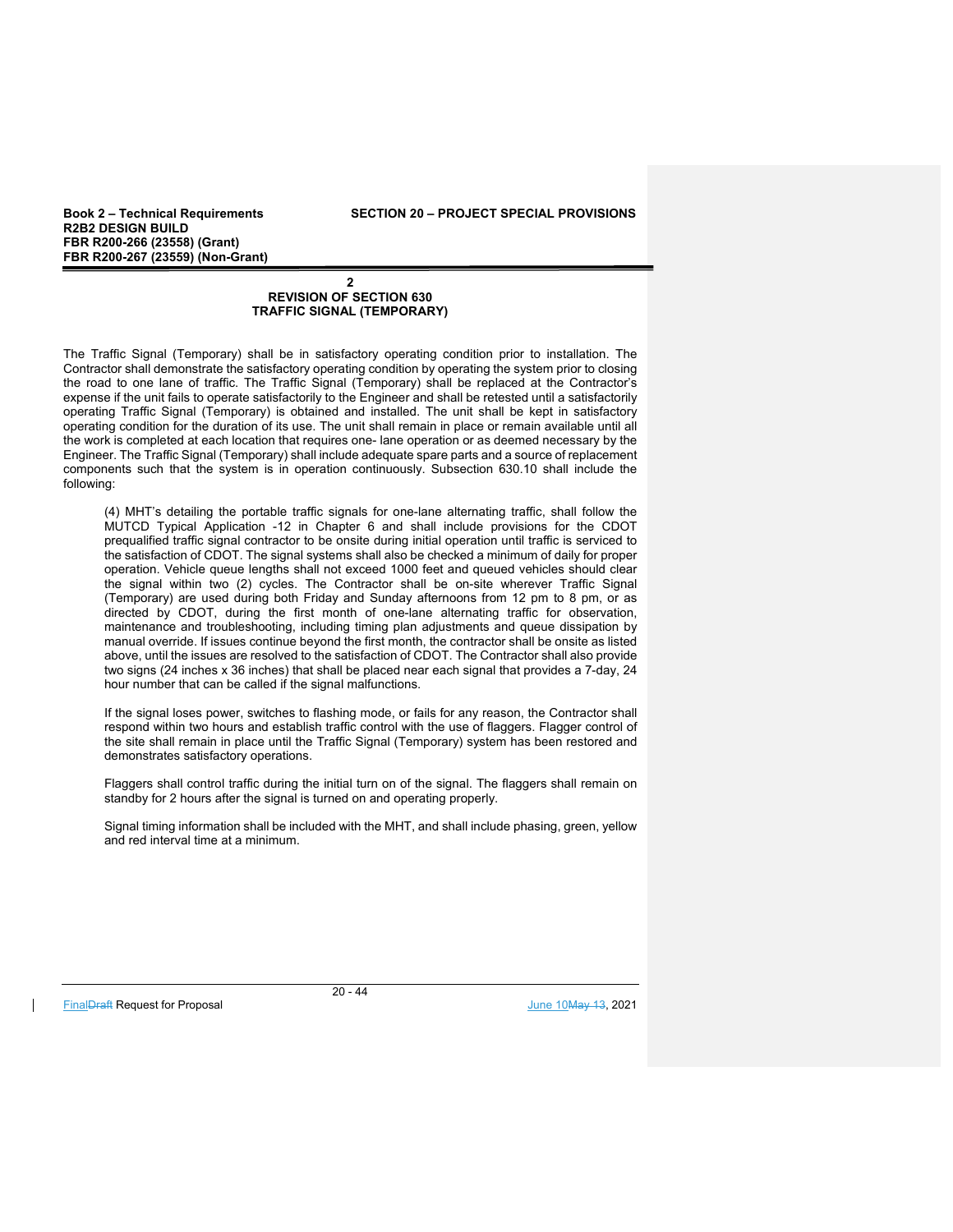## **Book 2 – Technical Requirements SECTION 20 – PROJECT SPECIAL PROVISIONS**

## **REVISION OF SECTION 630 NIGHT WORK LIGHTING**

Section 632 is hereby added to the Standard Specifications for this project as follows:

## **DESCRIPTION**

**632.01** This work consists of furnishing, installing, operating, maintaining, moving, adjusting, and removing lighting to illuminate construction work spaces for night work. Night work will be defined as work performed between 30 minutes before sunset and 30 minutes after sunrise.

## **MATERIALS AND EQUIPMENT**

**632.02** The Contractor shall provide lighting for night work in the activity area work space where construction equipment, workers on foot, or both are present. The workspace is that portion of the roadway closed to road users, or outside of the roadway, set aside for workers, equipment and materials performing contract work. The work space may be stationary or may move as the work progresses.

Illumination may be accomplished by using a combination of portable lights, floodlights, equipment mounted lights, or other lighting methods that will provide the required minimum lighting intensity. Light fixtures that are mounted on the construction equipment shall have a secure connection to minimize vibration and ensure that the view of the equipment operator is not obstructed. Portable lights shall be aimed either generally parallel or perpendicular to the roadway, aimed downward towards the work to avoid glare to oncoming drivers.

In the event of any failure of the lighting system, the construction operation shall be discontinued until the required level of illumination is restored. Delays due to insufficient lighting levels are the responsibility of the Contractor. Existing street and highway lighting shall not eliminate the need for the Contractor to provide work area lighting. Vehicle headlights shall not be permitted as the sole means of illumination while working.

**632.03 Portable Generator and Inverter Generator***.* The Contractor shall provide a portable generator, inverter generator, or both as needed to power the added equipment mounted lights on motorized equipment if the existing power supply on the equipment is insufficient to power the added lights. Fuel tank capacity and availability of fuel on site shall be sufficient to permit uninterrupted operation throughout the planned shift. All power sources shall be equipped with a ground-fault circuit interrupter. The generator shall be placed or temporarily mounted on the equipment without obstructing access onto the equipment or the view of the operator.

**632.04 Light Meter.** The Contractor shall furnish a light meter for use by the Engineer. The meter shall have a digital display calibrated to NIST standards, shall be cosine and color corrected with an accuracy of +/- 5 percent. The light meter shall remain the property of the Contractor after final acceptance.

FinalDraft Request for Proposal and the set of the set of the set of the set of the set of the set of the set of the set of the set of the set of the set of the set of the set of the set of the set of the set of the set of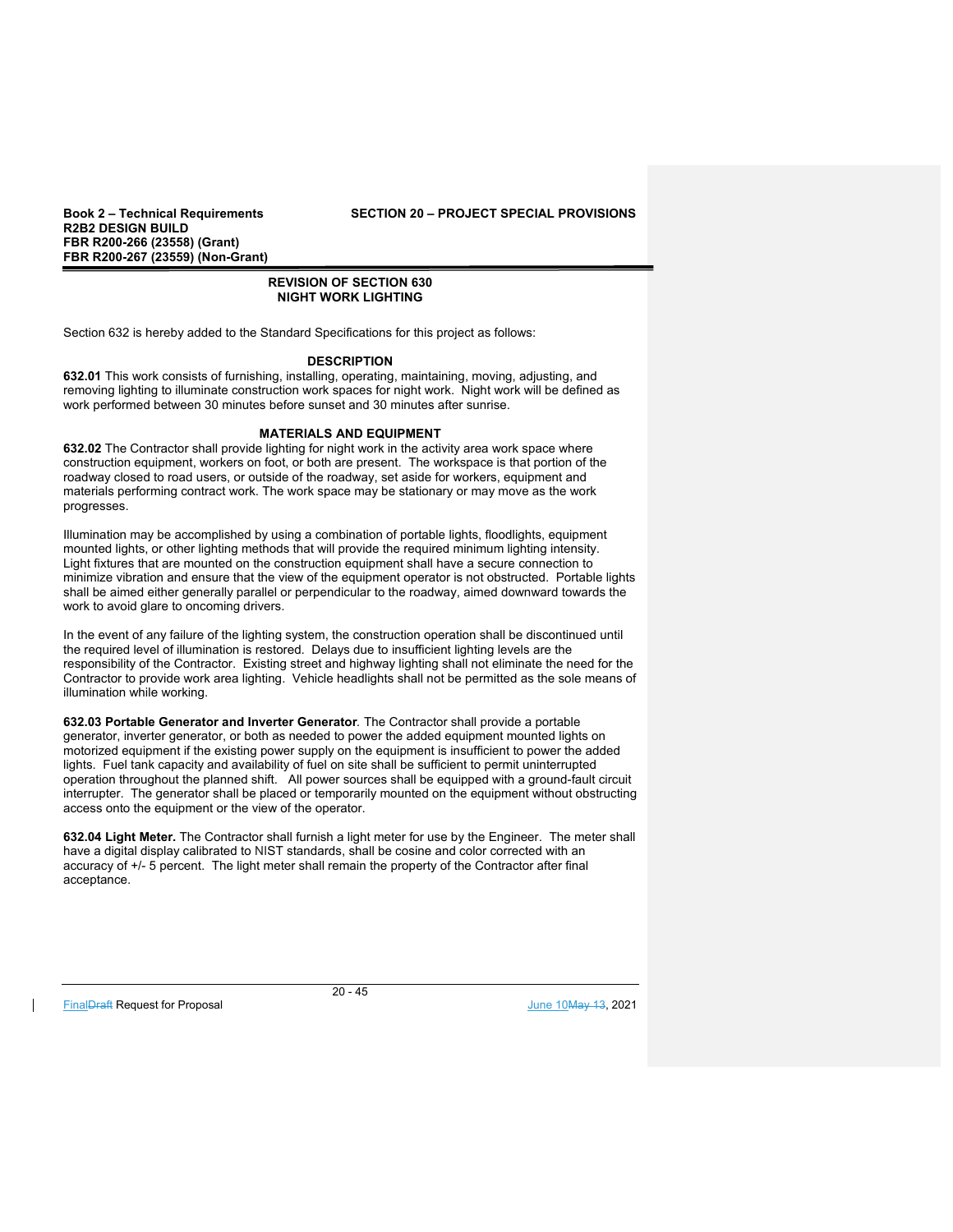## **Book 2 – Technical Requirements SECTION 20 – PROJECT SPECIAL PROVISIONS**

#### **2 REVISION OF SECTION 630 NIGHT WORK LIGHTING**

## **CONSTRUCTION REQUIREMENTS**

**632.05** Lighting for night work shall include:

- (1) Minimum lighting intensity of 5 foot candles for work space illumination.
- (2) Illuminate the stationary work space as stated in (1) above where construction equipment, workers on foot or both are present.
- (3) Light sources shall be positioned not to interfere with or impede traffic in any direction and not cause glare for motorists or onto adjacent properties whenever possible. The Contractor shall make adjustments, use visors or shields, or both to minimize glare.
- (4) Illumination for mobile operations within a closed travel lane with traffic control devices will be defined as 25 feet in front of and behind and 5 feet to each side of each piece of moving equipment.
- (5) Workers performing materials testing for either mobile or stationary operations shall have their work space illuminated as stated in (1) above. For concrete operations at night, the Contractor shall illuminate the designated concrete truck washout location including the access and the wash out site.
- (6) Workers on foot, performing work within a moving work space (i.e. striping layout/installation, surveying, etc.) shall wear ANSI approved high visibility apparel and headwear for Class 3 risk exposure including vest, Class E pants or leg gaiters, and reflective tape on hard hats.
- (7) Portable light towers and lights mounted on stands shall be sturdy and free-standing without the aid of guy wires or bracing. Minimum illumination levels as stated in (1) above shall be maintained at a distance of 5 feet on all sides of stationary equipment with either equipment mounted or free standing lights.
- (8) The Contractor shall ensure that all pieces of equipment have operating lights to illuminate operator's controls, backhoe and loader buckets, and illuminate the equipment reach limits around rotating equipment. (i.e. the paving machine shall have illumination for the hopper, auger, and screed areas.)
- (9) The TCS vehicle shall have the rear of the truck illuminated while installing, maintaining, and removing traffic control devices unless sufficient lighting levels exist with stationary lights.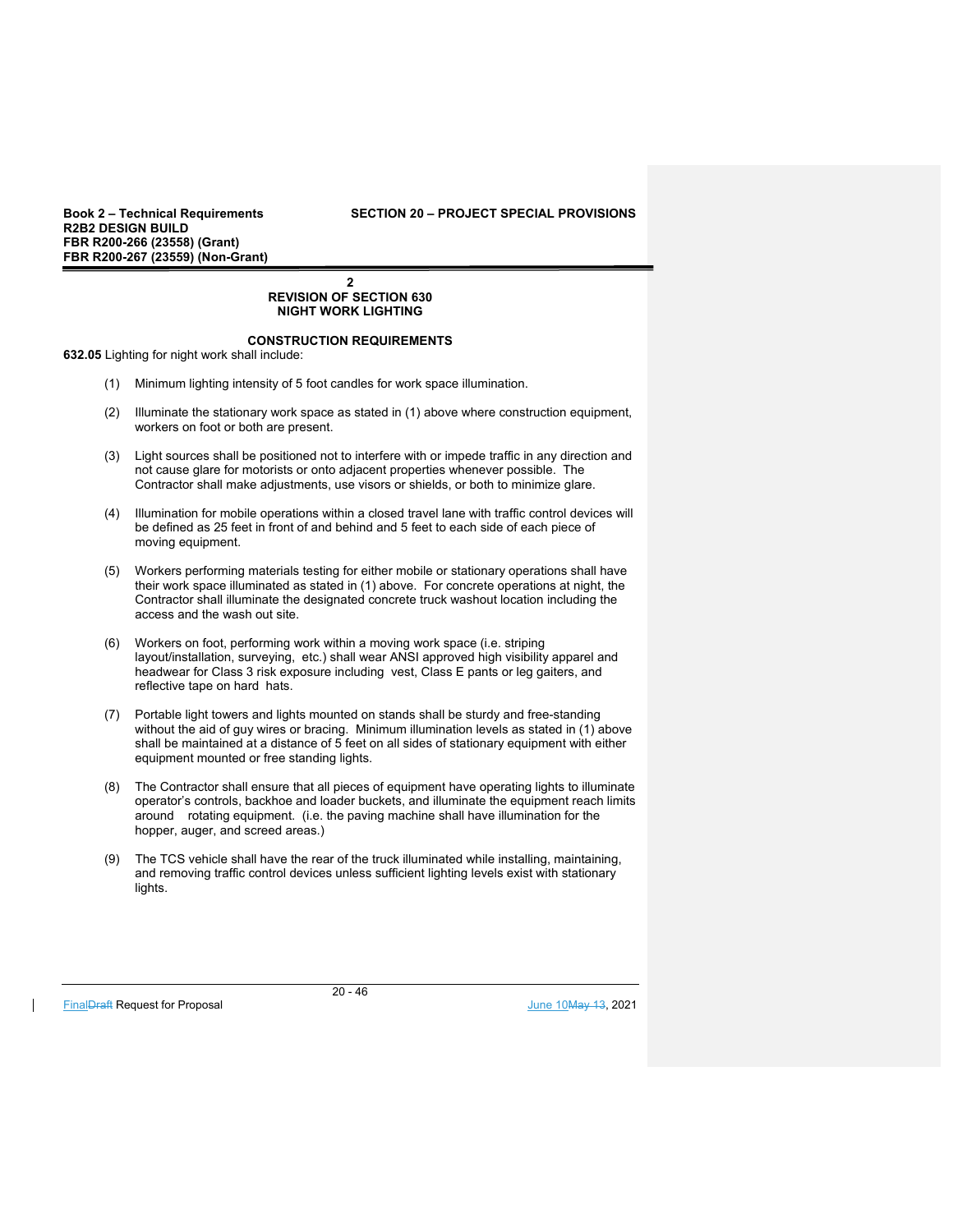**Book 2 – Technical Requirements SECTION 20 – PROJECT SPECIAL PROVISIONS** 

## **3 REVISION OF SECTION 630 NIGHT WORK LIGHTING**

(10) The Contractor shall maintain a uniformity ratio no greater than 5:1 over the work space. Uniformity ratio is the ratio of average to minimum horizontal illuminance within the work space. The uniformity ratio shall be determined by dividing the average of all light meter measurements by the light meter measurement at the darkest spot within the illuminated area. The limits for checking the uniformity ratio for moving operations within the closed travel lanes will be limited to the 25 feet in front of and behind and 5 feet to each side of each piece of moving equipment.

**632.06 Night Work Lighting Plan.** The Contractor shall submit a lighting plan to the Engineer for review signed by the Contractor's designated person three days in advance of the Preconstruction Conference. The lighting plan shall appropriately describe the work and include the following:

- (1) Layout drawing and supplemental narrative showing light locations, equipment mounted lights, and configuration including both typical spacing and lateral placement for each work activity.
- (2) Tabulation of lights for those lights that are included within the Night Work Lighting pay item. Lights included in the tabulation such as tower lights, lights mounted on stands and lighting mounted to mobile equipment (not original equipment lights) but those additional equipment mounted lights or portable lights that provide the 25 feet in front and behind illumination zone shall have catalog cuts giving the specific brand names, model numbers, lamp type and wattage.
- (3) Narrative description of those operations where workers will be on foot in a moving work space.
- (4) Details of hoods, visors, louvers, shields or other means to be used to minimize glare.

The plan shall be revised and updated by the Contractor as requested by the Engineer during the progress of the work to accommodate changes to the work.

**632.07 Inspection of Lighting**. Lighting inspection by the Engineer will be performed jointly with the Contractor's designated person on a drive through the project to include (1) observation of the lighting setup to evaluate glare potential for drivers and workers and (2) light meter measurements to determine minimum illumination levels. The Contractor shall make adjustments to the lighting as needed based on the Engineer's inspection. Any corrections and deficiencies needed to provide the minimum illumination levels must be made within one hour of being notified or the Engineer is required to shut down construction.

The Engineer will take light meter measurements to verify the minimum lighting levels using a light meter provided by the Contractor during the night work shift. Light meter readings will be